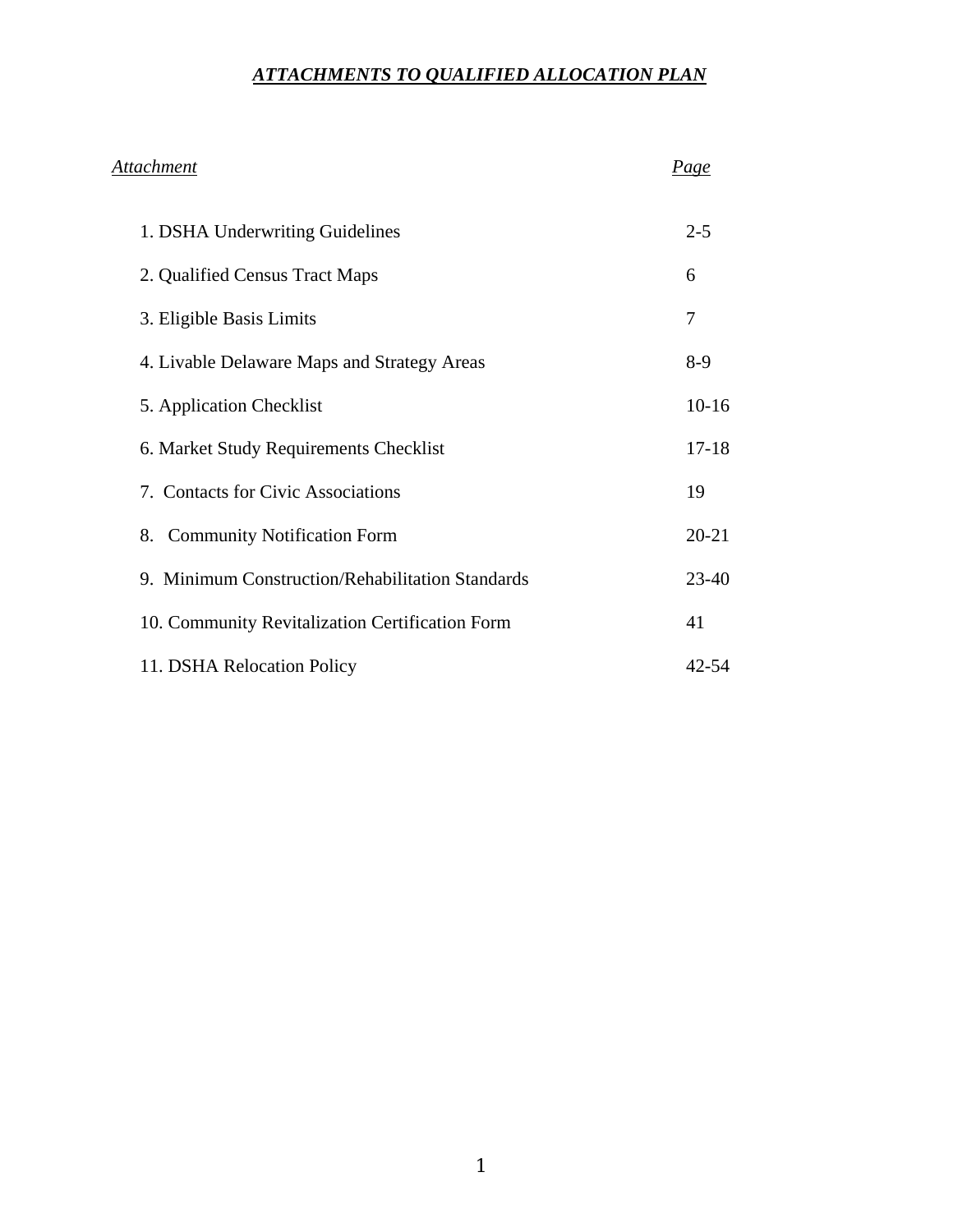# **DSHA UNDERWRITING GUIDELINES**

### *Construction Guidelines:*

| General Contractor's Overhead and Profit | 10% of construction costs including: site<br>work, buildings and general<br>requirements.                                                                                                                                                                                                         |
|------------------------------------------|---------------------------------------------------------------------------------------------------------------------------------------------------------------------------------------------------------------------------------------------------------------------------------------------------|
| <b>General Requirements:</b>             | 8% of construction hard costs for new<br>construction and for acquisition/<br>rehabilitation, 10% of rehabilitation<br>costs.                                                                                                                                                                     |
| Contingency:                             | 5% for new construction and 10% for<br>rehabilitation based on the cost of<br>buildings, site work, general<br>requirements and contractor's overhead<br>and profit. Only one contingency is<br>allowed.                                                                                          |
| Land & Acquisition Value:                | Price must be supported by approved<br>appraisal. DSHA reserves the right to<br>request a second appraisal. See DSHA<br>for guidance and Exhibit 56 for<br>additional details.                                                                                                                    |
| <b>Development Cost Guidelines:</b>      |                                                                                                                                                                                                                                                                                                   |
| *Developer Fee:                          | 10% of Total Development Cost<br>excluding developer fee and land cost up<br>to \$8,000,000. For identity of interest<br>acquisitions of existing rental properties,<br>the fee is calculated at 8½% of the Total<br>Development Cost excluding developer<br>fee and land cost up to \$8,000,000. |
| <b>Working Capital Escrow:</b>           | 2.5% of the combined construction<br>mortgages. 2.5% of the permanent<br>mortgages. This will reduce to 1.6% one<br>year after permanent closing and 0.8%<br>two years after permanent closing and<br>released after year three.                                                                  |
| <b>Operating Reserve Escrow:</b>         | Four months of operating expenses,<br>including debt service and replacement<br>reserves. Must be funded at construction<br>closing for acquisition/rehabilitation<br>developments.                                                                                                               |

\*NOTE: If applying for HDF funding, please review the HDF Supplement for further definition.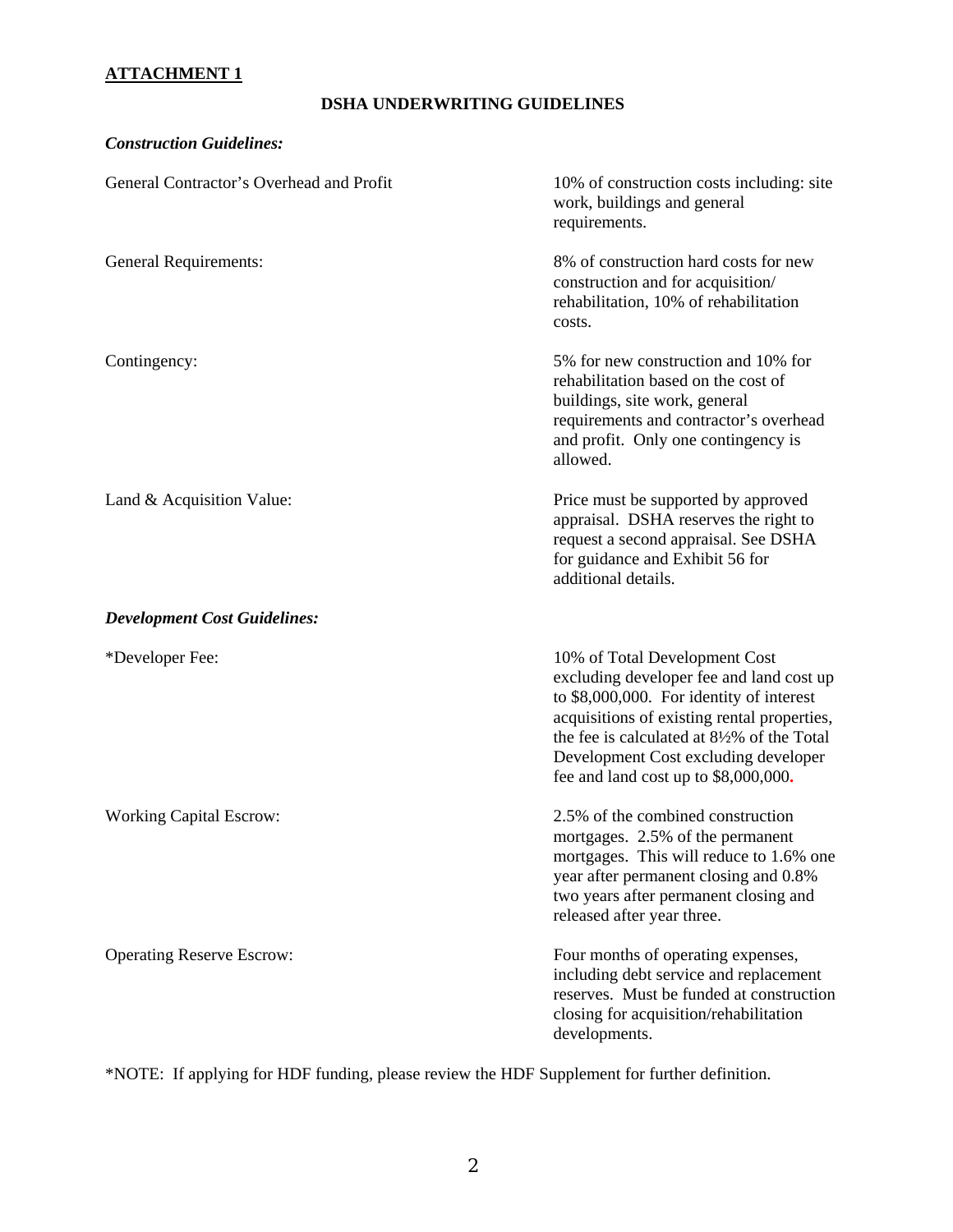#### *ATTACHMENT 1 (CONTINUED)*

Equity Factor: Eighty-eight cents on the dollar of net equity should be raised. However, DSHA reserves the right to amend this amount due to changing market conditions. Net equity is defined as all equity raised for the development less syndication fees imposed by syndicator and allowances by DSHA. DSHA will underwrite and allocate credits based on the applicable rate issued by the Treasury Department one (1) month prior to application submission. Relocation: All state and federally financed, federally and state subsidized, or conversion properties must follow all Federal Uniform Relocation Act regulations as applicable and DSHA's Relocation Policy Relocation assistance must be included as part of construction costs. DSHA must approve all relocation plans and correspondence to residents. *Operating Proforma Underwriting Guidelines:*  Operating Income: Limited to rents and laundry. Other income must be supported with written documentation.

> Rents should be affordable for the market area. Please contact DSHA for comparable tax credit rents in the area of the proposed development.

> For federally financed or subsidized properties, the contract rents approved by HUD/Contract Administrator must be used for the contract period. Tax Credit rents must be used after any subsidy period expires.

> Interim income can only be used for HUD/DSHA approved operation expenses of the property and not for construction expenses except by written consent by HUD and DSHA as the case may be. For Subsidized Developments, existing escrows and interim income may be used to fund required reserves (see DSHA for Guidance**).**

3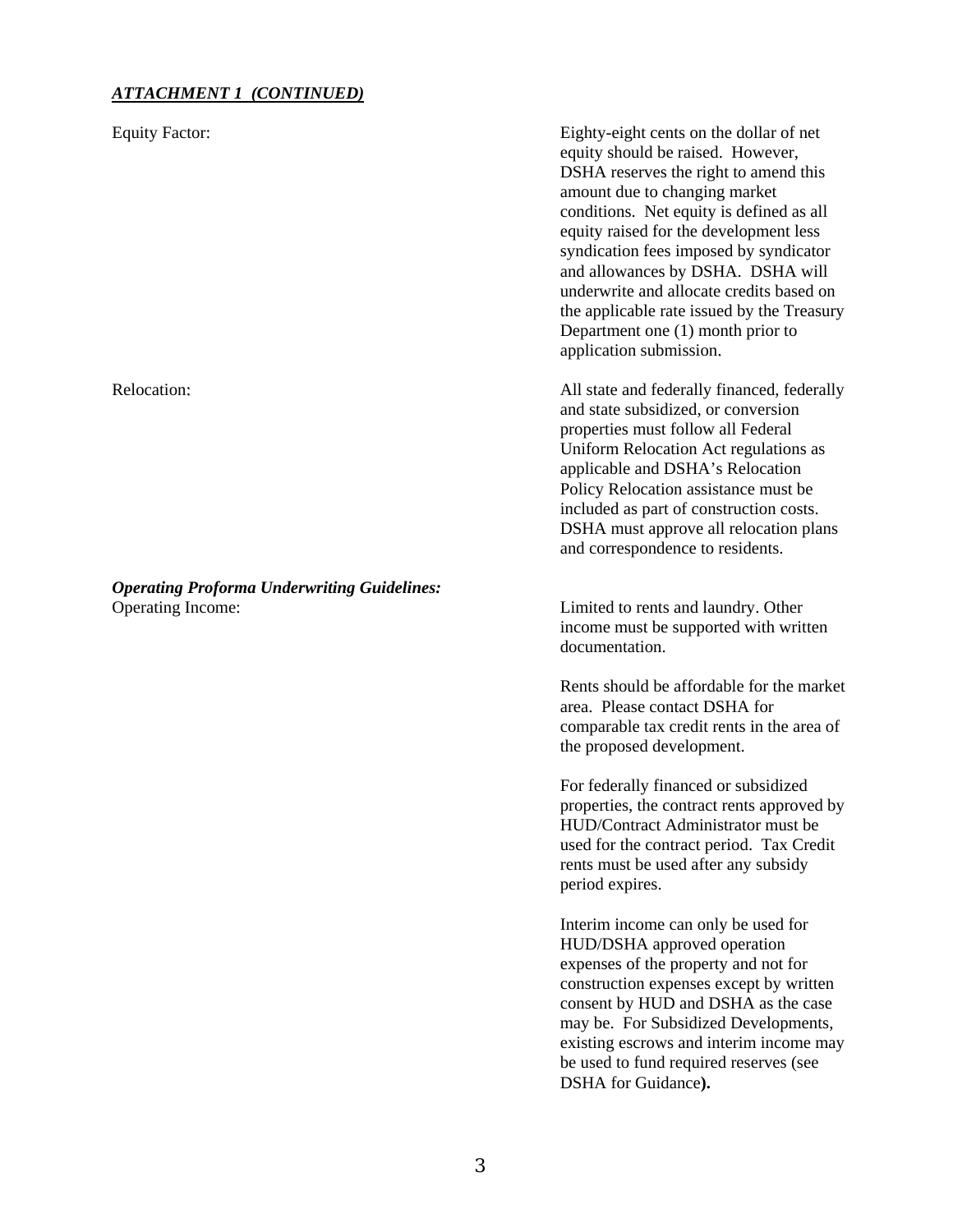| <b>Operating Expenses:</b>          | Between \$3,900-\$4,400 per unit (for<br>non-subsidized properties).                                                                                                                                                                                                                                               |
|-------------------------------------|--------------------------------------------------------------------------------------------------------------------------------------------------------------------------------------------------------------------------------------------------------------------------------------------------------------------|
|                                     | Between \$4,800 and \$5,100 per unit (for<br>federally subsidized properties).                                                                                                                                                                                                                                     |
|                                     | (See DSHA for guidance).                                                                                                                                                                                                                                                                                           |
| Debt Coverage Ratio:                | 1.15:1 Loan to Value ratio of 50% or<br>less.<br>1.20:1 Loan to Value ratio of 51%-80%.                                                                                                                                                                                                                            |
|                                     | No Negative cash flow within first 20<br>years of loan will be accepted. All first<br>mortgages must have a term of 20 years<br>or more unless otherwise approved by<br>DSHA.                                                                                                                                      |
| <b>Annual Replacement Reserves:</b> | New Construction: .006 of cost of<br>Buildings or \$500 for properties with 32<br>units or less.<br>Rehabilitation: \$500 - \$1500 per unit.*                                                                                                                                                                      |
| <b>Replacement Reserves</b>         | Existing federally financed or<br>subsidized properties that have<br>replacement reserve funds in escrow.<br>These existing funds may be used for<br>capital improvements (rehabilitation<br>expenses) or to re-establish new reserve<br>escrows. Note: Reserve funds cannot<br>be counted towards eligible basis. |
|                                     | *\$1,500 per unit replacement reserve can<br>be established during construction.<br>Interim Income can be used to establish<br>the reserve. If at permanent closing the<br>\$1,500 per unit balance has been met, the<br>annual replacement reserve per unit cost<br>will reduce to \$500 per unit.                |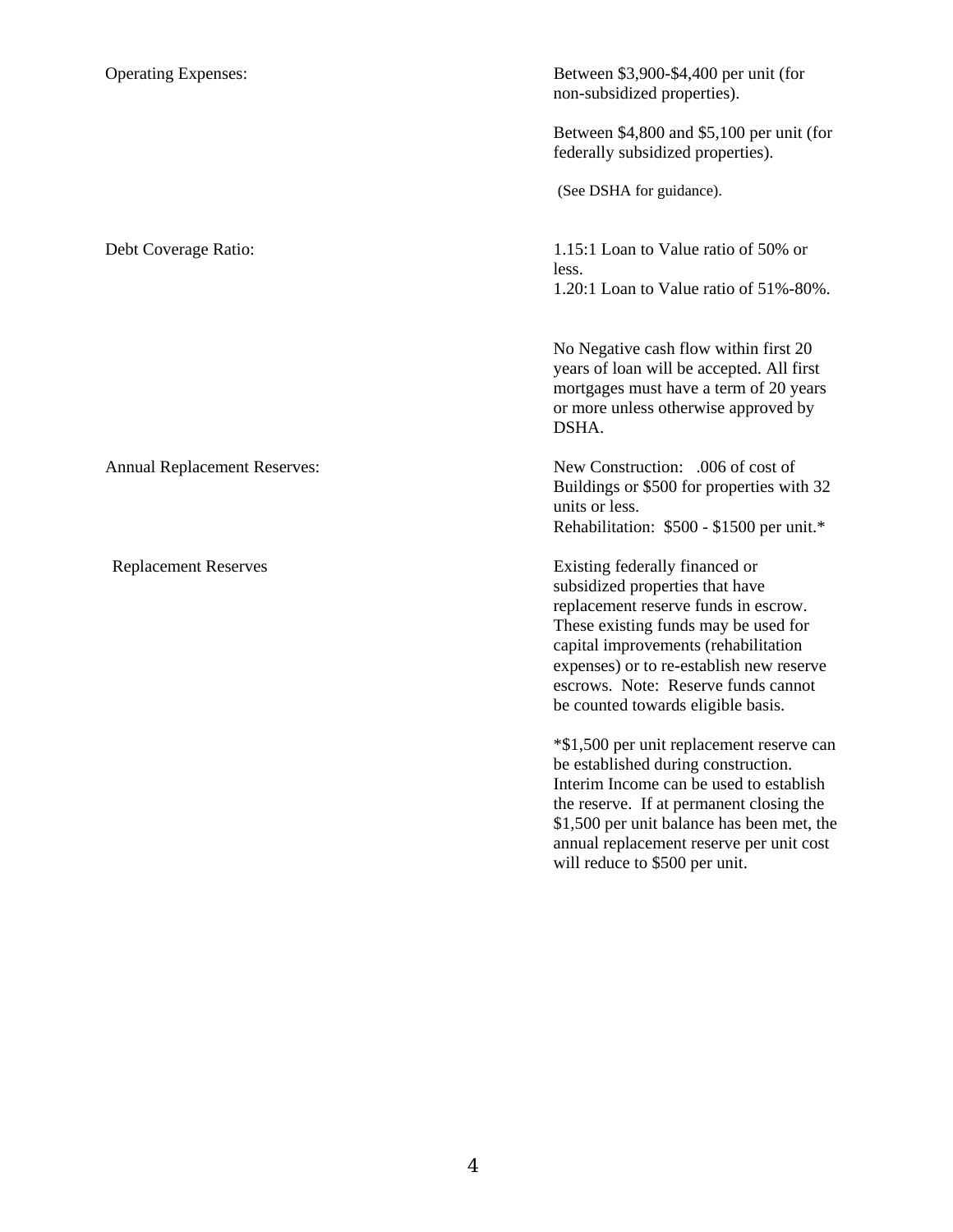| Trending (20-year proforma): | 3%<br>Income:<br>Expenses: 4%                                                                                                                                       |
|------------------------------|---------------------------------------------------------------------------------------------------------------------------------------------------------------------|
|                              | Section 8 Properties: Trending must be<br>approved by Contract Administrator prior<br>to application submission.                                                    |
| Vacancy Rate:                | 5%                                                                                                                                                                  |
| <b>Management Fee:</b>       | 8% of gross income (exceptions made for<br>subsidized developments)                                                                                                 |
| <b>Operating Proforma:</b>   | Must be approved by<br>Development's management entity and<br>for federally subsidized properties, the<br>contract administrator must also approve<br>the proforma. |

Note: Deviations from the above guidelines must be submitted in writing and approved by DSHA.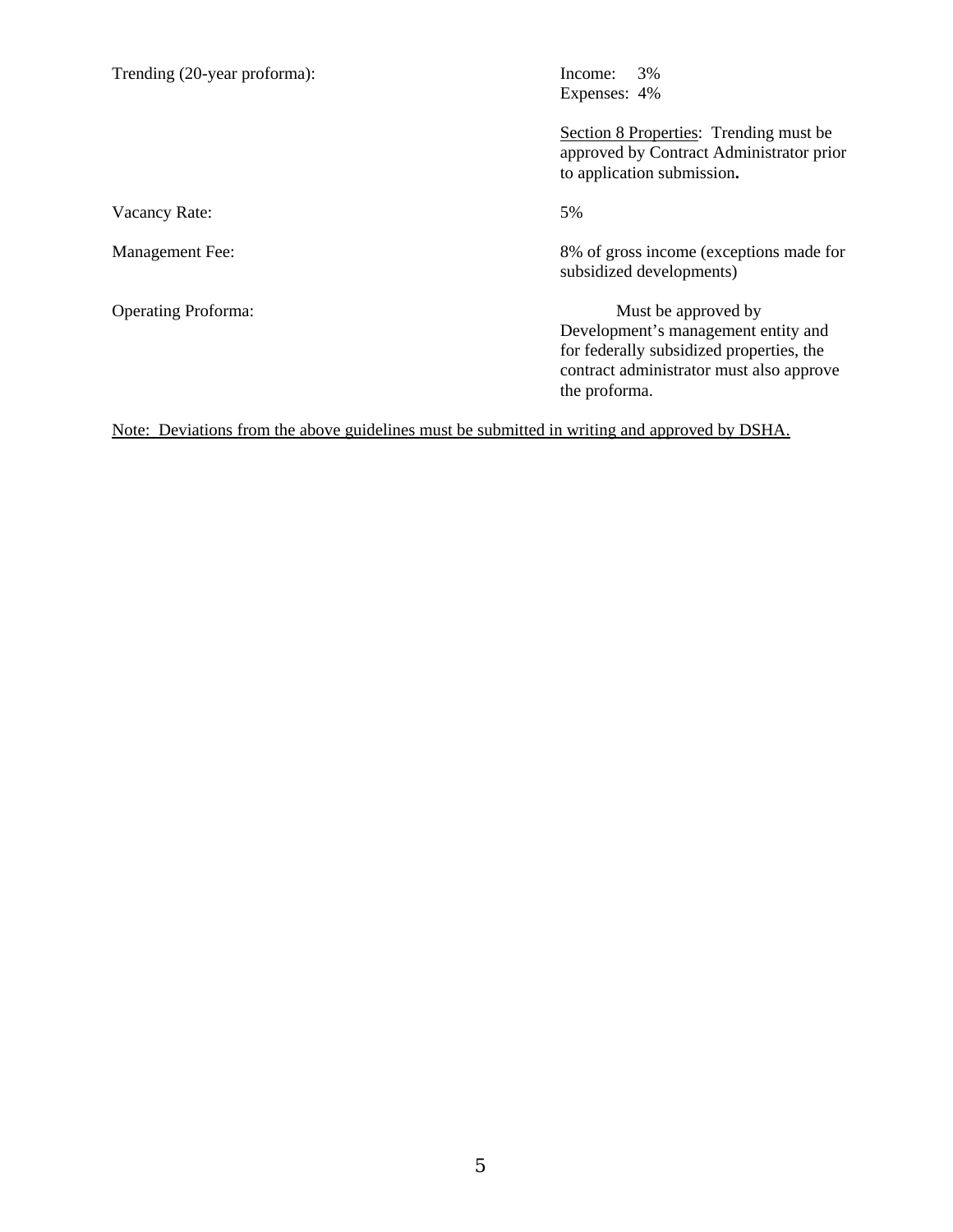## **QUALIFIED CENSUS TRACTS**

New legislation signed into law in December 2000 expanded the definition of Qualified Census Tracts to include those census tracts in which there exists a poverty rate of 25% or greater.

The following are Qualified Census Tracts:

| Wilmington | Tracts        | 6.01           |
|------------|---------------|----------------|
|            |               | 6.02           |
|            |               | $\overline{7}$ |
|            |               | 8              |
|            |               | 9              |
|            |               | 16             |
|            |               | 17             |
|            |               | 19             |
|            |               | 20             |
|            |               | 21             |
|            |               | 22             |
|            |               | 23             |
|            |               |                |
| Newark     | <b>Tracts</b> | 144.03         |
|            |               | 145.01         |
|            |               | 145.02         |
|            |               |                |

Attached are maps demonstrating the expanded Qualified Census Tracts for the State of Delaware.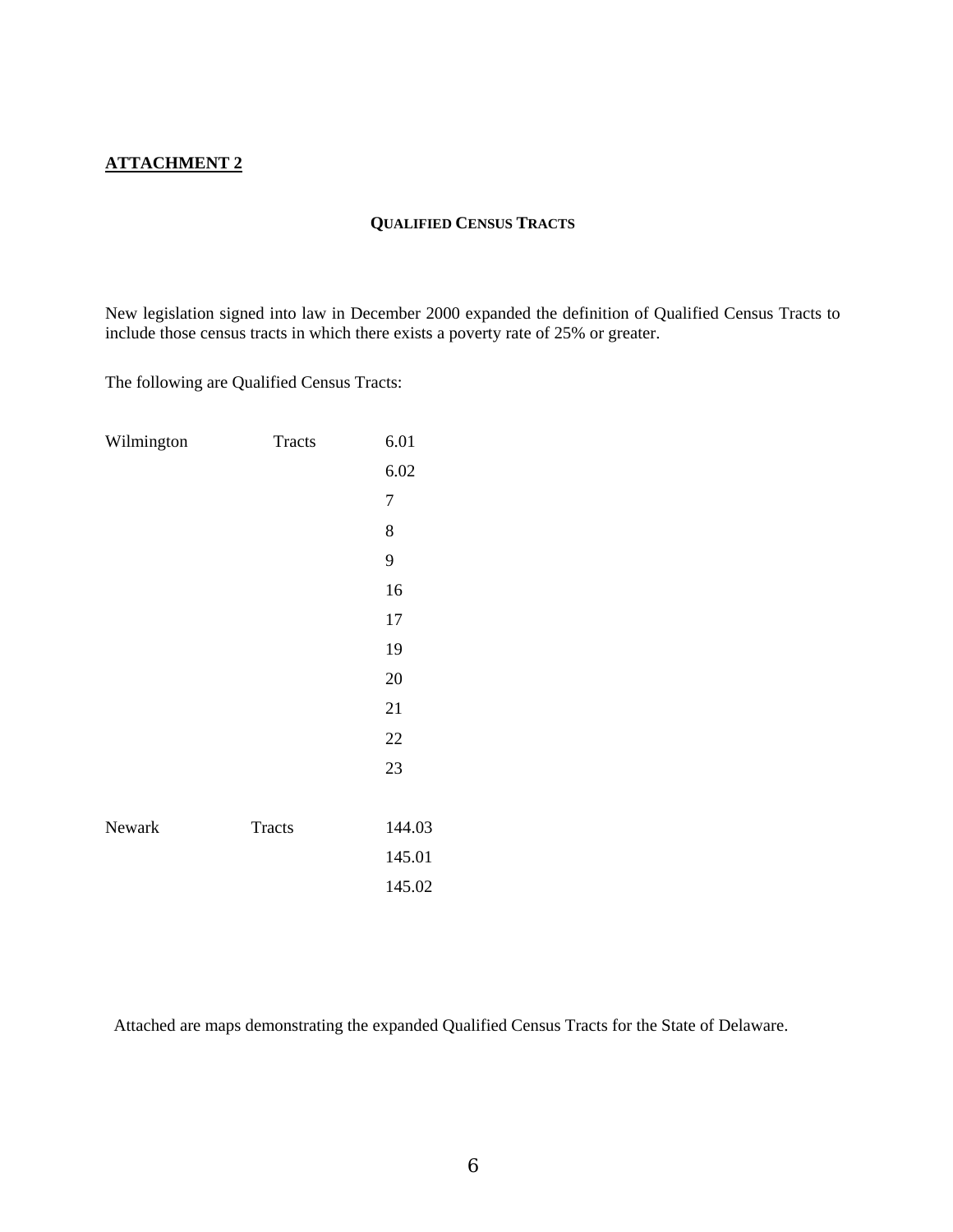# **ELIGIBLE BASIS LIMITS\***

|                                         | 0<br><b>B</b> drms | <b>B</b> drm | $\overline{2}$<br><b>B</b> drm | 3<br><b>B</b> drm | 4<br><b>B</b> drms |
|-----------------------------------------|--------------------|--------------|--------------------------------|-------------------|--------------------|
| <b>Sussex County</b>                    | \$107,802          | \$123,574    | \$150,266                      | \$194,392         | \$213,384          |
| Kent County<br>Dover                    | \$107,802          | \$123,574    | \$150,266                      | \$194,392         | \$213,384          |
| New Castle County<br>City of Wilmington | \$107,802          | \$123,574    | \$150,266                      | \$194,392         | \$213,384          |

\*Replication of HUD 221(d) 3 limits effective as of 01/01/05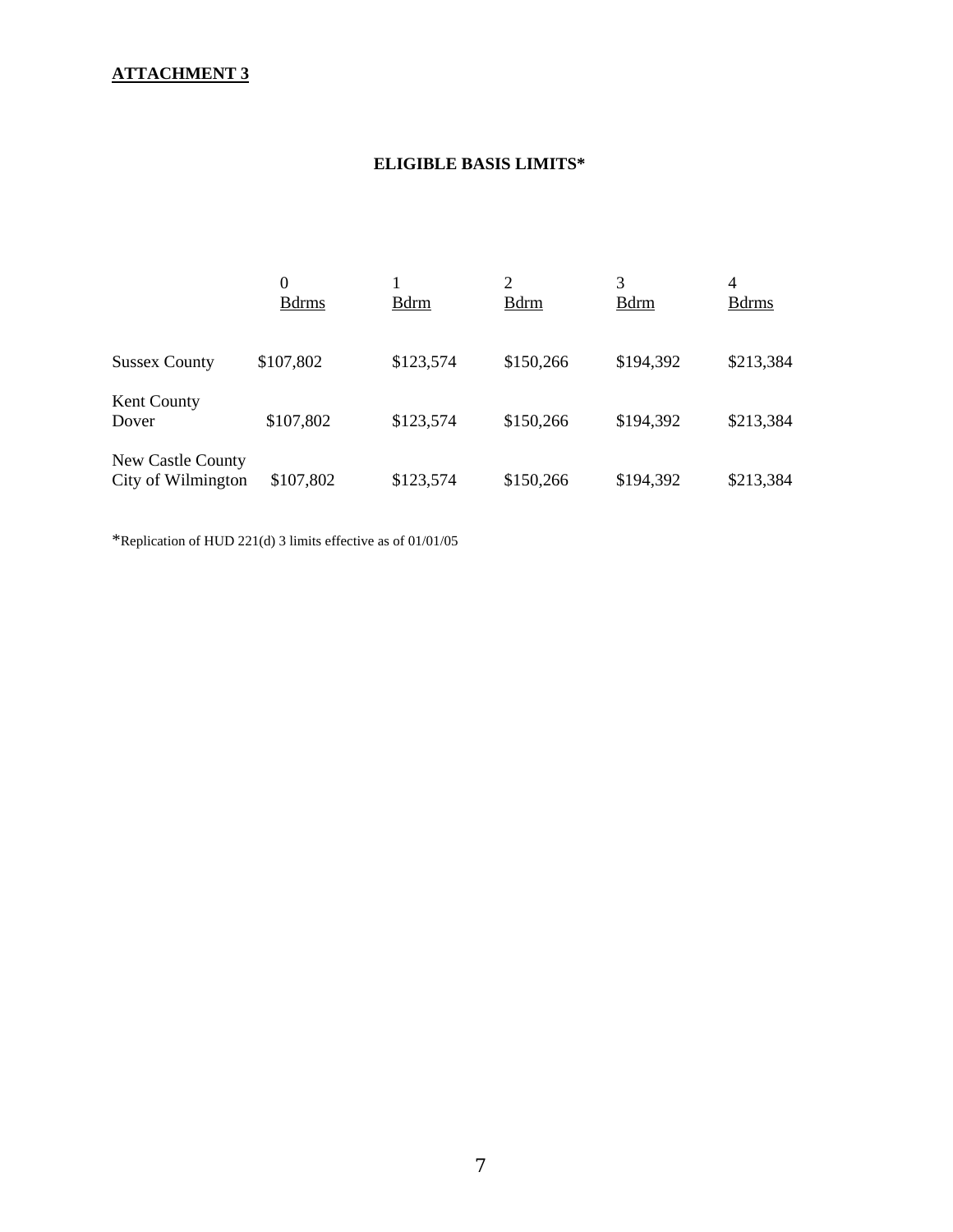#### **LIVABLE DELAWARE MAPS AND STRATEGY AREAS**

Livable Delaware Strategies and Maps can be accessed on the web at *http://www.state.de.us/planning/shape/strategy/stratmap.pdf*

NOTE: The Livable Delaware Maps are not property specific for properties that appear to border more than one type of growth area. If property location is not clear, DSHA will make the final determination.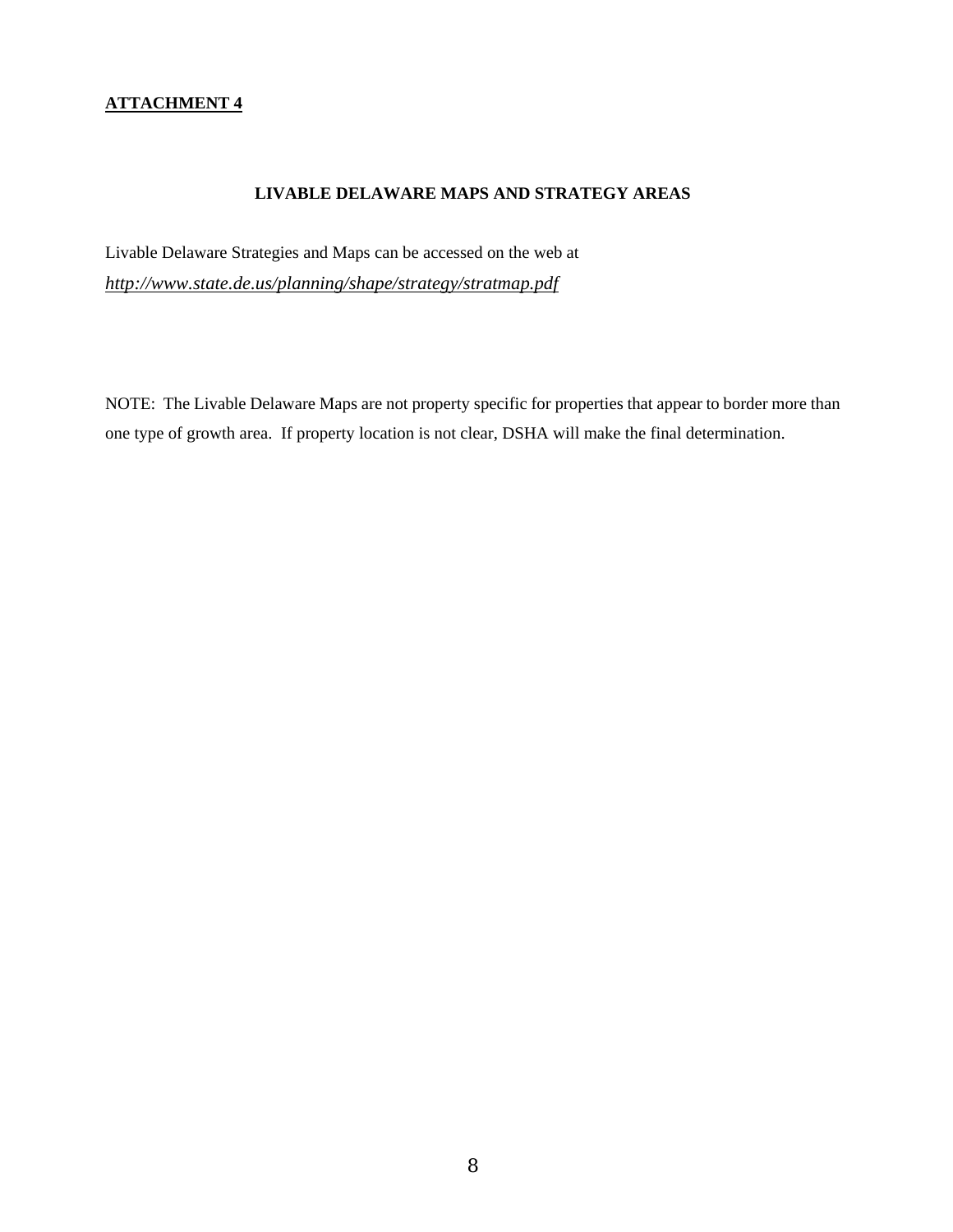LEAVE BLANK (Map will be inserted here)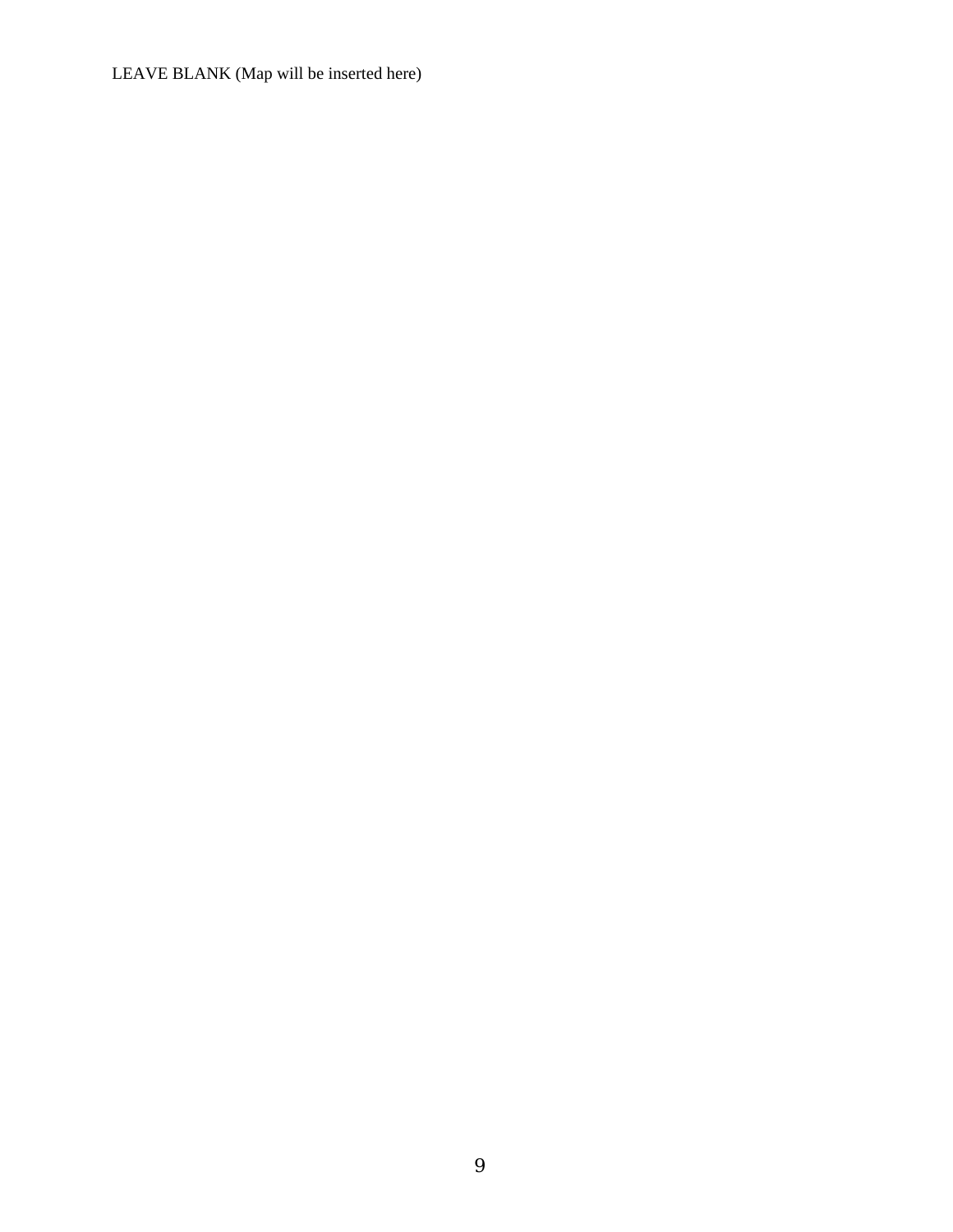#### DELAWARE STATE HOUSING AUTHORITY LOW INCOME HOUSING TAX CREDIT PROGRAM

#### **Application Checklist**

The following exhibits must accompany the Low Income Housing Tax Credit Application. Those exhibits marked with an asterisk (\*) may be omitted at the time of application and the application will still be considered a complete package for competitive purposes only. Please note, however, that DSHA requires submission of applicable exhibits listed below before making a Tax Credit allocation. Please be sure each exhibit is labeled with the appropriate number.

## **DEVELOPMENT TEAM**

| *Exhibit 1 | Articles of Incorporation, Limited Liability Company Agreement, By-laws,<br>Partnership Agreements, and Tax Status.                                                                                                                                                                                                                                                                                                                               |
|------------|---------------------------------------------------------------------------------------------------------------------------------------------------------------------------------------------------------------------------------------------------------------------------------------------------------------------------------------------------------------------------------------------------------------------------------------------------|
| Exhibit 2  | Non-Profit Status - Documentation of Section 501 (c)(3) or (4) status, which states<br>exempt purposes including the fostering of low-income housing, charitable<br>purpose.                                                                                                                                                                                                                                                                      |
| Exhibit 3  | Verification of General Partner Ownership, through a written agreement. (For<br>non-profits only.)                                                                                                                                                                                                                                                                                                                                                |
| Exhibit 4  | <b>Joint Venture Agreement, if applicable.</b> Applicant must submit an agreement to<br>DSHA, outlining the current and long-term roles of the partners. An <b>unqualified</b> legal<br>opinion must be submitted with the application that states the joint venture meets the<br>requirements of Section 42 and DSHA as it relates to being considered eligible to<br>compete in the Non-Profit Pool.                                            |
| Exhibit 5  | Background and Experience of Board Officers and Staff. Resumes and/or lists of<br>officers are required.                                                                                                                                                                                                                                                                                                                                          |
| Exhibit 6  | <b>Resolution</b> - Documentation of Applicant's governing body approving tax credit<br>application and/or loan request must be submitted. (For non-profits only.)                                                                                                                                                                                                                                                                                |
| Exhibit 7  | <b>Developer Experience - Complete the Real Estate owned/developed schedule by listing</b><br>all previous multi-family housing development experience and that of any principals of<br>the organization. For each development, include the name, number of units, type of<br>financing and whether subsidized (type of subsidy) or unsubsidized. Please use the<br>attached DSHA Real Estate Development Schedule attachment in the Application. |
| Exhibit 8  | <b>Current Financial Statement for each Principal Owner, Developer and/or General</b><br><b>Partner.</b> If the ownership entity is an existing organization, the most recent and prior<br>year's audited financial statements must be included.                                                                                                                                                                                                  |
| Exhibit 9  | Resumes of Contractors, Surveyor, Architect, and Marketing Agents and Other<br><b>Members of the Development Team.</b>                                                                                                                                                                                                                                                                                                                            |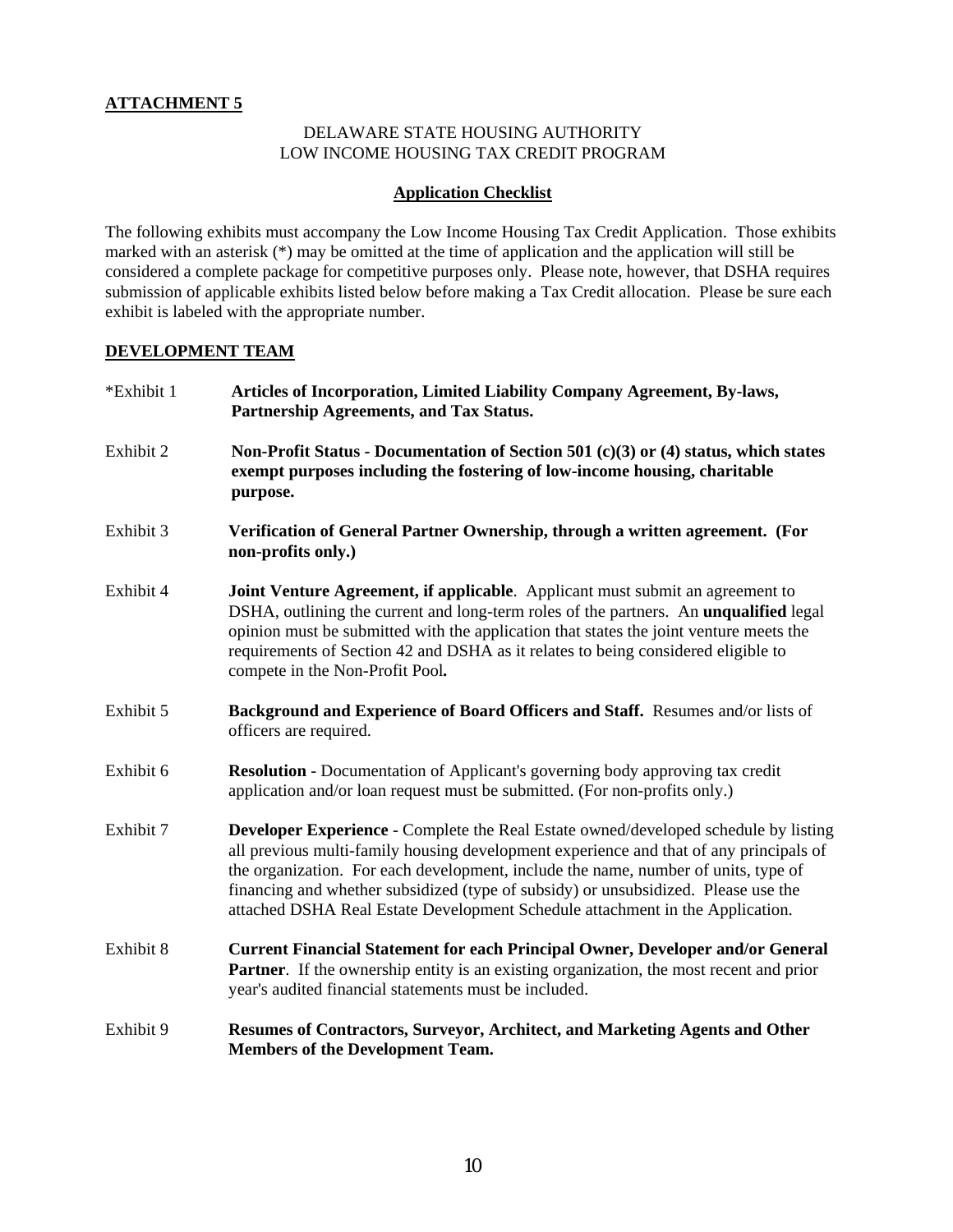Exhibit 10 **Management Agent Qualification Application** - include all required attachments (i.e., management plan, audited financial statements, copy of marketing plan explaining in detail the procedures to be utilized in renting up the units). Please attach the Affirmative Fair Housing Marketing Plan with this Exhibit. (NOTE: All management agents must meet DSHA's management agent's requirements).

Exhibit 11 **IRS Form 8821, Tax Information Authorization.**

### **OTHER MINIMUM THRESHOLD INFORMATION**

Exhibit 12 **Local and Community Notice for Acquisition/Rehabilitation** - Applicants must notify, via certified mail, the county executive, the local state senator, and the local state representative or if in a municipality, the local mayor/council president and the local state senator and the local state representative that an application has been submitted. Applicant must also notify, via certified mail, all neighborhood associations, civic groups and community organizations within 1/4 mile of the proposed development, after submitting the application. In New Castle County or Wilmington such neighborhood associations, civic groups, and community organizations are designated on the Civic Association Directory for New Castle County which is available through the New Castle County Office of Community Governing **(302 395-5532**) or in the Community Organization Guide which is available from the City of Wilmington, Office of Planning. For all Kent and Sussex counties, if said lists do not exist, developer must exercise due diligence and make specific contact with their local legislators to obtain information on specific and legitimate groups in notifying the appropriate surrounding communities. Legitimate (organized with by-laws) neighborhood associations, civic groups and community organizations must be in existence at the time of notification. All letters providing notice pursuant to this section shall be substantially in the same form as provided in the LIHTC application. Applicants/sponsors must certify to compliance with this section, as well as document proof of compliance in the form of U. S. Postal certified mailing receipts, stamped green cards and certification letter submitted to DSHA by 4:00 pm **April 17, 2006.** Failure to submit the above-referenced certification, stamped receipts and green cards to DSHA by the deadline will result in disqualification of the sponsor's application. DSHA reserves the right to reject any application where the notice does not conform to the form notice as provided by DSHA and/or otherwise failing to comply with the provisions of the local government and community notice requirements. New construction applications are exempt from this notice requirement.

# *NOTE: Applicants that successfully earn points within the Community Outreach Notice scoring category shall be considered as meeting the Local and Community Notice for Acquisition/Rehabilitation Developments minimum threshold requirement.*

- Exhibit 13 **Letter of Support from Local Public Housing Authority** A letter of support that indicates that local public housing waiting lists and/or Section 8 existing waiting lists will be used when marketing the property.
- Exhibit 14 **Independent Market Study** Document of sufficient scope to determine if Low Income Housing is in demand and is feasible for the proposed location. Market Study must include, but not necessarily be limited to, the information noted in the attached Market Study Requirements Outline. Additionally, the market study shall clearly indicate distances to services which include but are not limited to, retail/commercial facilities, employment, daycare and public transportation. List and describe separately how each of these services that the development has access to improves the quality of life for the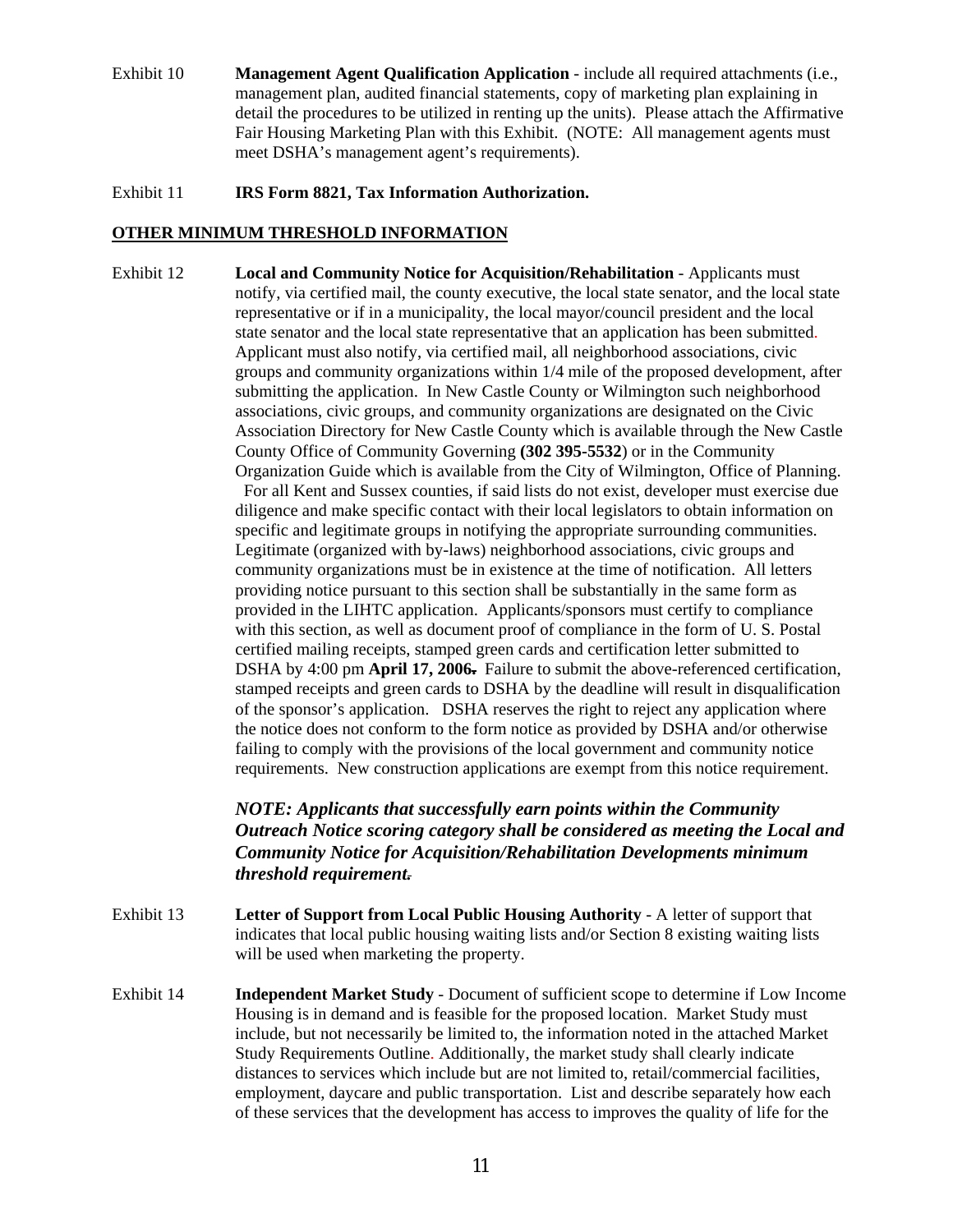residents. **DSHA must pre-approve the preparer of every market study.** Minimum requirements for the preparer are also noted on this outline. (Please supply three copies).

Exhibit 15 **Letter of Government Support –** Documentation from the local government indicating its support of the development and endorsing the development in the current round of competition. This letter must be from The Chief Executive Officer of the municipality in which the development is located and must precisely reflect the development as submitted without modification or qualification.

#### *Additional Information*

- Exhibit 16Conversion to HomeownershipA detailed marketing plan must be submitted which includes a statement from the applicant that the Declaration of Restrictive Covenants shall reflect a right of first refusal be granted by the owner to the residents. Units must be offered at their fair market value at the time of the original residents initial occupancy of the unit, that the applicant will agree to total costs per unit subject to the limits of Section  $221$  (d)(3)(ii). A detailed marketing plan, projections on maintenance, tenant reserve funds, homeownership training, continued affordability, sales price calculation, lease/purchase agreements including rules and regulations, etc must also be included with the application. The plan will be evaluated for feasibility and compliance with all regulations (Section 42, Fair Housing, and all other funding sources requirements). All syndication documents must reflect the conversion**.**
- Exhibit 17 **Special Needs Verification** Developers that will rent units in the development to one or more of the targeted special needs populations must make available a minimum of three services specifically addressing the needs of the identified group. One hundred percent (100%) of the property must be made available for the special needs population. A minimum of three (3) appropriate services must be provided free of charge to the residents. Documentation of what these services are and how these services will be paid for must be provided. Contracts and or letters of agreements must be attached.
- Exhibit 18 **Social Services Verification** The provision of social and support services is an integral part of any attempt to improve the quality of life of the residents of the development. Services must be affordable, appropriate, available and accessible to the development's tenants. Services should be actively linked to the residents and not simply provided to the community at large and must be provided on-site. Please include the following with this exhibit: qualifications of the social service organizations that will be utilized at the property, including their history, capacity and experience; program description including the details and goals of the programs for the residents; contracts or commitment letters from each social service provider. NOTE: Fees may be charged to residents for social services (and not be included in the gross rent) as long as the services are OPTIONAL.
- Exhibit 19 **Certification for Community Revitalization-** See Attachment 11.
- Exhibit 20 **Amenities** Documentation through preliminary plans and/or specification of amenities claimed for points.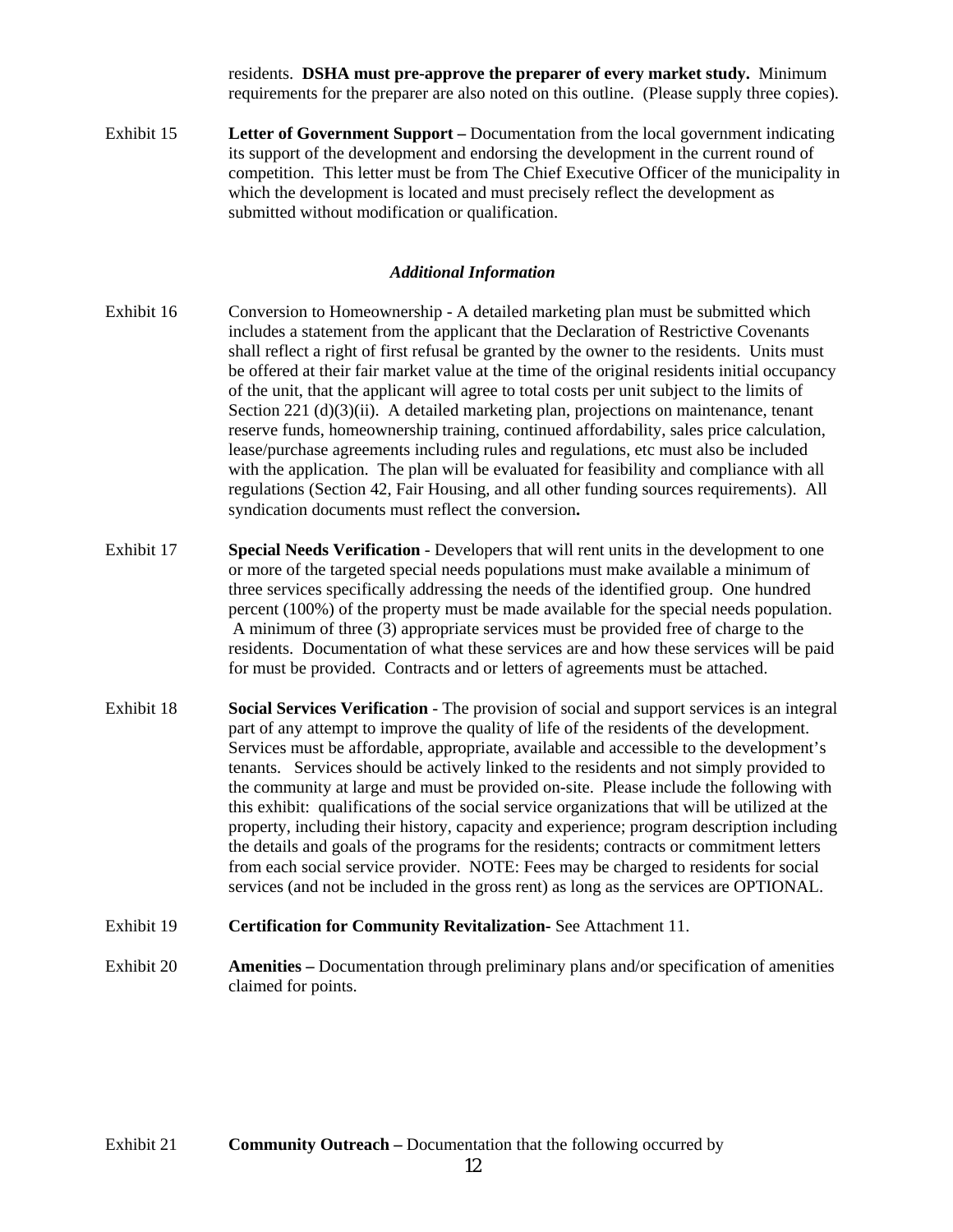# **March 7, 2006.**

standards.

- 1) Notification to community organizations within one-quarter mile of the development, the county executive, the local state senator and the local state representative or if in a municipality, the local mayor/council president, the local state senator and the local state representative by certified mail. Post office stamped green cards and receipts must be attached.
- 2) Documentation of meetings/presentations with local community groups. Copies of notices and sign-in sheets must be attached.

#### **SITE INFORMATION**

| Exhibit 22 | <b>Site Control</b> - Site control can be demonstrated by recorded deed, recorded long term<br>lease, municipal or county disposition and development agreement, an option to<br>purchase or lease, or a purchase contract. The sales agreement or lease agreement and<br>all pertinent terms therein must be submitted at the time of application. |  |
|------------|-----------------------------------------------------------------------------------------------------------------------------------------------------------------------------------------------------------------------------------------------------------------------------------------------------------------------------------------------------|--|
| Exhibit 23 | Utility Availability - Please include the following with this exhibit:                                                                                                                                                                                                                                                                              |  |
|            | Verification of adequate sewer and water capacity, gas, electric, and storm water.<br>1)                                                                                                                                                                                                                                                            |  |
|            | 2)<br>Proof from utility company that the building has not been occupied for at least three<br>years, if applicable.                                                                                                                                                                                                                                |  |
|            | Written verification of utility allowances for all tenant paid utility costs from Public<br>3)<br>Housing Authority, RHS, or local utility company estimates.                                                                                                                                                                                       |  |
| Exhibit 24 | <b>Zoning</b> - Please include the following with this exhibit:                                                                                                                                                                                                                                                                                     |  |
|            | 1)<br>Verification of zoning classification, re-zoning, or variance application request.                                                                                                                                                                                                                                                            |  |
|            | <b>Census Tract Verification.</b><br>2)                                                                                                                                                                                                                                                                                                             |  |
|            | 3)<br>Livable Delaware location verification.                                                                                                                                                                                                                                                                                                       |  |
| Exhibit 25 | <b>Location Map.</b>                                                                                                                                                                                                                                                                                                                                |  |
| Exhibit 26 | Photograph of Property.                                                                                                                                                                                                                                                                                                                             |  |
| Exhibit 27 | Phase I Environmental Audit. (If development expects to receive state or federal<br>funding, applicant must also complete an "Environmental Review Checklist" provided in<br>the LIHTC Application Part II - Attachment F.)                                                                                                                         |  |
| Exhibit 28 | Verification of Flood Plain and Wetlands Status and Other Unusual Site Features<br>or Notice of Non-Applicability Exists.                                                                                                                                                                                                                           |  |
| Exhibit 29 | Energy Efficiency - Documentation of all design features that exceed the minimum<br>construction/rehabilitation standards for energy efficiency. See the table on page 40 of<br>the Minimum Construction/Rehabilitation Standards for a list of minimum energy                                                                                      |  |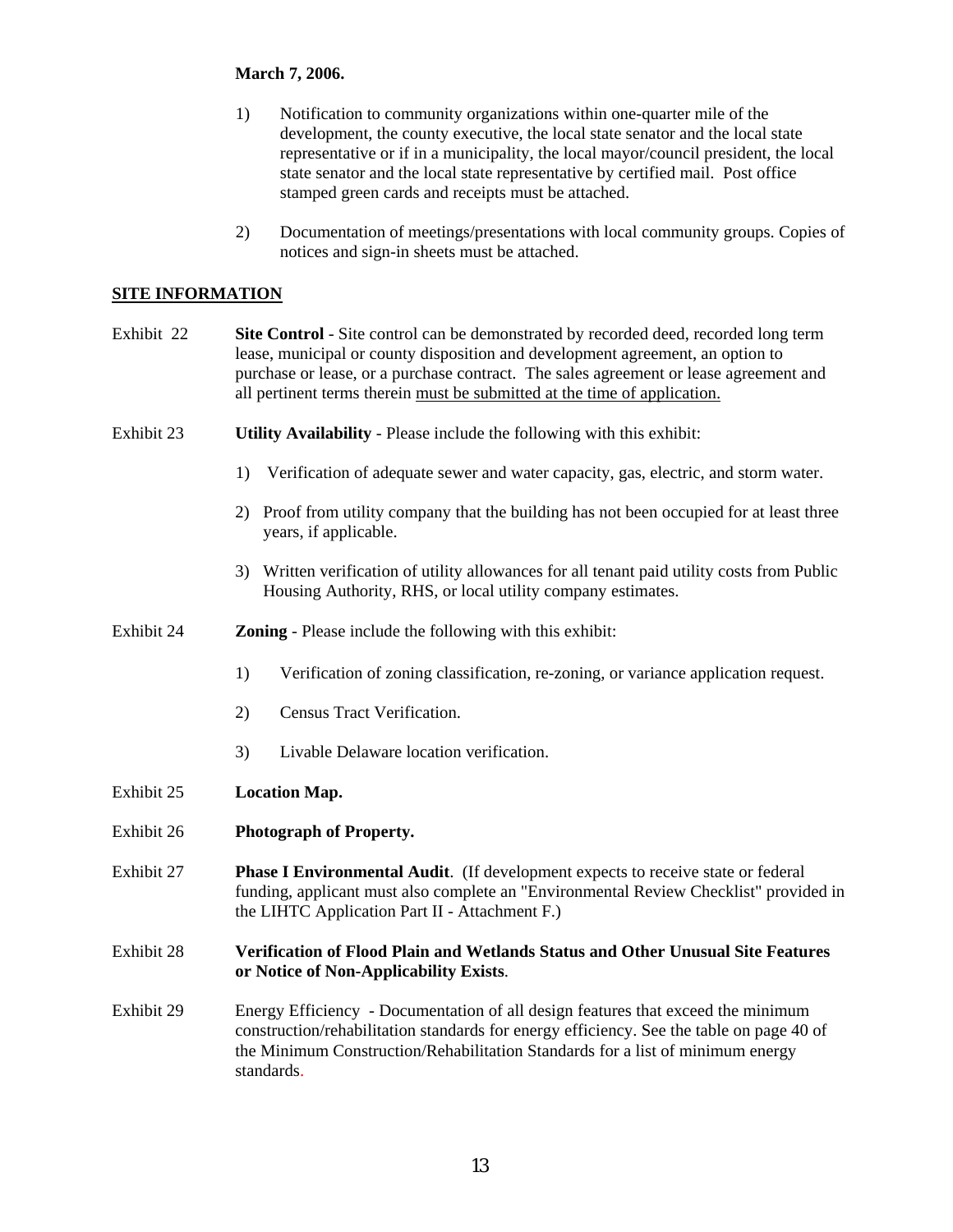## **ACQUISITION/REHABILITATION PROPERTY INFORMATION**

### Exhibit 30 **Current Operating Budget, if applicable.**

.

- Exhibit 31 **Improvements** Documentation of all rehabilitation/improvements done to the property in the previous ten (l0) years, if applicable. Please include with this Exhibit, the Rehabilitation Checklist that is an attachment in the Qualified Allocation Plan.
- Exhibit 32 **Relocation** Description of relocation plan and cost, if applicable. In addition, documentation of preliminary income certifications for residents residing in occupied units demonstrating that they are tax credit income eligible or a certified letter from said residents indicating their willingness to be relocated is required for units that will be counted as tax credit eligible.
- Exhibit 33 **Preservation Expiration**  (A.) Tax Credits: Any Pre-1990 tax credit housing development, which has completed its compliance period, that is in need of substantial rehabilitation and at risk of losing its affordability; or, (B). Subsidized: Any currently occupied *subsidized* housing development (see definition on page 25 of subsidized) in need of substantial rehabilitation and at risk of losing its affordability. For each of the above definitions, the applicant must submit written confirmation from the contract administrator of imminent expiration of affordability controls within two (2) years.
- Exhibit 34 **Conversion**  Documentation the property meets definition of Conversion.
- Exhibit 35 **Historic Preservation**  Documentation that individual property is listed on National Historic Register.
- Exhibit 36 **Federally-Assisted Distressed Property** Summary of how the property qualifies as a distressed federally assisted property, if applicable.
- Exhibit 37 **Ten-Year Rule.** A sworn statement that property has not transferred ownership within the last ten years.

# **CONSTRUCTION INFORMATION**

| Exhibit 38  | <b>Physical Needs Assessment</b> - must be completed by a licensed architect.                                                                                                    |
|-------------|----------------------------------------------------------------------------------------------------------------------------------------------------------------------------------|
| Exhibit 39  | <b>Minimum Square Footage and Bedroom Mix - Preliminary plans of adequate detail to</b><br>verify that units satisfy minimum square footage requirements, bedroom size, and mix. |
| Exhibit 40  | <b>Detailed Preliminary Plot Plan.</b>                                                                                                                                           |
| *Exhibit 41 | Architect/Artist's Rendering of Site and Proposed Development.                                                                                                                   |
| *Exhibit 42 | <b>Department of Natural Resources and Environmental Control - Documentation</b><br>regarding National Pollutant Discharge Elimination System - Notice of Intent.                |
| *Exhibit 43 | <b>National Emission Standard for Hazardous Air Pollutant.</b>                                                                                                                   |
| *Exhibit 44 | <b>Erosion and Sedimentation Control Plan.</b>                                                                                                                                   |
| *Exhibit 45 | <b>DELDOT Entrance Permit, if applicable.</b>                                                                                                                                    |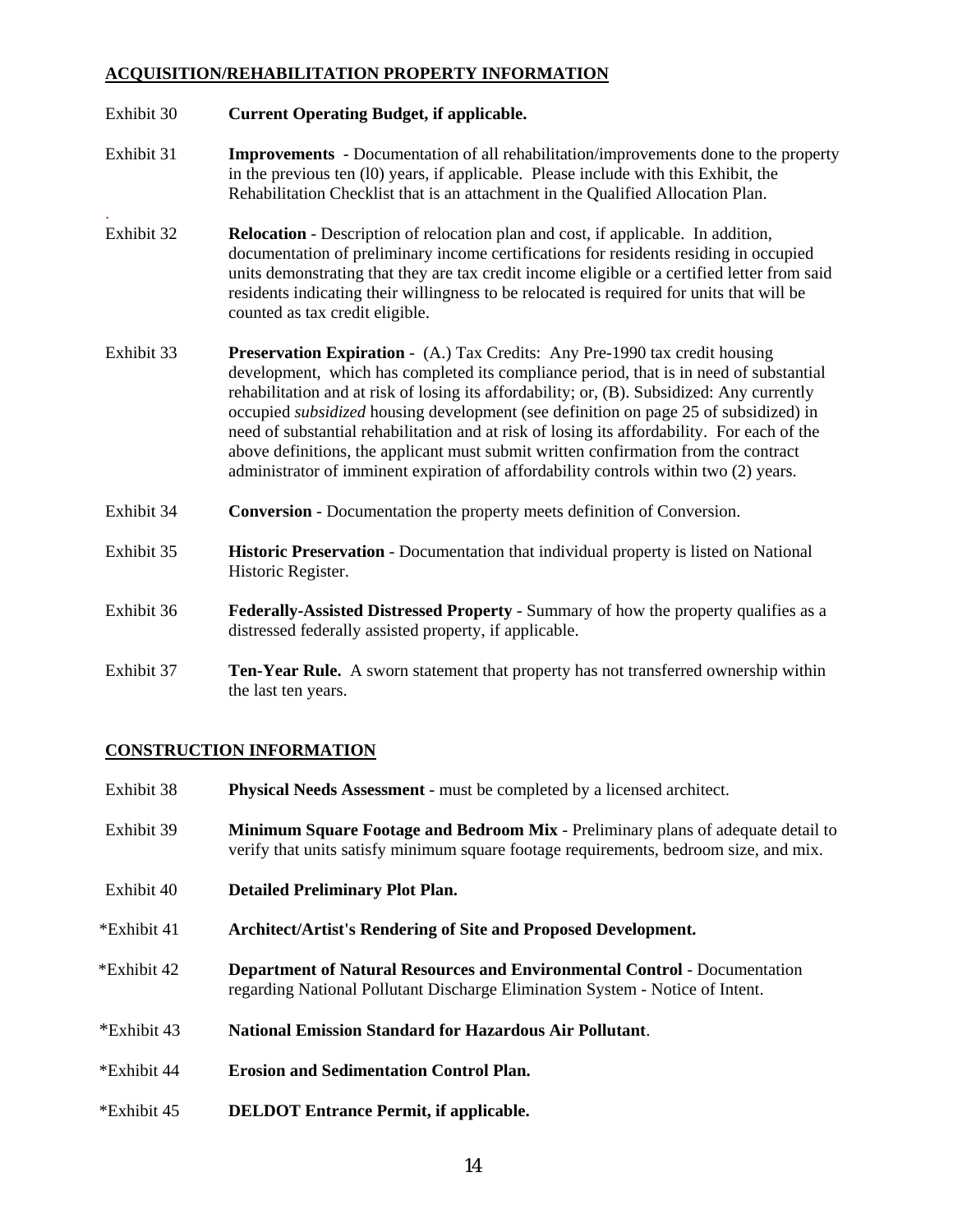\*Exhibit 46 **Model Energy Code** - Building compliance. \*Exhibit 47 **Fire Marshal Conditional Approval.** \*Exhibit 48 **Architectural Accessibility Board Approval.** \*Exhibit 49 **Site Plan with Easements Notated (ALTA).**  \*Exhibit 50 **Building Permit.**  \*Exhibit 51 **Plans and Specifications**. Exhibit 52 **Energy Star Builder Certification. At time of application, the general contractor must provide evidence they are an Energy Star Builder with proper certification.**  \*Exhibit 53 **Realty Transfer Tax – Title 30 §5401 (8) c (See DSHA for form).**

#### **LEVERAGING AND FINANCING INFORMATION**

- Exhibit 54 **Developers Proposed Cash Flow Proforma.**
- Exhibit 55 **Details of Debt Financing.** At time of Tax Credit application, proof must be provided that construction and permanent financing applications have been made. Sponsors must provide letters from the lending/funding entities, which include items, such as: date of application, amount of financing, interest rate, term and a statement that the application appears to be in good order. Financing commitment letters from all funding entities are due by **07/21/06**. The sponsor must submit documentation with the commitments, which outlines the position of each funding source. Developments, which have funding commitments at the time of application, need only submit the commitment letters and documentation outlining the position of each funding source.
- Exhibit 56 **Land Value** A Summary Appraisal Report, from a qualified professional appraiser, of the unimproved land value. Prior to allocation, a property appraisal and, if applicable, a copy of the settlement sheet will be required. Appraisers are required to contact DSHA for a list of comparable LIHTC properties, which are to be included as comparables within property appraisal report. NOTE: The Summary Appraisal Report and the Property Appraisal should not be more than six months old.
- \*Exhibit 57 **Details of Equity Financing** including written description of syndication details and copy of agreement (if applicable), award letter of grant, etc. NOTE: If claiming points for leveraging additional net equity, a detailed letter of intent must be submitted.
- Exhibit 58 **Details of Leveraging** Please describe, in detail, the calculations on how DSHA controlled funds, including tax credits, HOME funds and Housing Development Funds, are used to leverage other funding sources. NOTE: If claiming points for leveraging additional net equity, a detailed letter of intent must be submitted.
- Exhibit 59 **Verification of Local Government Contribution, if applicable**. Documentation of contribution that financially reduces the development and/or operating cost of the developments over a five-year period (i.e., tax abatement, waiver of fees, donation of land, etc).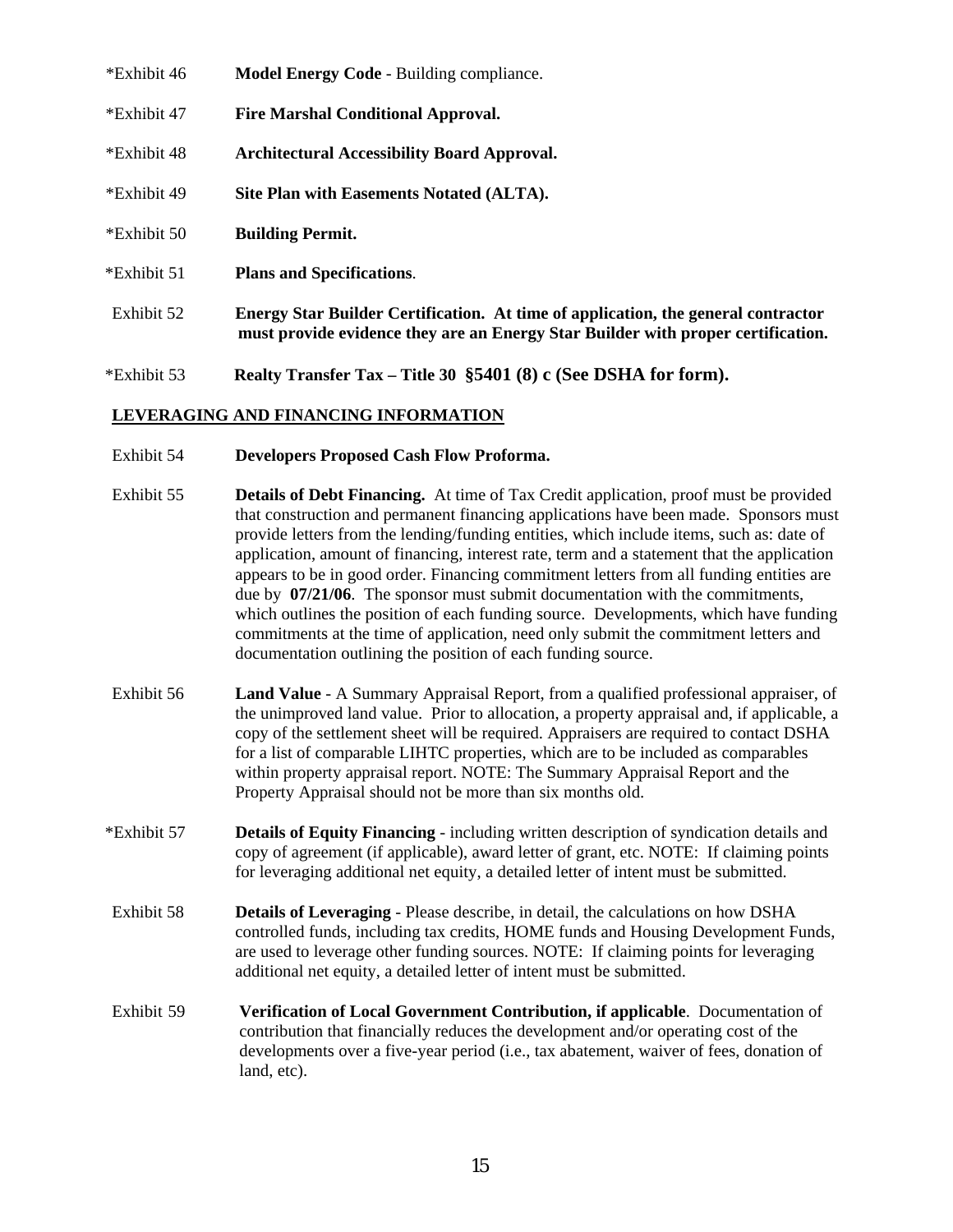| Exhibit 60   | <b>Preservation Expiration Developments, including Section 8, RHS Section 515</b><br><b>Multi-Family Program and RD's 514-516 Farm Labor Housing - Proof that an</b><br>application for rental assistance as well as capital assistance has been made and received<br>by Rural Development or HUD.                                                                                                |
|--------------|---------------------------------------------------------------------------------------------------------------------------------------------------------------------------------------------------------------------------------------------------------------------------------------------------------------------------------------------------------------------------------------------------|
| Exhibit 61   | <b>Developer Blank Points Work Sheet - Developers should score themselves on the</b><br>attached form. (Must also be completed by tax-exempt bond properties.)                                                                                                                                                                                                                                    |
| <b>OTHER</b> |                                                                                                                                                                                                                                                                                                                                                                                                   |
| Exhibit 62   | <b>Government Jurisdiction</b> - Names and addresses of the following individuals in whose<br>district/jurisdiction the development is to be located: State Senator, State<br>Representative and Chief Executive Officer. In addition, names and addresses of all<br>neighborhood associations, civic groups and community organizations within one-<br>quarter mile of the proposed development. |
| *Exhibit 63  | <b>Cost Certification</b> – Note: Must be submitted to DSHA prior to final allocation of                                                                                                                                                                                                                                                                                                          |

credits and must be completed by Borrower and Contractor. (See DSHA for forms).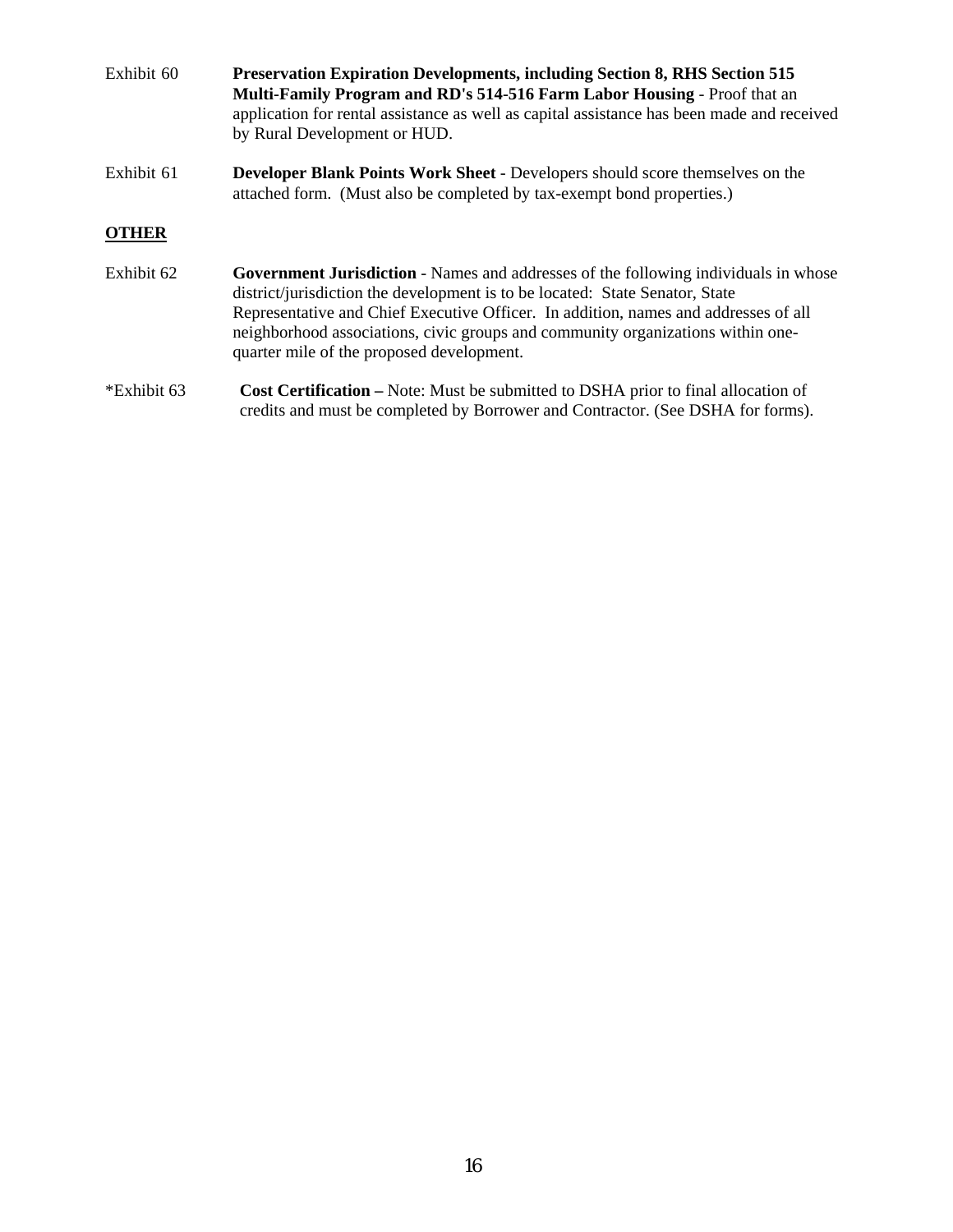# **MARKET STUDY REQUIREMENTS CHECKLIST**

Low Income Housing Tax Credit Program Market Study Requirements Checklist

A market study of the population to be served by a Tax Credit assisted complex must include recent data about employment, demographic and housing trends for the defined market area.

While the below checklist outlines the study's requirements, a market study is not complete unless it also includes an analysis of the data. The data and analysis must clearly document sufficient demand in the market to support the proposed property without negatively impacting the concentration of existing tax credit developments and other affordable housing developments within the same market area. The study must identify any data sources, assumptions, estimates, projections, and models used in the analysis. *The study must contain a signed statement by the preparer that they have read DSHA's market study requirements, agreed to perform the market study in accordance with DSHA market study requirements, and attests to the ability of the market to support the proposed housing units based upon market conditions.* **DSHA must pre-approve the preparer of every market study.**

#### \_\_\_\_ *Description of Proposed Property*

Describe the proposed property and the expected target population, which should be defined by presenting a demographic profile in terms of age, income, household composition, and current living situation. This description should also identify all proposed rent and amenities to be offered within the proposed property. Describe how the characteristics of the proposed property including unit mix, rent levels, proximity to services, and amenities will meet the needs of the target market.

#### \_\_\_\_ *Site Assessment*

Evaluate the proposed site with regard to: physical features of the site and adjacent parcels; accessibility to markets, services, employment, and educational institutions; and compatibility of surrounding neighborhoods and land uses.

**The market study shall provide under a separate exhibit, a map indicating the name(s) and distances of the features listed below:** 

**Features Retail facilities. Daycare facilities and schools (for family developments). Medical centers. Bus Line(s). Town Centers. Entertainment venues, i.e. movie theaters, restaurants, etc. Market rate rental housing. Other low-income housing.** 

**The exhibit shall also include detail describing the proposed site and its proximity to major roads, the economic mix of the area, as defined by census data, and employment opportunities.** 

#### \_\_\_\_ *Define Market Area*

Using geographic, demographic, and mobility factors, define the geographic area from which the majority (typically 60% to 90%) of potential residents of the proposed property are likely to move.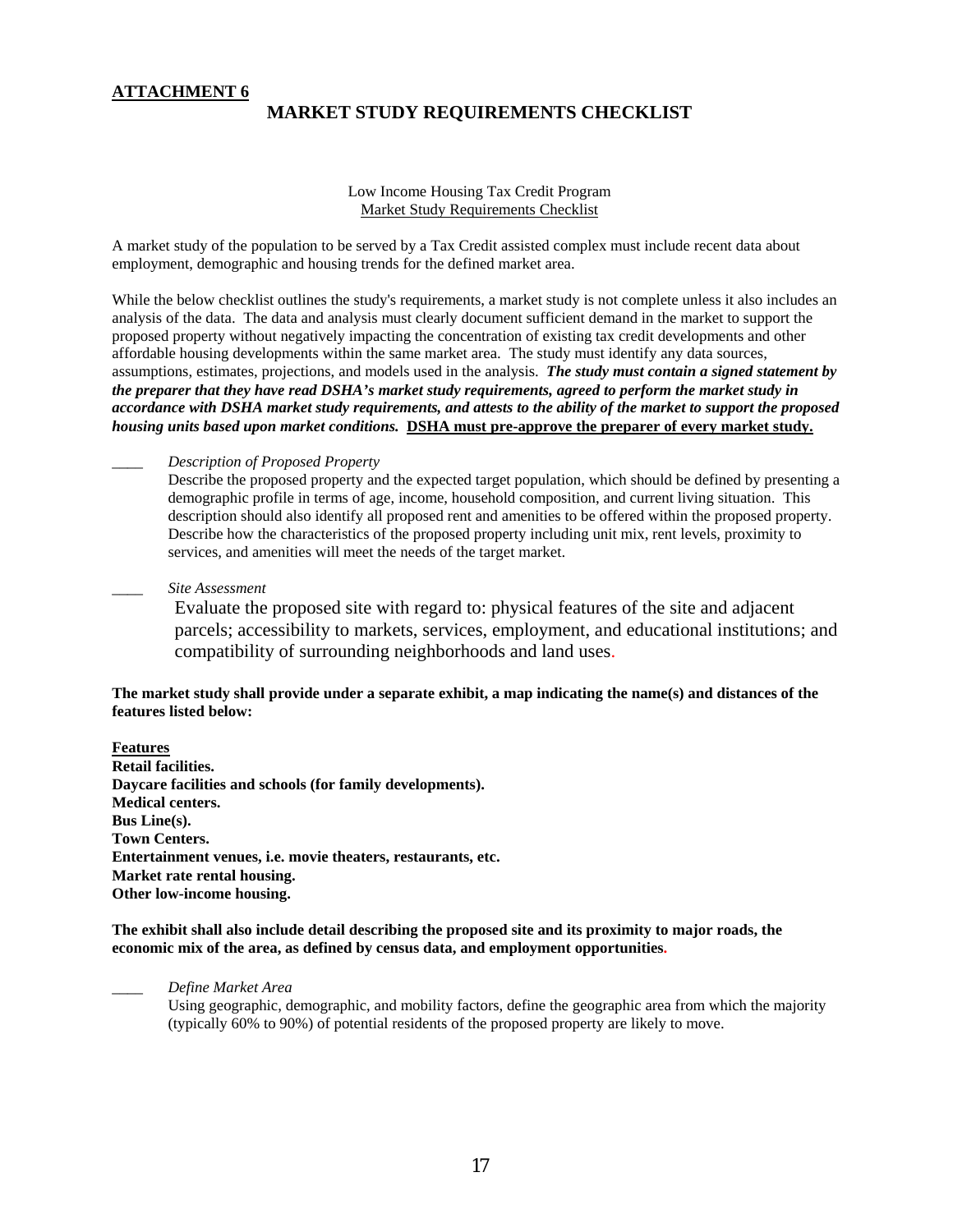\_\_\_\_ *Market Area Characteristics* 

- \_\_\_\_ *Demographic Trends* Information to include: population by age cohorts, household formation rates by age of head of household; household income distributions by age of household; owner/renter ratios by age of head of household, and the likelihood of presence of children by age of household. This information is to determine household composition (age, income, and presence of children) and housing demand for ownership and rental units.
- *Economic Trends* Information to include: number of jobs by various occupational categories; major employers, number of jobs, salary ranges and location, median household incomes; and economic development activities.
- *Housing Supply* Information to include: number of owner and rental units by cost (value or rent) and quality; for sale housing and rental vacancy rates; estimate of owner and rental unit needs for current year and next three (3) years.

\_\_\_\_ *Market Area's Competitive/Comparable Housing Analysis:* 

The market study should identify and consider existing, as well as planned competition, that is within or proximate to the defined market area. Analysis should be based upon the specifics of the proposed property, such as target population, rent levels, bedroom mix, with any other type of housing the analyst deems competitive within the defined market area. This analysis should compare how existing sites meet the market demand and how these sites will be impacted by the proposed property. The analysis should include:

- Property name, address and age;
- Number of units by unit types (efficiency, one, two bedroom etc.);
- Monthly gross rent by unit type;
- Units size;
- Monthly rent per square foot;
- Vacancy rates;
- Five-year rent increase history;
- Services and amenities included in rent:
- Subsidized units or income-restricted units (federally or state-assisted).
- Occupancy levels, turnover and extent of waiting list

#### \_\_\_\_ *Market Demand / Needs Analysis:*

Evaluate the need for the proposed property within the defined market area by determining the eligible population that would potentially be willing to move into the proposed site. Existing and proposed competition identified in the competitive analysis must also be deducted from the available net demand, to arrive at an unaccommodated demand pool, which the proposed site must penetrate.

The study should clearly describe the methodology and assumptions utilized to demonstrate that the market is deep enough to support the proposed property. It is important that the assumptions, particularly those regarding target population, income levels, be consistent with the proposed property and the specific market being targeted.

#### *\_\_\_\_ Absorption Analysis:*

The market study must provide a time schedule for absorption for the proposed property by analyzing and discussing the characteristics and depth of the target market which justify the estimated rate of absorption. Turnover potential of competitive existing sites must be included in this analysis.

#### NOTE: ANY RELATIONSHIP BETWEEN THE PREPARER AND THE PROPERTY SPONSOR MUST BE DISCLOSED.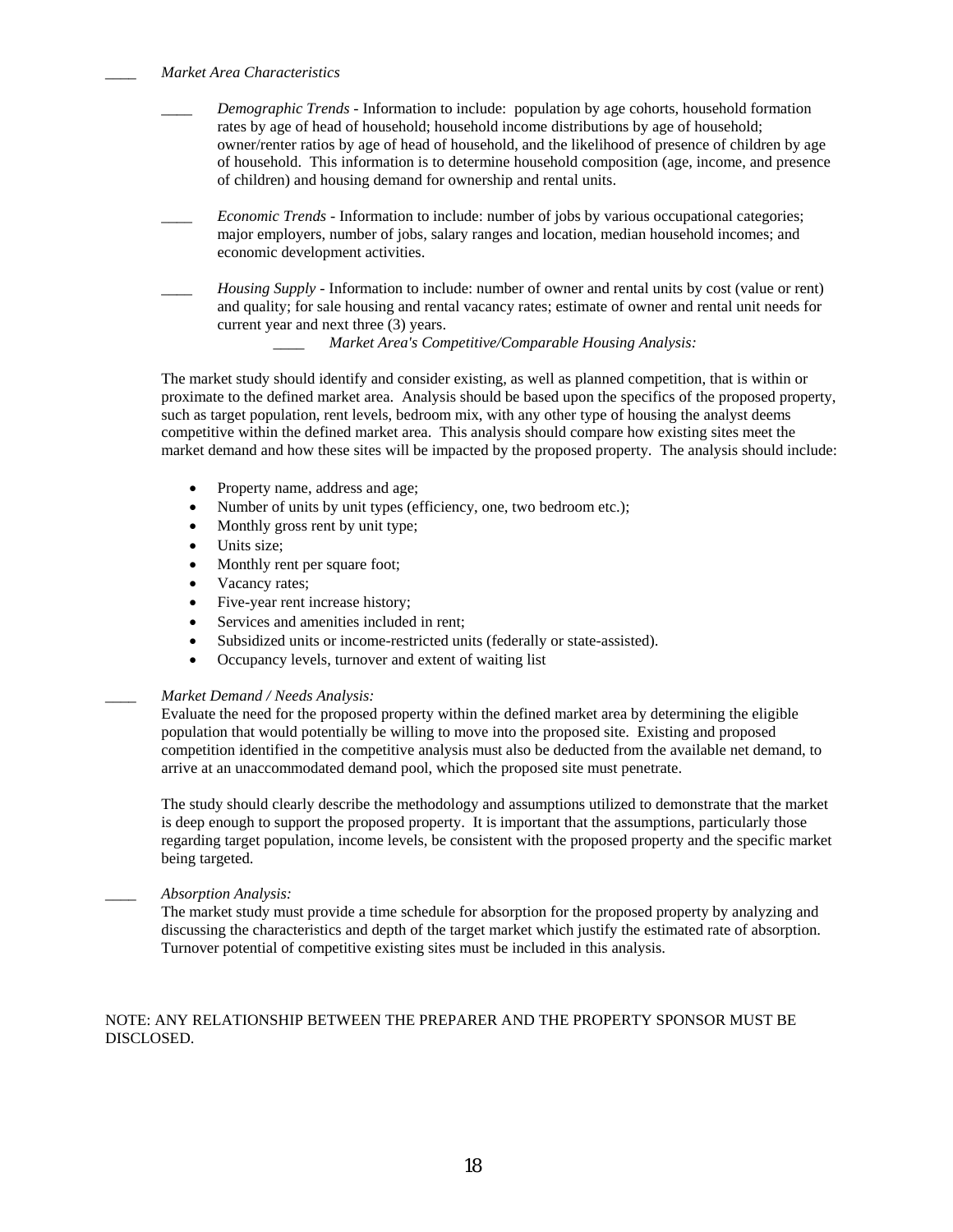#### **CONTACTS FOR CIVIC ASSOCIATIONS**

**\*New Castle County and Wilmington: (1)** *Civic Association Directory* 

**(2)** *Community Organizational Guide*   **City of Wilmington Office of Planning Neighborhood Planning Council** 

Kent County: **1999 Contact local legislators 1999 Contact local legislators** 

**Sussex County:**  $\qquad \qquad$  **Contact local legislators** 

\*New Castle County developers are encouraged to contact New Castle County to access their internal database of civic groups and neighborhood associations, as a Freedom of Information Act (FOIA) is required. The NCC contact is Norman Spector, Supervisor of the County Customer Information & Assistance group as well as its Office of Community Governing. His phone is (302) 395-5532.e-mail address: [NSpector@co.new-castle.de.us](mailto:NSpector@co.new-castle.de.us). As an alternative NCC Civic League maintains a list. Developers may obtain the list by visiting their website at: [www.civicleagueforncc.orge](http://www.civicleagueforncc.orge/). and clicking on Civic Assoc. Directory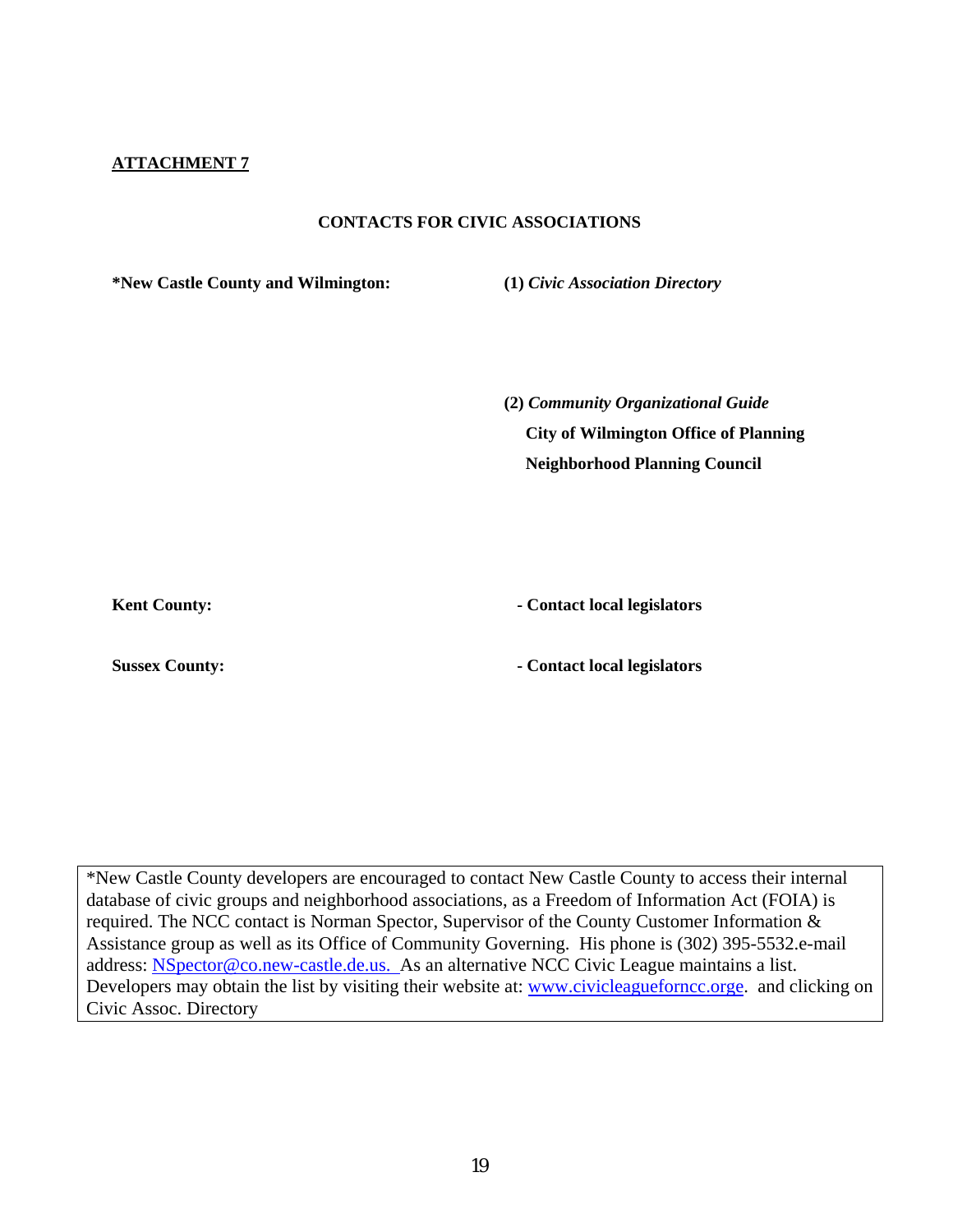### **COMMUNITY NOTIFICATION FORM OF NOTICE**

#### DEVELOPER STATIONERY

#### CERTIFIED & REGULAR MAIL

Date:

Re: Housing Tax Credit Application Notification

Dear

| would like to inform you that we have made an application to |  |
|--------------------------------------------------------------|--|
|--------------------------------------------------------------|--|

(Name of Developer or Development Entity)

Delaware State Housing Authority for Low Income Housing Tax Credits and/or Housing Development Fund financing for an apartment complex located \_\_\_\_\_\_\_\_\_\_\_\_\_\_\_\_\_\_\_\_\_\_\_\_\_\_\_\_\_\_\_\_\_

(in your jurisdiction or your neighborhood)

We have attached a development summary for your information. Please call if you have any questions. We can be reached at: \_\_\_\_\_\_\_\_\_\_\_\_\_\_\_\_\_\_\_\_\_\_\_\_\_\_\_\_\_\_\_\_\_\_\_\_\_\_.

(Address and Phone No.)

Sincerely,

Attachment (ATTACHMENT TO NOTICE)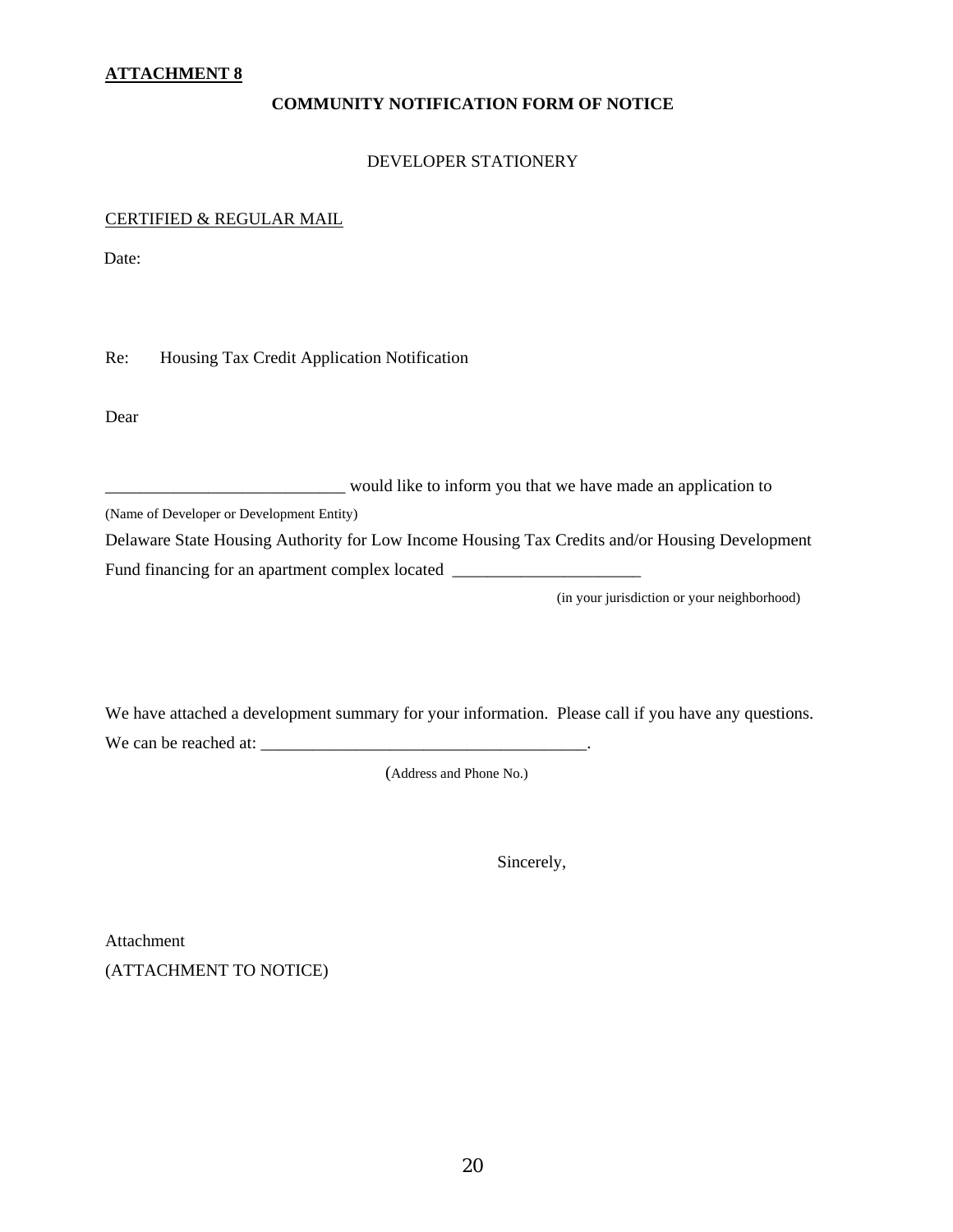# **DEVELOPMENT SUMMARY**

| Sponsor:                          |  |
|-----------------------------------|--|
| Development Name:                 |  |
| <b>Development Location:</b>      |  |
|                                   |  |
| <b>State Funds Requested:</b>     |  |
| <b>Housing Credits Requested:</b> |  |
| Other Funding:                    |  |
|                                   |  |
| Type of Property:                 |  |
| Number of Units:                  |  |
| <b>Development Beneficiaries:</b> |  |
|                                   |  |
| <b>Development Description:</b>   |  |
|                                   |  |
|                                   |  |
| Other Information:                |  |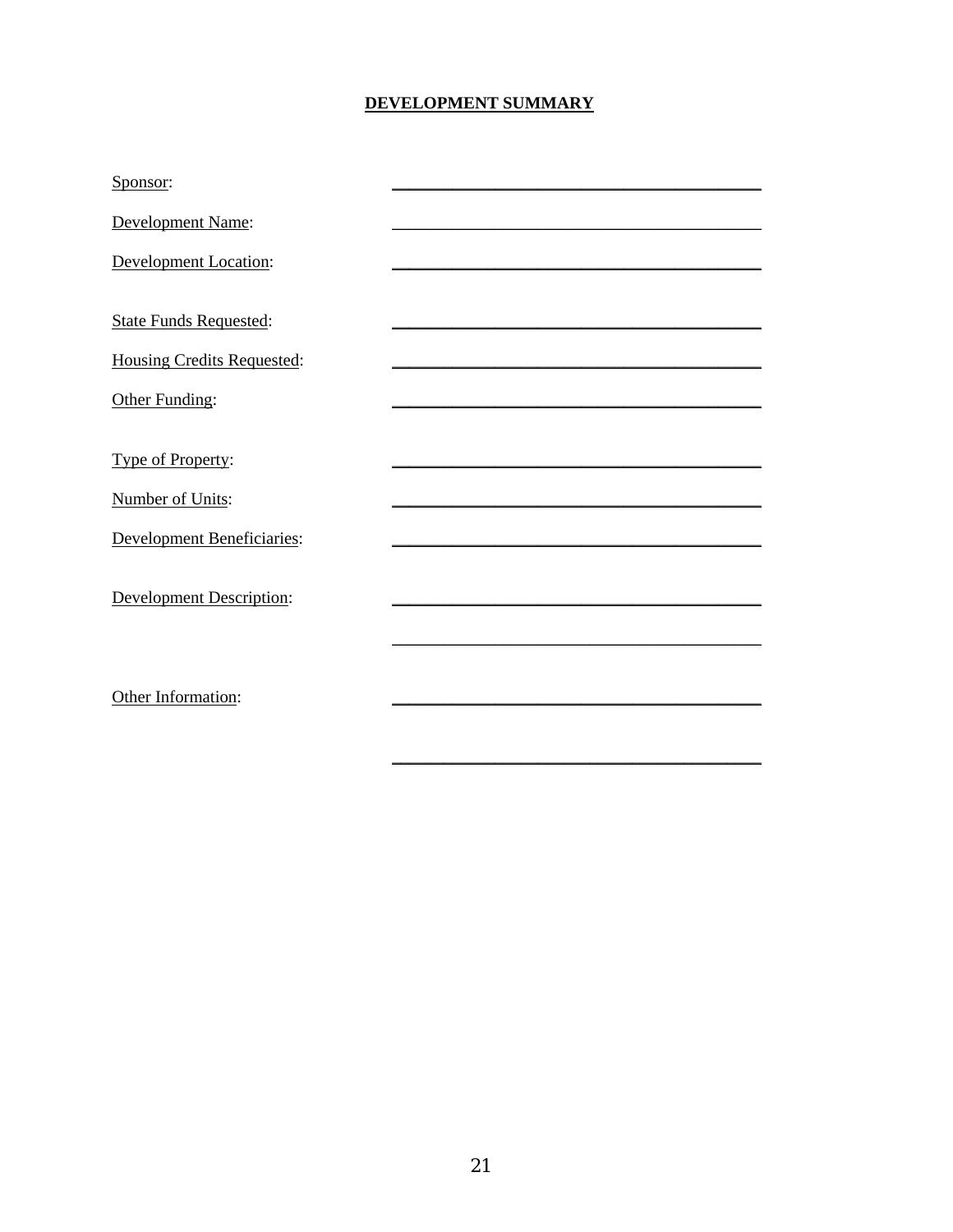# **Miscellaneous Checklists**

Delaware State Housing Authority Low Income Tax Credit Program

The attached lists are to be followed for construction/rehabilitation activities:

- Minimum Construction Standards
- DSHA Recommended Carpet

For rehabilitation projects, the "Rehabilitation Standards Checklist" is to be completed.

The "Plans/Specifications Review Checklist" is to be used as a guide for various governmental submissions and/or approvals DSHA requires prior to loan approval.

01/31/05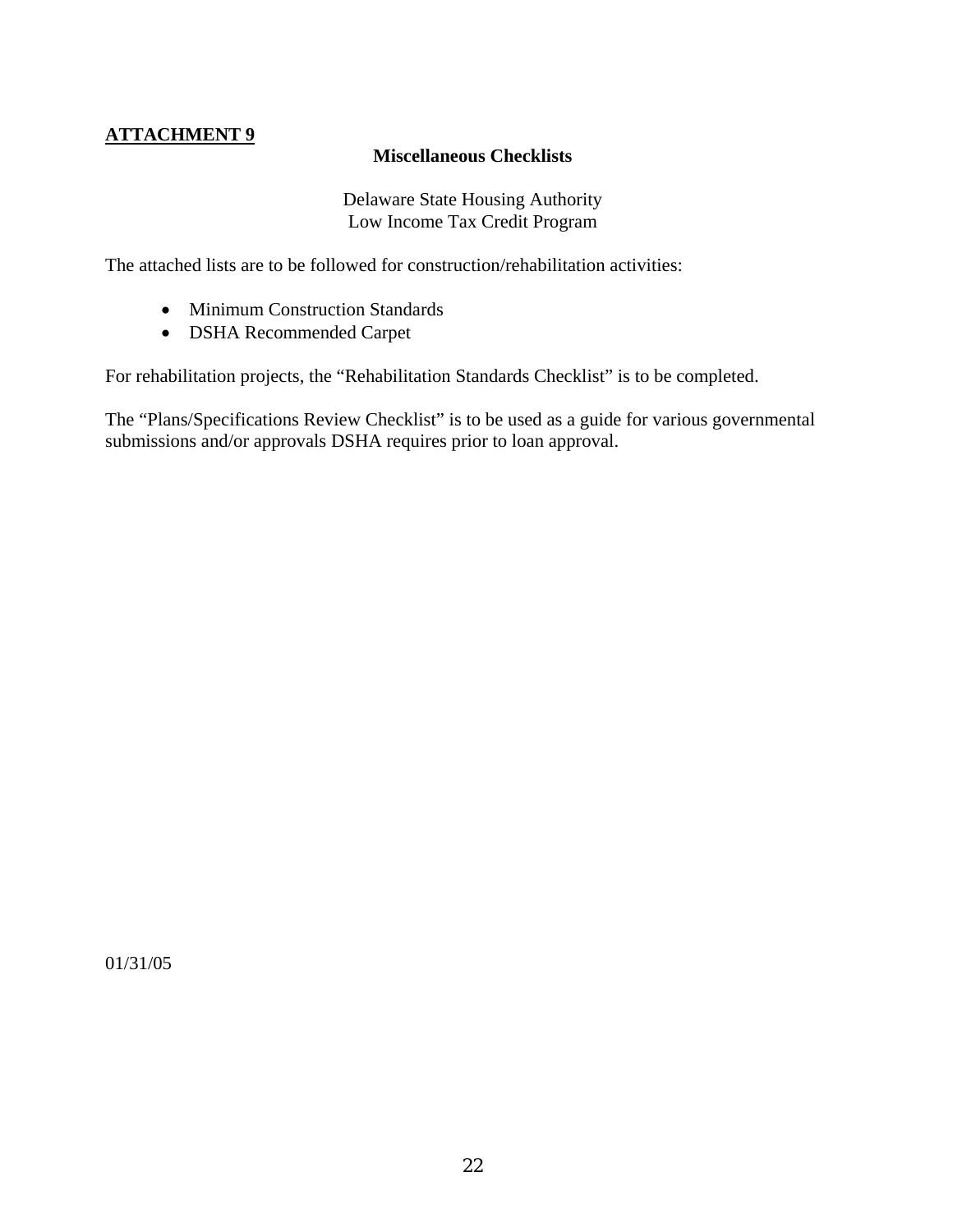# Delaware State Housing Authority State of Delaware

# **LOW INCOME HOUSING TAX CREDIT/ HOUSING DEVELOPMENT FUND/HOME PROGRAMS**

# MINIMUM CONSTRUCTION /REHABILITATION STANDARDS

Delaware State Housing Authority ("DSHA") and DSHA staff have specifically relied on the representations contained in the documents provided by the Developer, Borrower and their respective professionals, including but not limited to, their architects, contractors, engineers, surveyors and attorneys (collectively "Developer"). The Developer is responsible for complying with DSHA's minimum construction and rehabilitation standards along with all rules, ordinances and laws of all legal entities and authorities having jurisdiction over the development, and the construction and/or alteration of the development, whether or not such requirements are specifically addressed in the plans and specifications or by DSHA's review. DSHA's agreement to proceed with closing on a loan or other transaction shall not constitute in any manner whatsoever a final approval of the construction/rehabilitation of a development.

## **- Fair Housing Amendments Act:**

All projects are required by law to meet the handicap-accessibility standards outlined in the Fair Housing Laws, including the Federal Fair Housing Amendments Act of 1988 (the "Act"). The law provides that failure to design and construct certain residential dwelling units to include certain features of accessible design will be regarded as unlawful discrimination.

## **The Americans with Disabilitites Act:**

All projects are required by law to meet the handicap accessibility standards outlined in the Americans With Disabilities Act (ADA). The law provides that failure to design and construct certain public accommodations to include certain features of accessible design will be regarded as unlawful discrimination.

 ADA Legislation was passed in July 1990 and became effective on July 26, 1992. Title III deals with non-discrimination on the basis of disability by public accommodations and in commercial facilities. Public accommodations includes all new construction effective January 26, 1993 and impacts any rental office, model unit, public bathroom, building entrances, or any other public or common use area. Existing public accommodations must be retrofitted or altered beginning January 26, 1992, unless a financial or administrative burden exists.

 The ADA guidelines do not impact residential units, since these are covered under Fair Housing and Section 504 laws**.** 

## **Delaware State Accessibility Standards:**

 All projects are required by law to meet the handicap accessibility standards as outlined in the Delaware State Accessibility Standards. The design and construction guidelines are enforced by state and/or local building code officials. Compliance with these guidelines is mandatory in order to receive a Certificate of Occupancy for your proposed development.

Energy:

 **Builders/Contractors shall be Delaware Energy Star Builders. New construction properties shall be Energy Star rated. Rehabilatation properties will use standard best practice construction methods for energy efficiency and do not have to be Energy Star rated. Federally financed developments may have additional minimum energy standards.**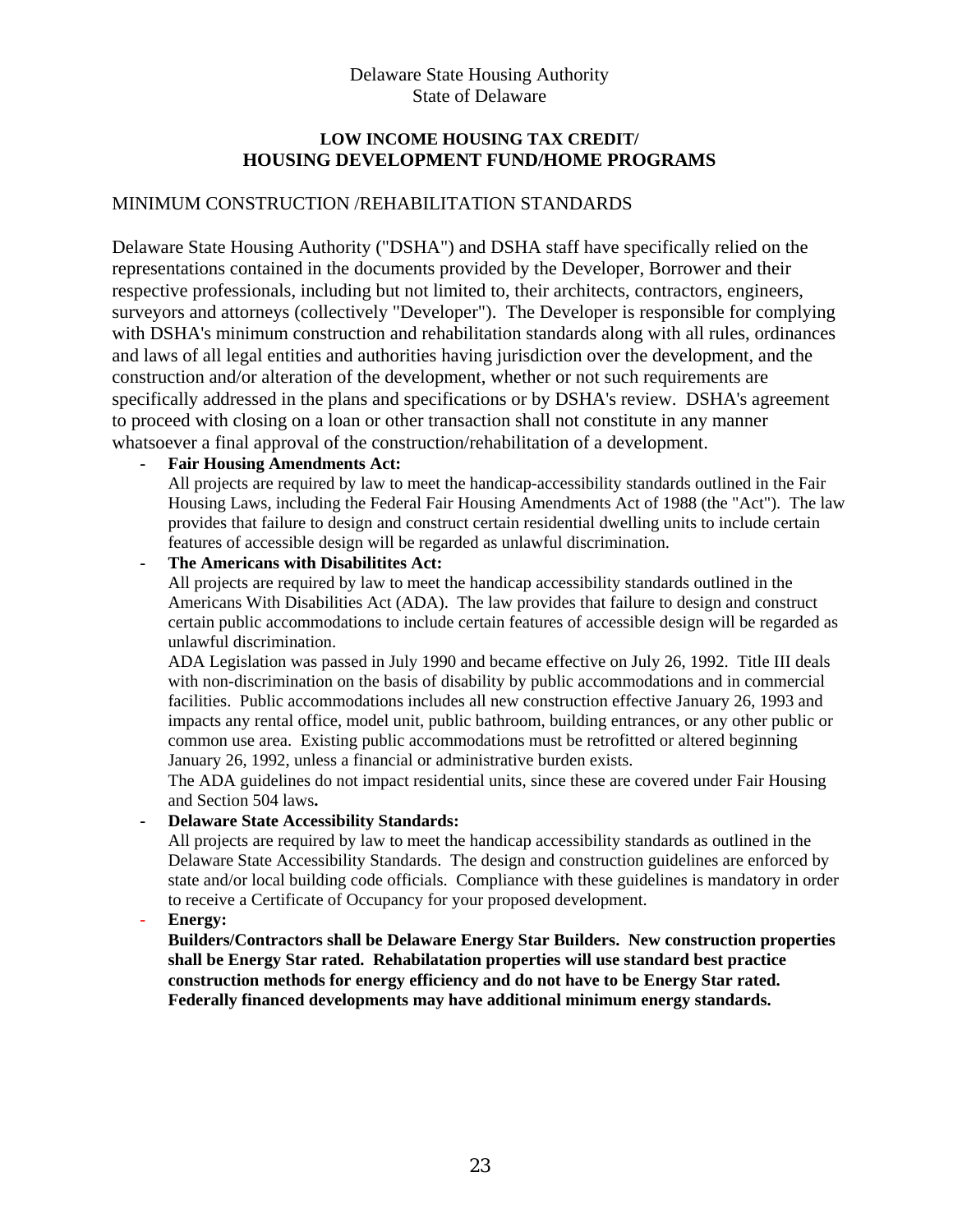- 1. Site Work-
	- All new construction shall be designed to obtain 100% accessible routes to all units.
	- New construction and rehabilitation/conversion developments (includes common areas, rental offices, etc.) shall comply with State Architectural Accessibility Standards, Fair Housing, and ADA. Most stringent requirements will apply**.**
	- All landscaped areas shall have weed barriers installed under mulch and maintain 12" buffer between vinyl siding and grass areas, unless siding is at least 8" above finished grade. Minimum landscaping budgets of \$300 per residential dwelling unit are required. This allowance is for plants and trees only. It may not be used for fine grading, seeding and/or straw and sod or tree trimming. This is for curb appeal and beautification of the property.
	- A grading and landscaping plan shall be provided for all projects prior to closing**.**
	- Tot lots and/or a designated recreation area shall be provided. Family developments must provide playground on site. Designated play areas and playgrounds are considered "common areas" and must be on an accessible route.
	- Large parking lots shall include planting areas.
	- All condenser units shall be landscaped to avoid mowing and trimming around unit.
	- If underground sprinkler system is not provided, hose bibs shall be provided on each front and rear of building with lockable boxes.
	- No portable storage buildings allowed. Incorporate into building design as a maintenance area.
	- Storm water management ponds designed to be wet, shall have perimeter of pond fenced for safety of tenants.
	- All sites shall provide permanent enclosures for garbage dumpsters or trash receptacles consistent with the appearance of the dwelling units. Refuse collection areas must be on an accessible route.
	- If parking area does not have a curbed sidewalk area adjacent to parking, parking bumpers doweled into pavement shall be provided to maintain safe distance between parking area and tree lawns.
	- **-** Preservation of existing trees.
	- Use of drought resistant, minimal water consumption landscaping.
- 2. Wood and Plastic
	- Thermoply exterior sheathing will not be allowed. All exterior wall sheathing shall be solid 7/16" or thicker. Roof sheathing shall be a minimum of 5/8" in thickness.
	- Exterior grade caulking shall be used.
	- Vinyl siding must be solid, and shall be a minimum of 0.044 inch in thickness.
- 3. Thermal and Moisture Protection
	- Insulation shall meet all applicable codes for new construction and rehabilitation. **(See Energy Efficiency Table attached).**
	- Roofing materials which exceed 50% of the life expectancy shall be removed; at this time substrate shall be inspected. (No second layers allowed.)
	- Asphalt shingles shall have a minimum warranty of 30 years, and meet wind standards.
	- All exterior building surfaces shall be designed to be maintenance-free.
	- All roofs shall have 3" "T" edging, no smaller than two-foot section.
	- All exterior surfaces shall have house wrap installed as per manufacturer's instructions.
- 4. Doors and Windows
	- Interior door shall be six-panel Masonite or better. Tops and bottoms of all interior and exterior doors must be painted.
	- No bi-fold or bi-pass closet doors; all closets to have a hinged door. If code requires metal bi-fold door application, doors to be installed in wood frame with wood trim.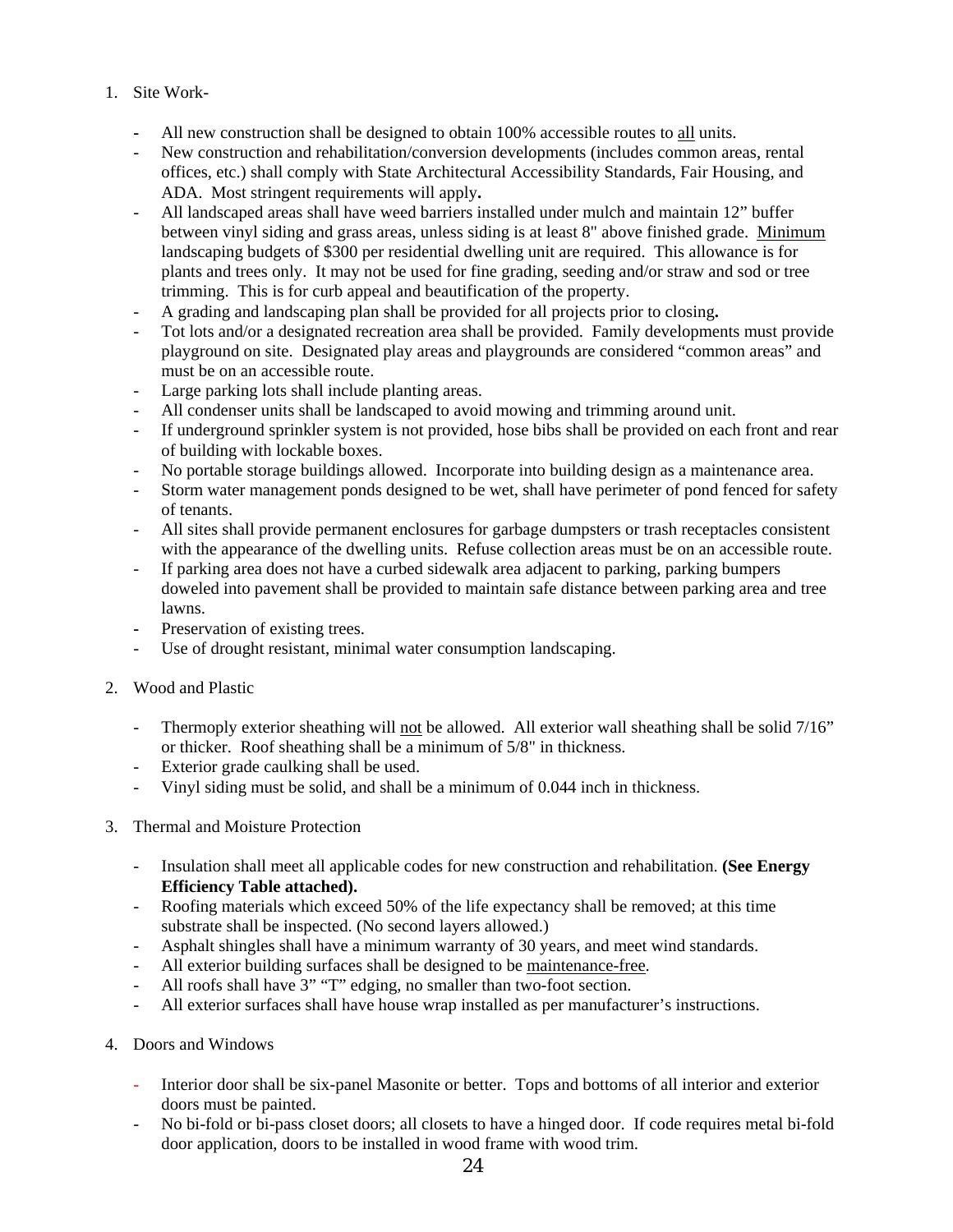- Hardware shall be brushed aluminum or better no high polished brass. Grade two (2) or better, including hinges and door bumpers.
- Windows shall be thermal insulated with a minimum "U" value of 0.35 or below. **(See Energy Efficiency Table attached).**
- Entry doors shall have a minimum "U" value of 0.35 or below. Frame savers shall be used if jamb frame is wood, if available. **(See Energy Efficiency Table attached).**
- Medium density overlay board is not allowed for any applications.
- Entry door shall have either doorbell or knocker and peep hole (eye viewer), no polished brass**.**
- Exterior signage shall not be polished brass.
- Unit numbering and building identification numbers shall be provided **and approved by the Fire Marshal.**

# 5. Finishes

- VCT flooring shall be used for entry areas, bathroom, kitchen and utility areas unless prior approval is given by DSHA. (A minimum of two color fields required.)
- Carpet (see attached cut sheet) to meet minimum weight and grade standard. Carpet width shall be 15' wide to minimize seams in high traffic areas. (No Berber allowed).
- Drywall shall be glued and screwed.
- Paint shall be an Egg Shell or low luster semi-gloss. Kitchens and bathrooms shall be semi-gloss. **NO FLAT PAINT WILL BE ALLOWED.** Other paints must be approved by DSHA. Minimum three (3) coats - one (1) primer and two (2) finish coats. Shall meet requirements of manufacturer.
- Doorstops shall be rubber disk type or half moon type. All other types must be approved by DSHA. All stop finish to match door hardware.
- Kitchen counter top shall be provided with end splash for adjacent or end walls.
- No self-edge counter tops except for pass thru applications.
- 6. Specialties
	- Cultured marble tops for vanities with slide splashes when adjacent to wall--no laminated tops with drop in bowl type fixtures.
	- One-piece bathtub unit. If space constraints will not allow, rigid fiberglass surrounds (Swanstone RM-58, or equal will be used in conjunction with tub. No plastic surrounds will be allowed. Select style based on adaptability. Base shall have quarter round molding if gap is present. Tub liners are acceptable with full wall surrounds.
	- Exhaust fans for all bathrooms shall be low speed/low noise continuous exhaust fan (hard wired), similar to Panasonic Quiet Whisper model.
	- Mini blinds shall be of quality construction. Each window shall be provided with one blind, i.e., twin window shall have (2) two blinds. Install center support brackets provided with blind. Maximum size no larger than 42".
	- Shower rod to be surface mounted, no tension rods allowed.
	- 2.0 g.p.m. Showerheads. **(See Energy Efficiency Table attached).**
	- 0.5 g.p.m. Faucet aerators. **(See Energy Efficiency Table attached).**

# 7. Equipment

Appliances:

- All appliances will be Energy Star**. (See Energy Efficiency Table attached).**
- Refrigerators shall be frost free--minimum of 15 cubic feet and have recessed pulls**.**
- Ovens shall be self-cleaning. (Utilize U.L. listed stainless steel connectors for gas stoves.)
- Exhaust fan, duct to exterior. Re-circulating charcoal filter type model may be used if approved by DSHA.
- Back splashguard shall be wall mounted behind range. If range located in corner, install additional splashguard on adjacent wall.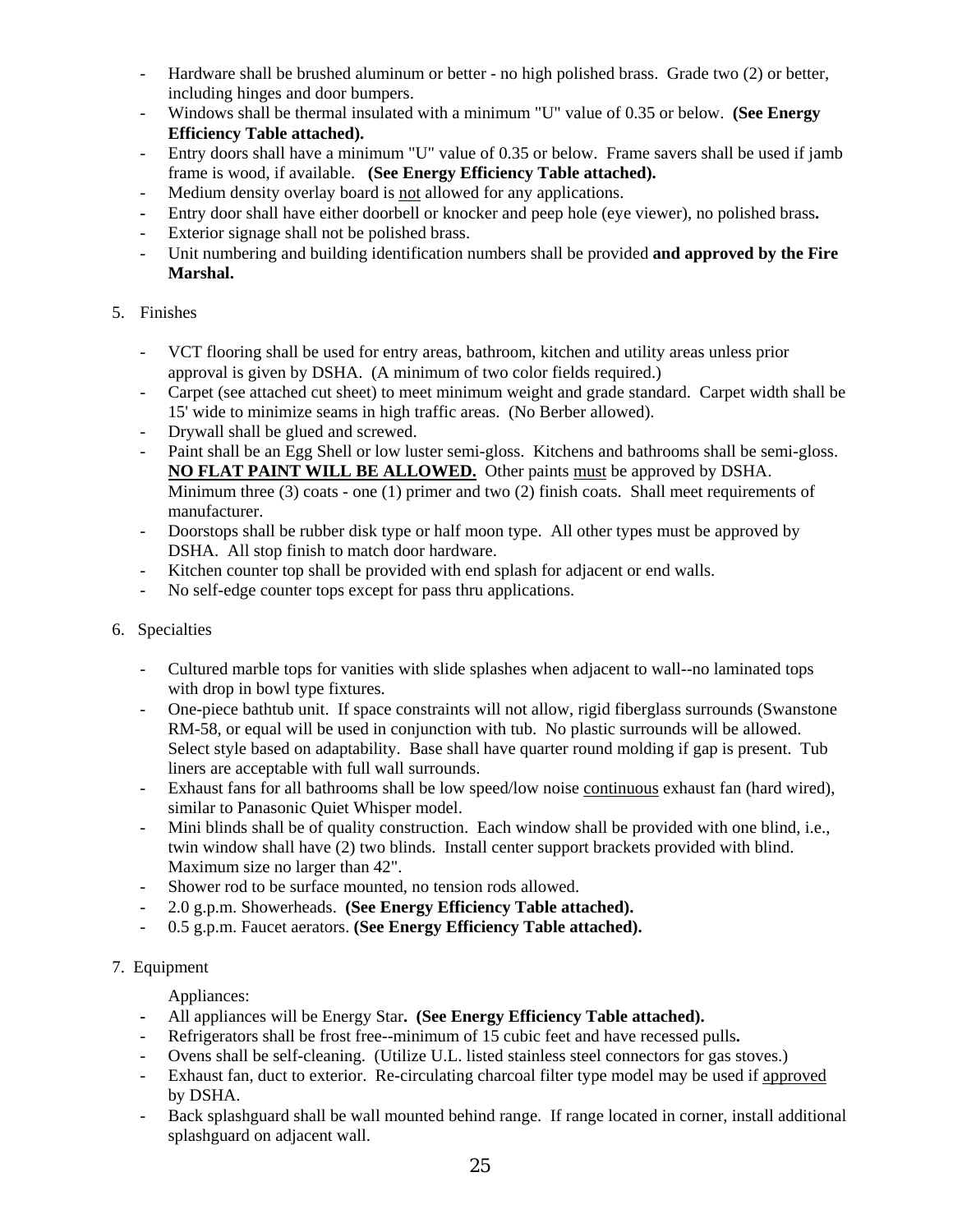- Washer and dryer hook-up shall be designed for side-by-side set up with a minimum depth of 30".
- Garbage disposals are not recommended due to high maintenance. If used, disposal shall be  $1/2$  hp motor with a stainless steel shank. For ADA units, a lowered switch within reach range shall be provided.
- Dishwashers are to be provided. If venting on unit is located adjacent to counter top, underside of counter top edge must be laminated.

## 8. Furnishings

- Kitchen cabinets and vanities doors, fronts, and boxes shall be solid wood construction with concealed door hinges. No high-density laminates will be allowed. Provide, at a minimum, one drawer base for each kitchen layout.
- Medicine cabinet shall be installed in lieu of mirrors, surface mount, heavy gauge steel construction with stainless steel frame or molded bodies, rust resistant, soft tone baked enamel interiors, shatter resistant, polystyrene shelves.
- Hardware shall be provided for all cabinet drawers and doors per ADA requirements. NO BRIGHT BRASS FINISHES.

## 9. Mechanical

- Non-mercury programmable thermostats.
- If natural gas is available for site, full gas package to be installed unless otherwise approved by DSHA (i.e. all appliances, hot water heater and furnace). Provide hard wire Carbon Monoxide detector with gas package.
- Condensate lines shall drain correctly with exterior grade and/or foundation. (Pumps shall be provided when needed.)
- No polybutylene piping allowed.
- High efficiency HVAC units. Furnace efficiency = 90% or better. Min. SEER = 13.0. **(See Energy Efficiency Table attached).**
- Hot water heater shall have integral R = 16 insulation. No blankets will be allowed. **(See Energy Efficiency Table attached).**
- Provide pans for all hot water heaters. Any heat or coil unit located in attic area shall have a pan and condensate line draining to the exterior.
- No through the wall HVAC units.
- Rehabilitation: Tub and shower faucets shall have anti-scald protection provided.
- Sealed combustion, direct vent furnace and water heater. **(See Energy Efficiency Table attached).**

#### 10. Electrical

- Energy Star fluorescent interior lighting package. **(See Energy Efficiency Table attached).**
- Overhead ceiling fixture for living room/dining area in lieu of swag fixture.
- Exterior fixtures shall not have brass finish.
- Overhead ceiling fixtures shall be installed in all bedrooms. Wall sconces may be installed due to existing conditions.
- Bathrooms shall provide minimum of one ceiling fixture and one wall fixture.
- ARC Fault Circuit Interrupter must be provided on all bedroom circuits.
- Provide one telephone and cable outlet in each bedroom and one other telephone and cable outlet .
- Energy Star fluorescent porch lights with photocell. **(See Energy Efficiency Table attached).**

# 11. Miscellaneous

If common hallways are designed, no carpet. VCT to be installed in common hallways with two color required.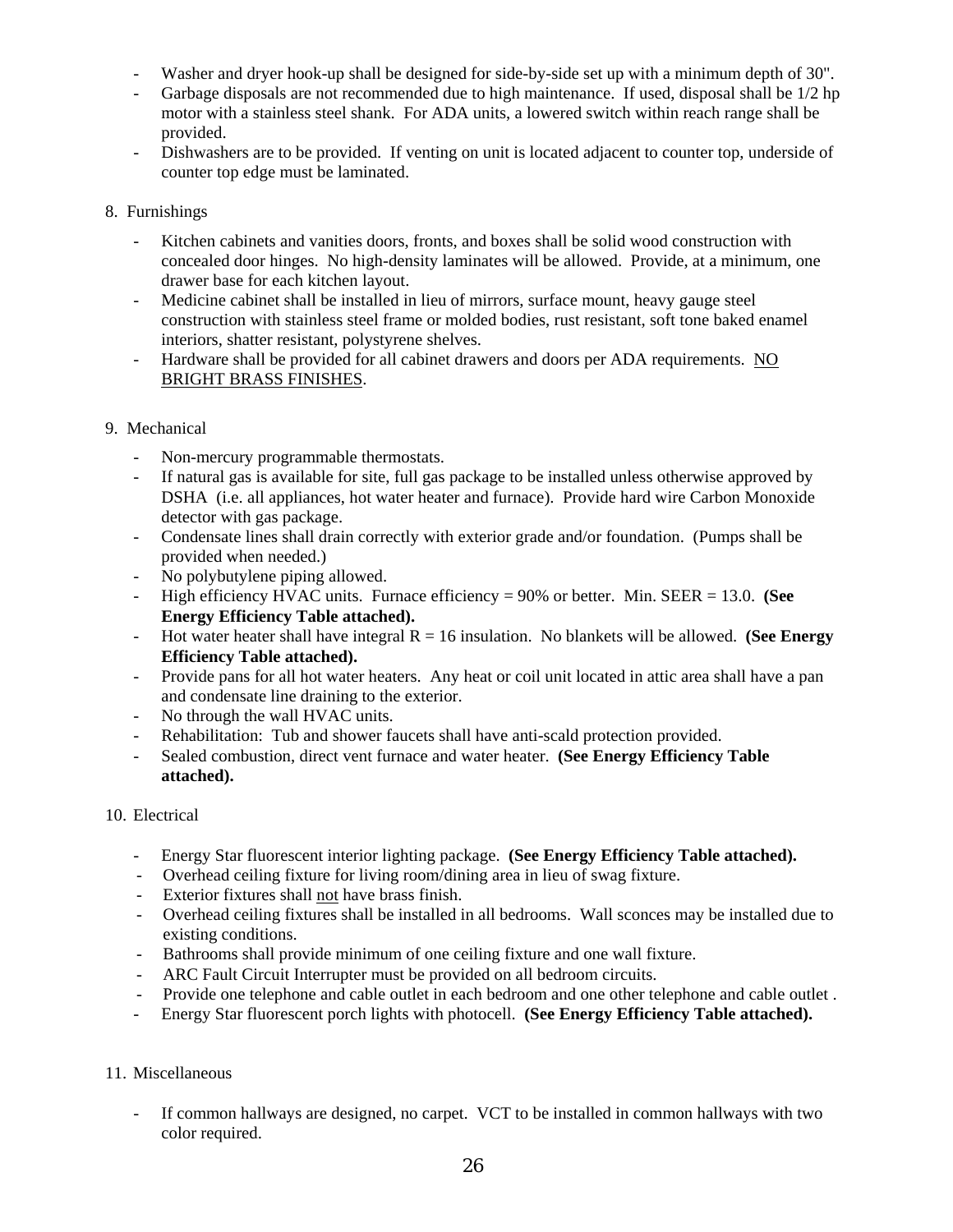- Shelving shall be vinyl coated wire units. Provide all intermediate supports needed.
- Contractor shall supply rechargeable 2.5 ABC fire extinguishers for each unit minimum.
- All developments consisting of eighteen (18) residential dwelling units or more must have a site office of at least 200 square feet (inclusive of handicap toilet facility) and a maintenance room of at least 100 square feet.
- A termite inspection and certificate shall be provided for all rehabilitation projects prior to closing
- **-** Termite pre-treat of soils is required for all new construction**.**
- All developments must be provided with adequate laundry facilities on site or washer and dryer hook ups in each unit. Laundry facilities must meet ADA requirements for front loading washing machines.
- Elderly dwelling units shall be provided with medical emergency pull chains in at least two locations that are connected to a central station. The two locations will be in the Master bedroom and full bathroom. The pull chains will be wired to an exterior warning device, which consists of a strobe light and audible alarm.
- **-** Elderly dwelling units and fully accessible units shall have grab bars in all tub/shower units and at toilet location per State Architectural Accessible Standards and/or Federal Standard, more stringent will apply.
- High efficiency air filters for mechanical blower units. **(See Energy Efficiency Table attached).**
- Use of ABS plastic in lieu of CPVC.
- Rehab: Contractor shall verify all substrates and/or flooring surfaces for suitability of new VCT and/or carpet installation. If homosote and/or gypcrete is present, expect to remove material prior to installation of new flooring material.
- Contractor shall make conservative effort to separate construction debris for recycling.

NOTE 1: Although most of the above standards are geared to new construction developments, rehabilitation of existing units must follow the same standards. **DSHA requires that a comprehensive physical needs assessment be submitted with the application if rehabilitation work is to be performed.** DSHA will also complete a site inspection **45 days** prior to submission of an application to assure that its standards are being met and reserves the right to require additions and/or amendments to the physical needs assessment.

NOTE 2: The following Rehabilitation Standards Checklist must be completed and submitted with the application for developments involving rehabilitation. Please verify actual lifespan of all components of existing structure.

NOTE 3: The following "Plans/Specifications Review" checklist is for informational purposes as to the key areas DSHA will review for codes compliance and development approval.

NOTE 4: Any Multi-Family residential building, new construction or rehabilitation shall follow the Delaware State Fire Prevention Regulations to the fullest extent of the law. Please note Part VI, Chapter 3 for Apartment Buildings/Multi-Dwellings. No exception will be made for rehabilitation which will qualify for the 50% rule for grandfathering of any code. Entire Fire Prevention Regulations can be found at the following web page: http://www.delawarestatefiremarshal.com/.

NOTE 5: All projects with below grade habitable space (units, common space, laundry rooms) will require an assessment to determine possible water infiltration/moisture problem, which could directly affect the overall total development budget.

NOTE 6: All projects are to provide "AS-BUILTS" drawings and specifications at end of project. These "AS-BUILTS" are to be provided in both paper copy and available on CD's. This is also applicable to the "ALTA-Survey" for permanent closing. All CD's are to be in a .dwg format.

Updated: 12/13/05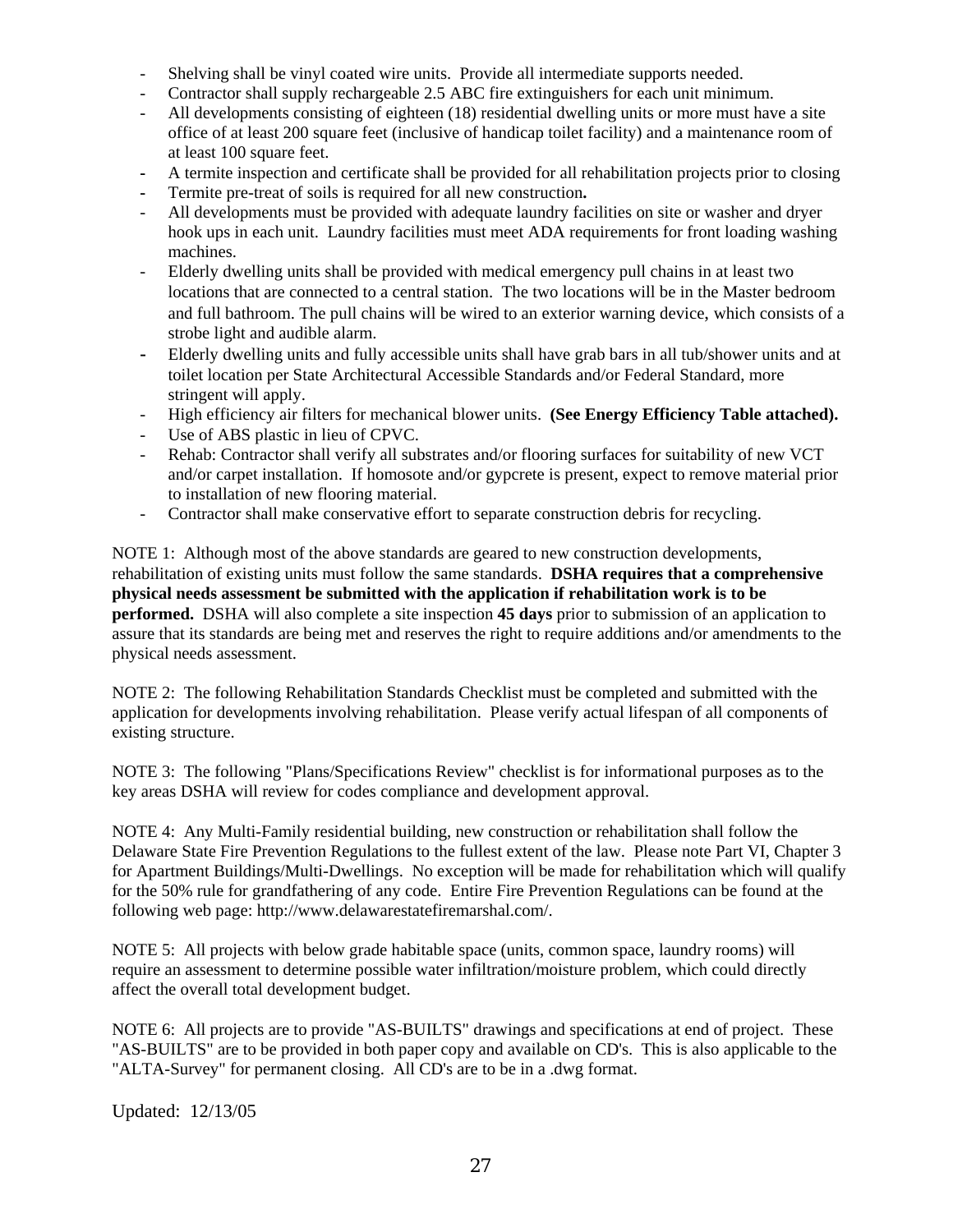# DSHA RECOMMENDED CARPET

| Style Name - Jubilant                                  |                                                               | Style No. 643                                                              |  |  |
|--------------------------------------------------------|---------------------------------------------------------------|----------------------------------------------------------------------------|--|--|
| <b>SPECIFICATIONS</b>                                  |                                                               | <b>TESTS</b>                                                               |  |  |
| <b>Pile Content</b><br>100% Continuous Filament Olefin |                                                               | FHA NO.<br>78029<br><b>Type/Class</b><br>Type I, Class 1                   |  |  |
|                                                        | <b>Construction Cut pile - Textured Saxony</b>                |                                                                            |  |  |
| Tufted pile weight                                     | 32.0                                                          | <b>CRI IAQ No.</b><br>17939278                                             |  |  |
| Ozs. Per Sq. Yard<br><b>Stitches Per Inch</b>          | 8.2                                                           | <b>Flooring Radiant</b><br>N/A<br>Panel - ASTM-E-648                       |  |  |
| <b>Dye Method</b>                                      | Solution                                                      | <b>NBS</b> Smoke<br>N/A<br><b>Chamber - E-662</b>                          |  |  |
| <b>Pile Density</b>                                    | 3,291                                                         |                                                                            |  |  |
| <b>Total Weight Density 105,312</b>                    |                                                               | <b>Flame Resistance</b><br>Passes<br><b>Pill Test</b><br><b>DOC-FF1-70</b> |  |  |
| Guage                                                  | 5/32                                                          |                                                                            |  |  |
| <b>Pile Height/Inches</b>                              | 0.35                                                          | N/A<br><b>Static Propensity</b><br><b>AATCC 134</b>                        |  |  |
| <b>Yarn Size/Ply</b>                                   | 1550/3                                                        | <b>ADDITIONAL DETAILS</b>                                                  |  |  |
| <b>Twist Level</b>                                     | $4.7 \times 4.7$                                              | Width<br>12 Ft.                                                            |  |  |
| <b>Heat Set Method</b>                                 | Continuous                                                    | <b>Pattern Repeat N/A</b>                                                  |  |  |
| <b>Primary Back</b>                                    | Woven Polypropylene                                           | <b>Stain Treatment Built-In</b>                                            |  |  |
| <b>Secondary Back</b>                                  | Woven Polypropylene                                           | <b>Soil Treatment N/A</b>                                                  |  |  |
| <b>LIMITED WARRANTIES</b>                              |                                                               | <b>Traffic Class</b><br>Light                                              |  |  |
| Wear<br><b>Stain</b><br>Stain<br>Colorfast 5 year      | Residential-5 yr. Soil N/A<br><b>Texture N/A</b><br>Other N/A | <b>Trademark</b><br>N/A                                                    |  |  |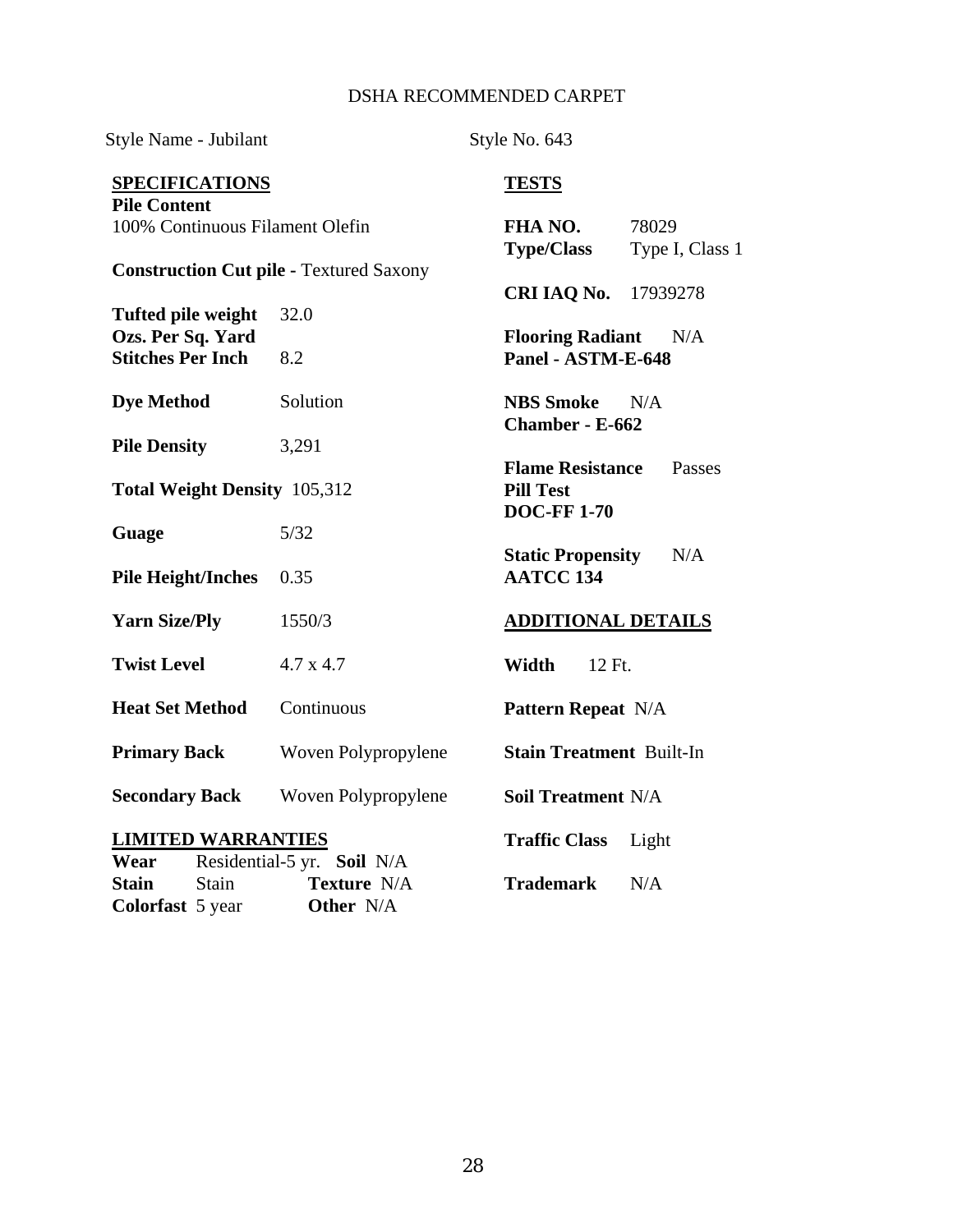# **REHABILITATION STANDARDS CHECKLIST**

| <b>EXTERIORS</b>                                                          |                                                                                                                                                                                                                                                                                                                                                                                                                                                                                                              |      |      |                                                                            | <b>APPROXIMATE AGE</b> |  |
|---------------------------------------------------------------------------|--------------------------------------------------------------------------------------------------------------------------------------------------------------------------------------------------------------------------------------------------------------------------------------------------------------------------------------------------------------------------------------------------------------------------------------------------------------------------------------------------------------|------|------|----------------------------------------------------------------------------|------------------------|--|
| Roof type/pitch:<br># of layers: $\frac{1}{\sqrt{1-\frac{1}{2}}}\$        |                                                                                                                                                                                                                                                                                                                                                                                                                                                                                                              |      |      |                                                                            | $\frac{\ }{\ }$ years  |  |
|                                                                           |                                                                                                                                                                                                                                                                                                                                                                                                                                                                                                              |      |      |                                                                            | $\frac{\ }{\ }$ years  |  |
|                                                                           |                                                                                                                                                                                                                                                                                                                                                                                                                                                                                                              |      |      | Condition: Poor____ Fair____ Good____ Excellent____                        |                        |  |
|                                                                           | Estimated R-value                                                                                                                                                                                                                                                                                                                                                                                                                                                                                            |      |      |                                                                            |                        |  |
|                                                                           |                                                                                                                                                                                                                                                                                                                                                                                                                                                                                                              |      |      |                                                                            |                        |  |
| Siding type: $\frac{\phantom{1}}{\phantom{1}}$                            |                                                                                                                                                                                                                                                                                                                                                                                                                                                                                                              |      |      |                                                                            | years                  |  |
| Window type: $\frac{\qquad \qquad }{\qquad \qquad }$                      |                                                                                                                                                                                                                                                                                                                                                                                                                                                                                                              |      |      |                                                                            | years                  |  |
| Does window meet egress requirements? Yes _ No _                          |                                                                                                                                                                                                                                                                                                                                                                                                                                                                                                              |      |      |                                                                            |                        |  |
| <b>Exterior Trim:</b>                                                     |                                                                                                                                                                                                                                                                                                                                                                                                                                                                                                              |      |      |                                                                            |                        |  |
| Gutters/Downspouts                                                        |                                                                                                                                                                                                                                                                                                                                                                                                                                                                                                              |      |      |                                                                            | years                  |  |
|                                                                           | Materials/type: ___________                                                                                                                                                                                                                                                                                                                                                                                                                                                                                  |      |      |                                                                            |                        |  |
|                                                                           |                                                                                                                                                                                                                                                                                                                                                                                                                                                                                                              |      |      | Condition: Poor_____ Fair_____ Good_____ Excellent____                     |                        |  |
| Fascia/Soffits                                                            |                                                                                                                                                                                                                                                                                                                                                                                                                                                                                                              |      |      |                                                                            | years                  |  |
|                                                                           | Materials/type: ____________                                                                                                                                                                                                                                                                                                                                                                                                                                                                                 |      |      |                                                                            |                        |  |
|                                                                           |                                                                                                                                                                                                                                                                                                                                                                                                                                                                                                              |      |      | Substrate Condition: Poor_______ Fair________ Good________ Excellent______ |                        |  |
| Sidewalks:                                                                |                                                                                                                                                                                                                                                                                                                                                                                                                                                                                                              |      |      |                                                                            |                        |  |
| Meets ADA compliance/ramping?                                             |                                                                                                                                                                                                                                                                                                                                                                                                                                                                                                              |      |      | Condition: Poor____ Fair____ Good____ Excellent____                        | $\frac{\ }{\ }$ years  |  |
|                                                                           |                                                                                                                                                                                                                                                                                                                                                                                                                                                                                                              |      |      |                                                                            |                        |  |
| Parking lot:                                                              |                                                                                                                                                                                                                                                                                                                                                                                                                                                                                                              |      |      |                                                                            |                        |  |
|                                                                           |                                                                                                                                                                                                                                                                                                                                                                                                                                                                                                              |      |      |                                                                            |                        |  |
|                                                                           |                                                                                                                                                                                                                                                                                                                                                                                                                                                                                                              |      |      | Condition: Poor____ Fair____ Good____ Excellent____                        |                        |  |
| Curb Cuts: yes ___ no ___                                                 |                                                                                                                                                                                                                                                                                                                                                                                                                                                                                                              |      |      |                                                                            |                        |  |
| Space provided/spaces required grandfathered ____                         |                                                                                                                                                                                                                                                                                                                                                                                                                                                                                                              |      |      |                                                                            |                        |  |
| Handicap parking provided? Yes __ No __<br>Bumpers provided? Yes __ No __ |                                                                                                                                                                                                                                                                                                                                                                                                                                                                                                              |      |      |                                                                            |                        |  |
|                                                                           |                                                                                                                                                                                                                                                                                                                                                                                                                                                                                                              |      |      | Condition: Poor Fair Good Excellent                                        |                        |  |
|                                                                           |                                                                                                                                                                                                                                                                                                                                                                                                                                                                                                              |      |      |                                                                            |                        |  |
| Exterior lighting type: ______ Tied to house panel: yes ____ no ____      |                                                                                                                                                                                                                                                                                                                                                                                                                                                                                                              |      |      |                                                                            | $\frac{\ }{\ }$ years  |  |
| Condition: Poor_____ Fair_____ Good_____ Excellent____                    |                                                                                                                                                                                                                                                                                                                                                                                                                                                                                                              |      |      |                                                                            |                        |  |
|                                                                           |                                                                                                                                                                                                                                                                                                                                                                                                                                                                                                              |      |      |                                                                            |                        |  |
| Poor____Fair____Good____Excellent___                                      |                                                                                                                                                                                                                                                                                                                                                                                                                                                                                                              |      |      |                                                                            |                        |  |
| <b>INTERIORS</b>                                                          |                                                                                                                                                                                                                                                                                                                                                                                                                                                                                                              |      |      |                                                                            |                        |  |
|                                                                           |                                                                                                                                                                                                                                                                                                                                                                                                                                                                                                              |      |      |                                                                            |                        |  |
| Kitchen:                                                                  |                                                                                                                                                                                                                                                                                                                                                                                                                                                                                                              |      |      |                                                                            |                        |  |
| Cabinets:                                                                 |                                                                                                                                                                                                                                                                                                                                                                                                                                                                                                              |      |      |                                                                            | $\frac{\ }{\ }$ years  |  |
| Counter tops: Type __________                                             |                                                                                                                                                                                                                                                                                                                                                                                                                                                                                                              |      |      |                                                                            | $\frac{\ }{\ }$ years  |  |
| Flooring:                                                                 | $\begin{array}{c}\n\text{Type } \quad \quad \quad \text{N0} \quad \quad \quad \text{N0} \quad \quad \quad \text{N1} \quad \quad \text{N2} \quad \quad \text{N4} \quad \quad \text{N5} \quad \quad \text{N6} \quad \quad \text{N6} \quad \quad \text{N6} \quad \quad \text{N9} \quad \quad \text{N1} \quad \quad \text{N2} \quad \quad \text{N4} \quad \quad \text{N5} \quad \quad \text{N6} \quad \quad \text{N6} \quad \quad \text{N7} \quad \quad \text{N8} \quad \quad \text{N9} \quad \quad \text{N1} \$ |      |      |                                                                            | years                  |  |
| Asbestos:                                                                 |                                                                                                                                                                                                                                                                                                                                                                                                                                                                                                              |      |      |                                                                            |                        |  |
| Subflooring Material: ________                                            |                                                                                                                                                                                                                                                                                                                                                                                                                                                                                                              |      |      |                                                                            |                        |  |
|                                                                           | Condition: Poor____                                                                                                                                                                                                                                                                                                                                                                                                                                                                                          | Fair | Good | Excellent                                                                  |                        |  |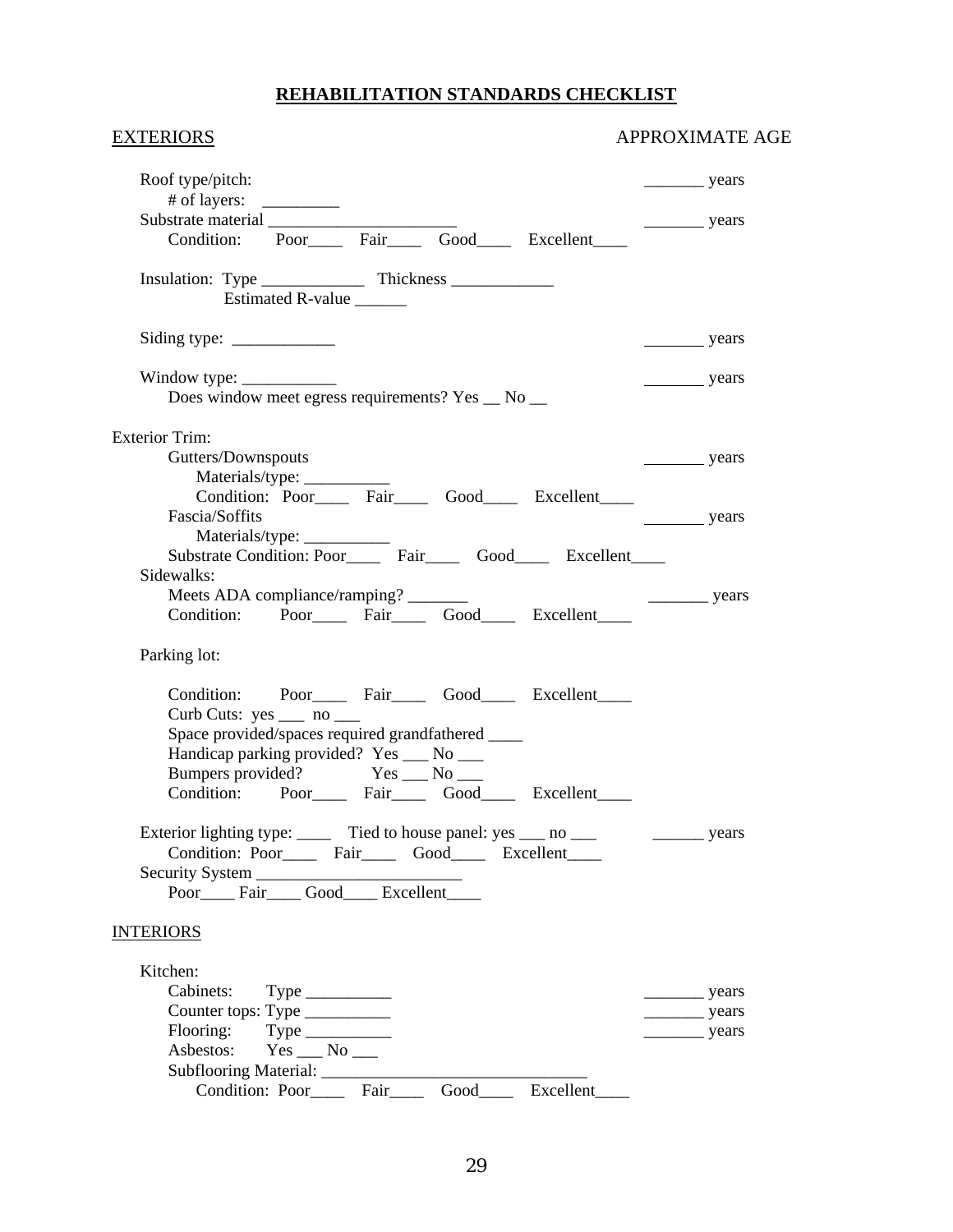# **APPROXIMATE AGE**

| Appliances:                                                                                                                |                       |
|----------------------------------------------------------------------------------------------------------------------------|-----------------------|
| Refrigerator: C.F.                                                                                                         | years                 |
| Frost free model: Yes ______ No _____                                                                                      |                       |
|                                                                                                                            | $\frac{\ }{\ }$ years |
| Stove: __________ gas _________ electric ____________ U.L. gas connection __________ years<br>Garbage Disposal: _______ hp | $\frac{\ }{\ }$ years |
| Exhaust hood: Vented to exterior: _________ Recirculating: ______                                                          |                       |
| Washer: _________ Type: Stack _______ Side by Side ______                                                                  | $\frac{\ }{\ }$ years |
|                                                                                                                            |                       |
| Dryer: ___________ Adequate Venting: yes ______ no _____                                                                   | $\frac{\ }{\ }$ years |
|                                                                                                                            |                       |
| Miscellaneous:                                                                                                             | $\frac{\ }{\ }$ years |
| Interior Doors type<br>Sliding Doors: yes _____ no _____                                                                   | $\frac{\ }{\ }$ years |
| Patio Doors: yes _____ no _____                                                                                            | $\frac{\ }{\ }$ years |
| <b>Bathroom:</b>                                                                                                           |                       |
| Bathtub type:<br>Condition: Poor___ Fair___ Good___ Excellent___                                                           | $\frac{\ }{\ }$ years |
| Tub Surround type: __________                                                                                              | $\frac{\ }{\ }$ years |
| Anti-scald valve: yes _________ no _________                                                                               |                       |
|                                                                                                                            | years                 |
|                                                                                                                            | $-$ years             |
| Water Saver: yes _____ no _____                                                                                            |                       |
| Flange Condition: Poor___ Fair___ Good___ Excellent_                                                                       |                       |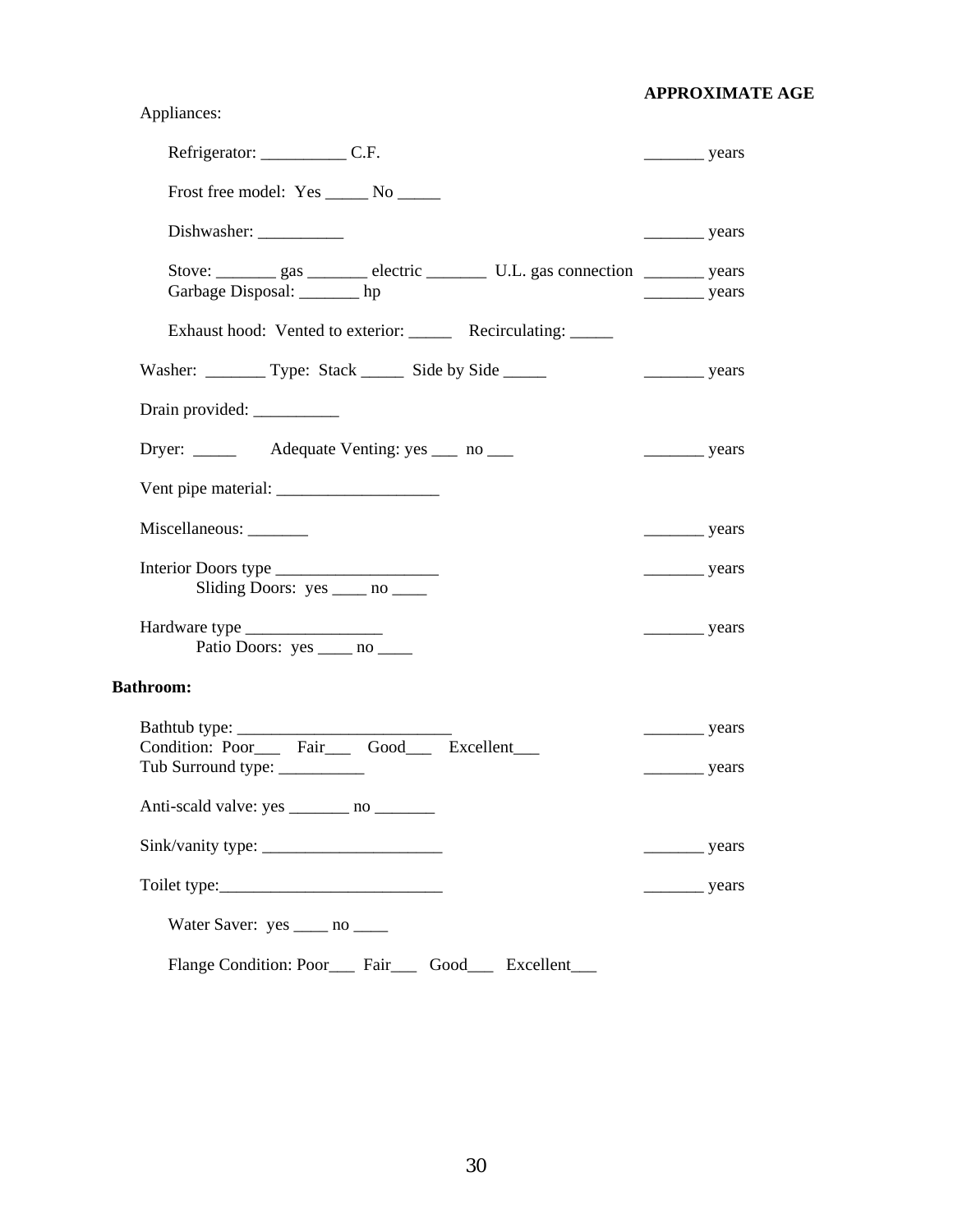# **Flooring:** APPROXIMATE AGE

| Flooring Condition: Poor___ Fair___ Good___ Excellent___                                                           |                            |
|--------------------------------------------------------------------------------------------------------------------|----------------------------|
|                                                                                                                    |                            |
| Vinyl Composition Flooring: ___________                                                                            | $\frac{\ }{\ }$ years      |
| Type of Sub floor:                                                                                                 | $\frac{\ }{\ }$ years      |
| Condition: Poor___ Fair___ Good___ Excellent___                                                                    | $\frac{\ }{\ }$ years      |
| Base Molding: __________ Type: ____________ Height: _________ "<br>Condition: Poor___ Fair___ Good___ Excellent___ |                            |
| Exhaust Fan: Poor___ Fair___ Good___ Excellent___                                                                  |                            |
| Existing soft spots in flooring: yes ________ no _______                                                           |                            |
|                                                                                                                    | $\frac{\ }{\ }$ years      |
| Asbestos present: yes ____ no____                                                                                  |                            |
| Condition: Poor___ Fair____ Good___ Excellent___                                                                   | $\frac{\ }{\ }$ years      |
|                                                                                                                    |                            |
| Mold/Mildew Present: yes__ no__                                                                                    |                            |
| Ceilings: Type: _______                                                                                            | $\frac{1}{2}$ years        |
| Textured: Condition: Poor___ Fair____ Good___ Excellent___                                                         |                            |
| Active Starning Present: yes _____ no ____                                                                         |                            |
| Texture: $yes \_\_ no \_\_ no \_\_$                                                                                |                            |
| Shelving: Type: __________                                                                                         | $\frac{\ }{\ }$ years      |
| <b>Smoke Detectors:</b>                                                                                            |                            |
| Hard-wired _______ Battery ______                                                                                  |                            |
| Meets current codes? yes _____ no _____                                                                            | $\frac{\ }{\ }$ years      |
|                                                                                                                    |                            |
| Sprinkler System:                                                                                                  | $\frac{\ }{\ }$ years      |
| Meets current codes? yes _____ no _____                                                                            |                            |
|                                                                                                                    |                            |
| HVAC:                                                                                                              |                            |
|                                                                                                                    | years                      |
|                                                                                                                    |                            |
|                                                                                                                    |                            |
|                                                                                                                    | $\frac{1}{\sqrt{2}}$ years |
| Condensation lines conditions: Poor___ Fair___ Good ___ Excellent ___                                              |                            |
|                                                                                                                    |                            |
|                                                                                                                    | years                      |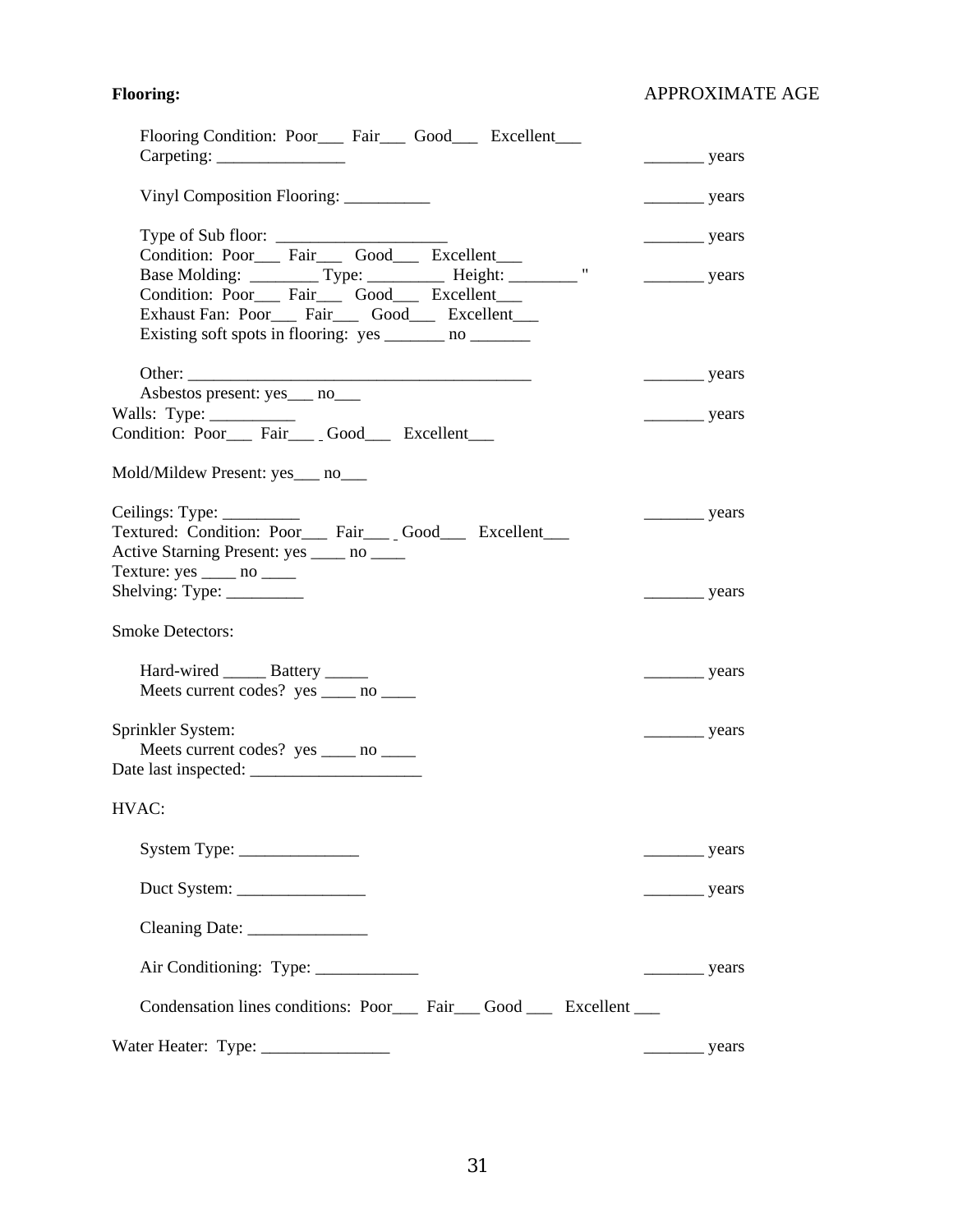# APPROXIMATE AGE

|                                                                                                                                |                            |                                 | $\frac{\ }{\ }$ years |
|--------------------------------------------------------------------------------------------------------------------------------|----------------------------|---------------------------------|-----------------------|
| Meets current codes? yes _____ no ____:                                                                                        |                            |                                 |                       |
| Condition: Poor___ Fair___ Good___ Excellent___                                                                                |                            |                                 |                       |
| Mini Blinds: _________________                                                                                                 |                            |                                 | $\frac{\ }{\ }$ years |
| Electric Supply Type: __________________GFI: _____________                                                                     |                            |                                 | $\frac{\ }{\ }$ years |
| Amperage Supply: ______________ AMP Service _________                                                                          |                            |                                 |                       |
| ARC Fault Inter.? yes ______ no _____                                                                                          |                            | Last Inspection Date: _________ |                       |
| Common Areas:                                                                                                                  |                            |                                 |                       |
| <b>Interior Stairs:</b><br>Meets Code requirements: yes ___ no ___<br>Handrail condition: Poor___ Fair___ Good___ Excellent___ |                            |                                 |                       |
| <b>Interior Corridors:</b>                                                                                                     |                            |                                 |                       |
| Condition: Poor___ Fair ___ Good ___ Excellent___                                                                              |                            |                                 |                       |
| Fire Protection Provided? yes _____ no _____                                                                                   |                            |                                 |                       |
| Storage for tenants available? yes _____ no ____                                                                               |                            |                                 |                       |
| Miscellaneous:                                                                                                                 |                            |                                 |                       |
|                                                                                                                                |                            |                                 |                       |
| Interior: Condition: Poor___ Fair___ Good___ Excellent___<br>Exterior: Condition: Poor___ Fair___ Good___ Excellent___         |                            |                                 |                       |
| Cable TV Provided __________                                                                                                   |                            |                                 |                       |
| ADA Access:                                                                                                                    |                            |                                 |                       |
| Maintenance Free Exterior<br>$yes \_\_ no \_\_\_ no \_\_\_$                                                                    |                            |                                 |                       |
| Storm Water management: yes _______ no ______                                                                                  |                            |                                 |                       |
|                                                                                                                                |                            |                                 |                       |
| Asbestos Present: yes _______ no _______                                                                                       | (NESHAP ENVIRONMENT AUDIT) |                                 | _ years               |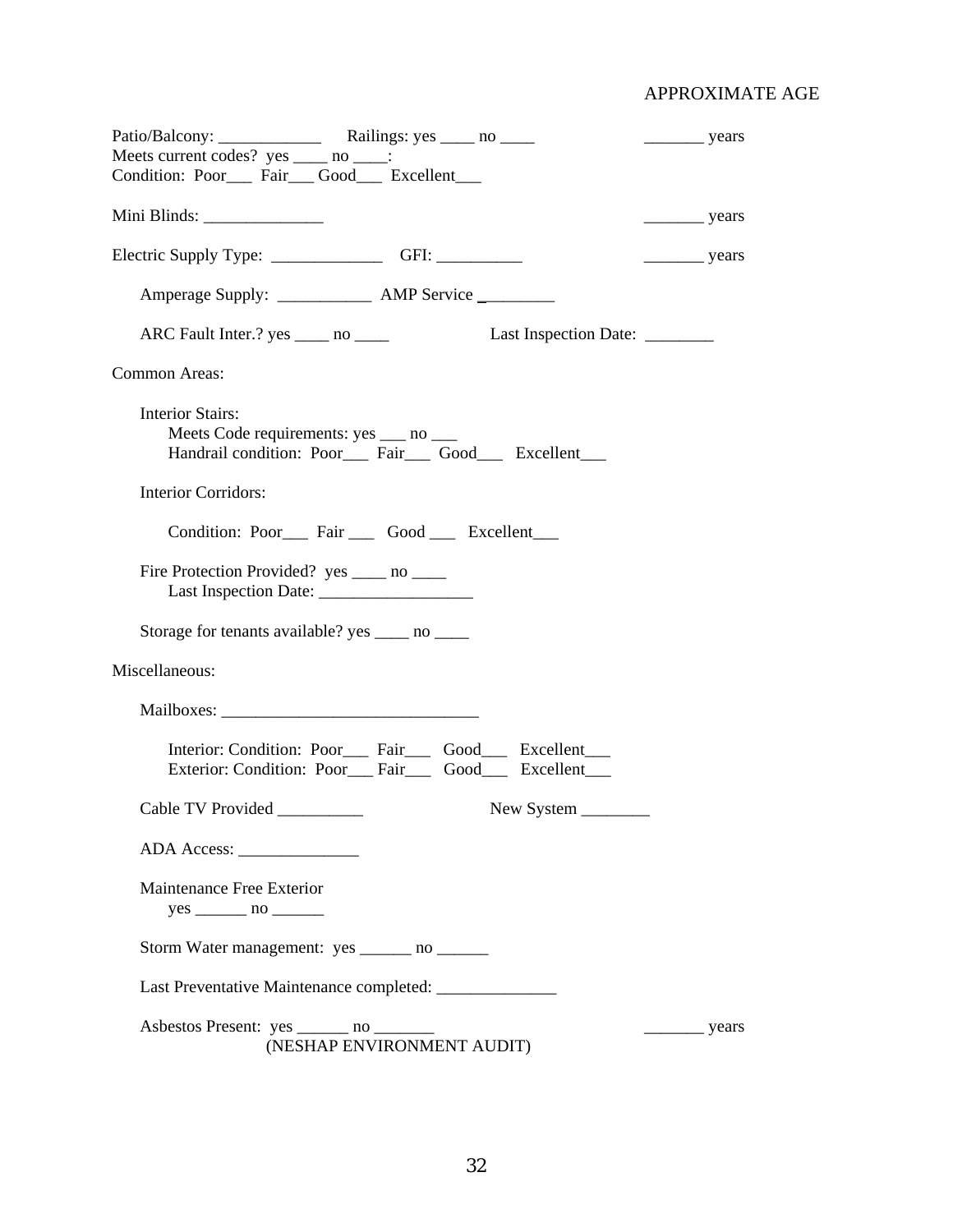# APPROXIMATE AGE

| <b>Lead Based Paint:</b>                                                                                          | $yes \_\_ no \_\_$   | $\frac{\ }{\ }$ years |
|-------------------------------------------------------------------------------------------------------------------|----------------------|-----------------------|
| Mold Present:                                                                                                     | $yes \_\_ no \_\_\_$ | $\frac{\ }{\ }$ years |
| Playground Equipment:                                                                                             |                      | $\frac{\ }{\ }$ years |
| Age:<br>Meets Safety Guidelines: yes ____ no ____                                                                 |                      |                       |
| Is playground on accessible route? yes _____ no _____<br>Dumpster Locations                                       |                      |                       |
|                                                                                                                   |                      |                       |
| Number Proposed: _____________                                                                                    |                      |                       |
| Construction: Condition: Condition:                                                                               |                      |                       |
| Swimming Pool: yes _____ no _____                                                                                 |                      | $\frac{\ }{\ }$ years |
| Elevator:                                                                                                         | $yes \_\_ no \_\_$   | $\frac{\ }{\ }$ years |
| Cable Contract: yes _____ no _____                                                                                |                      | $\frac{\ }{\ }$ years |
|                                                                                                                   |                      |                       |
| Other utilities contracts? yes ______ no_______ years remaining on contract                                       |                      |                       |
| Explain: _______                                                                                                  |                      |                       |
| Flat Roof: yes ______ no _____                                                                                    |                      | years                 |
| Common Hallway: yes _____ no _____                                                                                |                      |                       |
| Interior _______ Exterior _____                                                                                   |                      | $\frac{\ }{\ }$ years |
| Any units below finished grade yes _______ no ______                                                              |                      |                       |
|                                                                                                                   |                      | $\frac{\ }{\ }$ years |
|                                                                                                                   |                      |                       |
| Insulation -<br>Ceiling ____ inches Walls _____ inches Floors ______ inches                                       |                      | years                 |
| Overall Development Age ________                                                                                  |                      |                       |
| Minimum Square Footage Requirements: (if units are to be converted)                                               |                      |                       |
| One Bedroom Unit: Minimum 700 S.F.<br>Two Bedroom Unit: Minimum 850 S.F.<br>Three Bedroom Unit: Minimum 1050 S.F. |                      |                       |
|                                                                                                                   |                      |                       |
| Location on ADA Compliant Route: yes ____ no ___<br>Bathroom ADA Compliant: yes _____ no _____                    |                      |                       |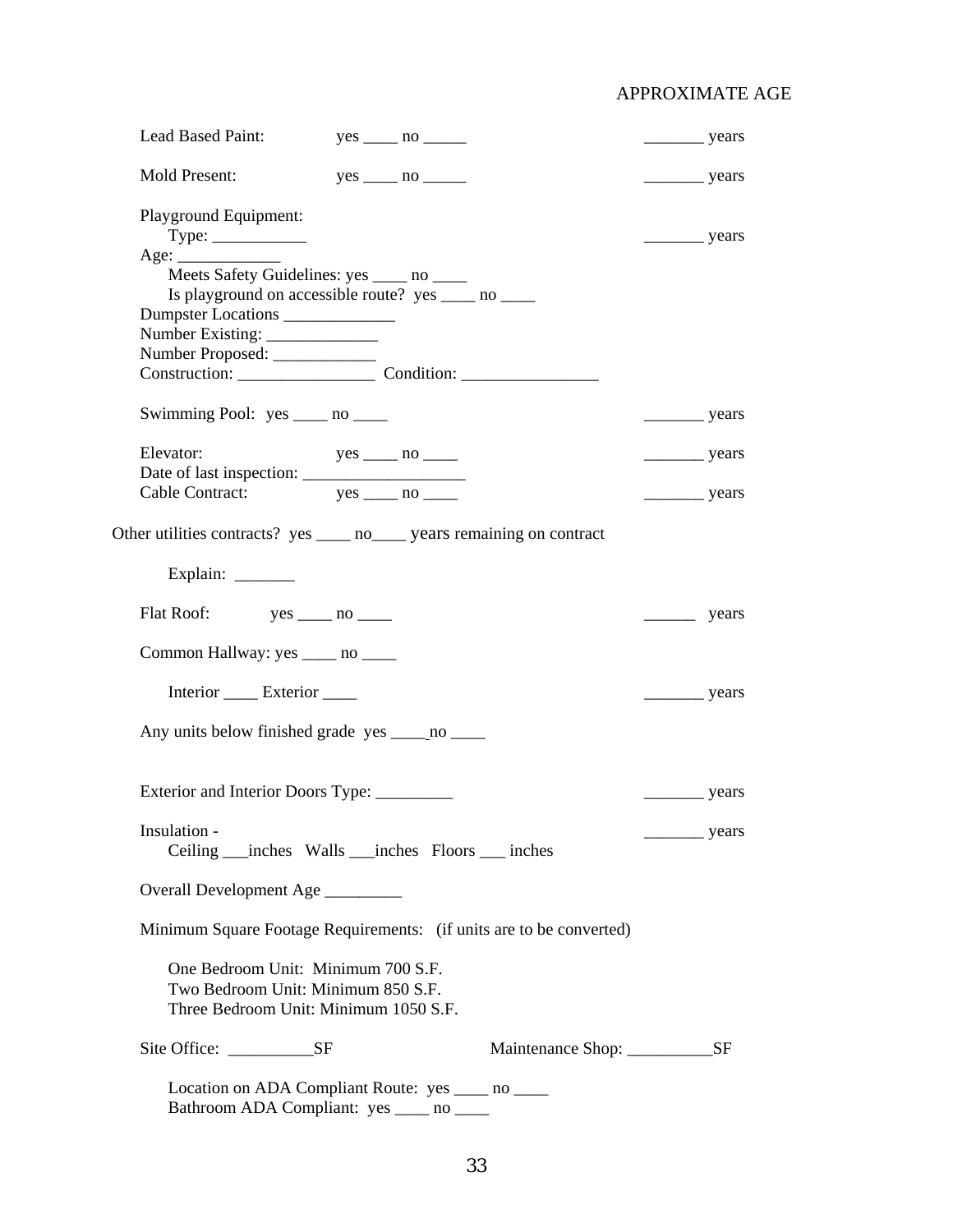Laundry Room: yes \_\_\_ no \_\_\_ ADA Accessible: yes \_\_\_ no \_\_\_

Community Room: yes \_\_\_ no \_\_\_ ADA Accessible: yes \_\_\_ no \_\_\_ Project Sign: yes \_\_\_\_\_ no \_\_\_\_\_ Lighted:  $yes \_\_ no \_\_$ Sign to be replaced: yes \_\_\_\_ no \_\_\_\_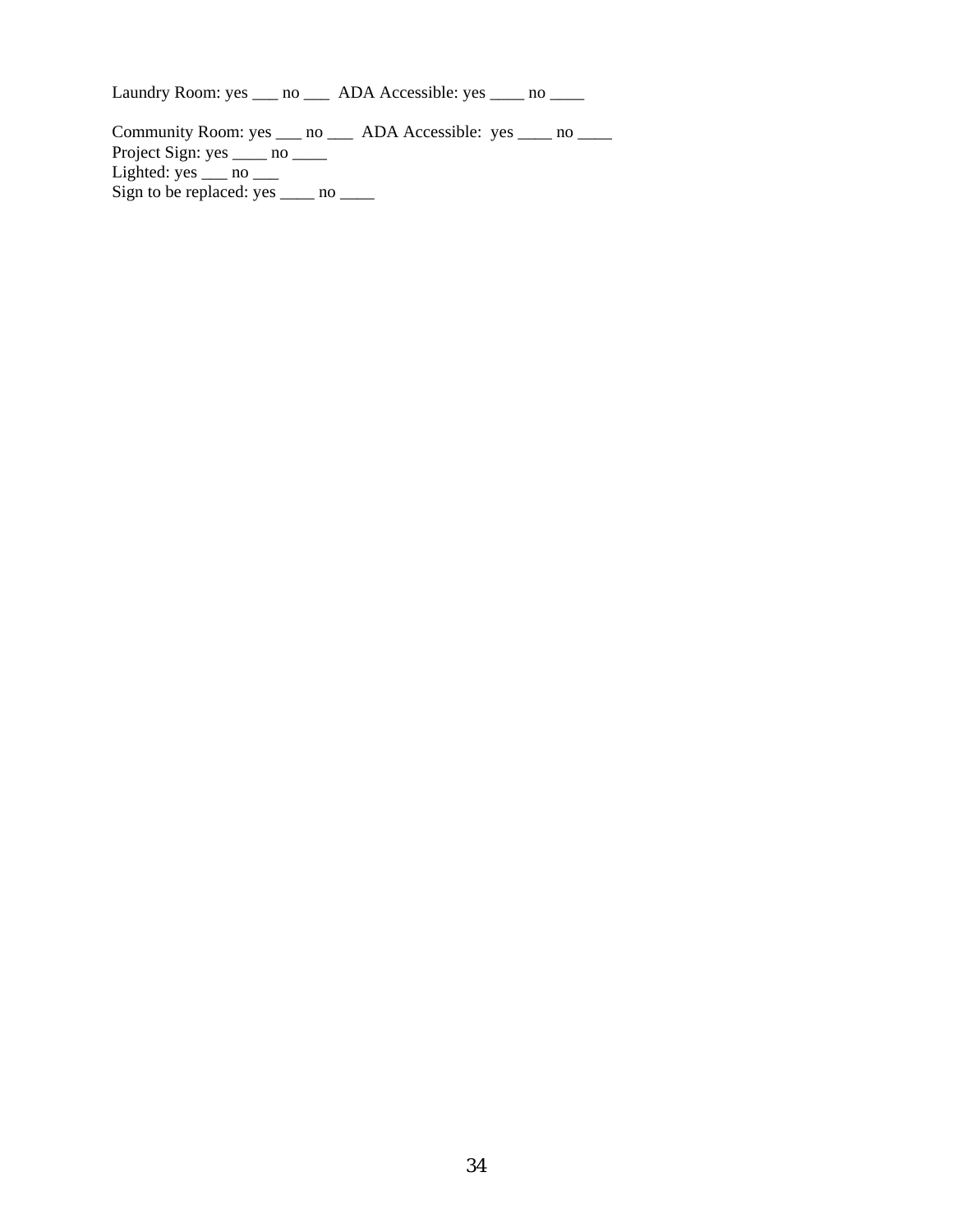# Life in Years

| Disposal                                             | 5  |
|------------------------------------------------------|----|
| Microwave ovens<br>Ranges                            | 5  |
| Free standing and built-in, electric                 | 12 |
| Free standing and built-in, gas                      | 12 |
| Refrigerators                                        |    |
| Standard                                             | 10 |
| <b>BATHROOMS</b><br>Cast iron bathtub<br>(Resurface) | 25 |
| Fiberglass bathtub and shower                        | 10 |
| Shower doors (average quality)                       | 5  |
| Toilet                                               | 10 |
| <b>CABINETRY</b><br>Kitchen cabinets                 | 10 |
| Medicine cabinets/bath vanities                      | 10 |
| <b>COUNTERTOPS</b><br>Laminate                       | 10 |
| <b>DOORS</b><br>Screen                               | 10 |
| Interior<br>Six Panel Masonite                       | 15 |
| Exterior<br>Unprotected and exposed                  | 15 |
| Electric Baseboard heat                              | 10 |
| Hot water or steam heat                              | 15 |
|                                                      |    |

| <b>FINISHES</b><br>Exterior (paint, plaster, stucco)                                         | $3 - 5$ |
|----------------------------------------------------------------------------------------------|---------|
| <b>FLOORS</b><br>Vinyl sheet or tile                                                         | 10      |
| Carpeting                                                                                    | 5       |
| <b>HEATING VENTALATION</b><br>AND AIR CONDITIONING<br>Air conditioning unit:<br>Central unit | 10      |
| Window unit                                                                                  | 5       |
| Air conditioning compressor<br>5 to 7                                                        |         |
| Water heater<br>Electric                                                                     | 10      |
| Gas                                                                                          | 11      |
| Forced air furnaces<br>Heat pumps                                                            | 10      |
| Ductwork<br>Plastic                                                                          | 15      |
| Rooftop air conditioners                                                                     | 10      |
| Boilers, hot water (steam)                                                                   | 15      |
| Furnaces<br>Gas or oil fired                                                                 | 15      |
| Unit heaters<br>Gas or electric                                                              | 10      |
| <b>Radiant heaters</b>                                                                       | 10      |
| Coal and tar                                                                                 | 10      |
| Asphalt composition shingle                                                                  | 20      |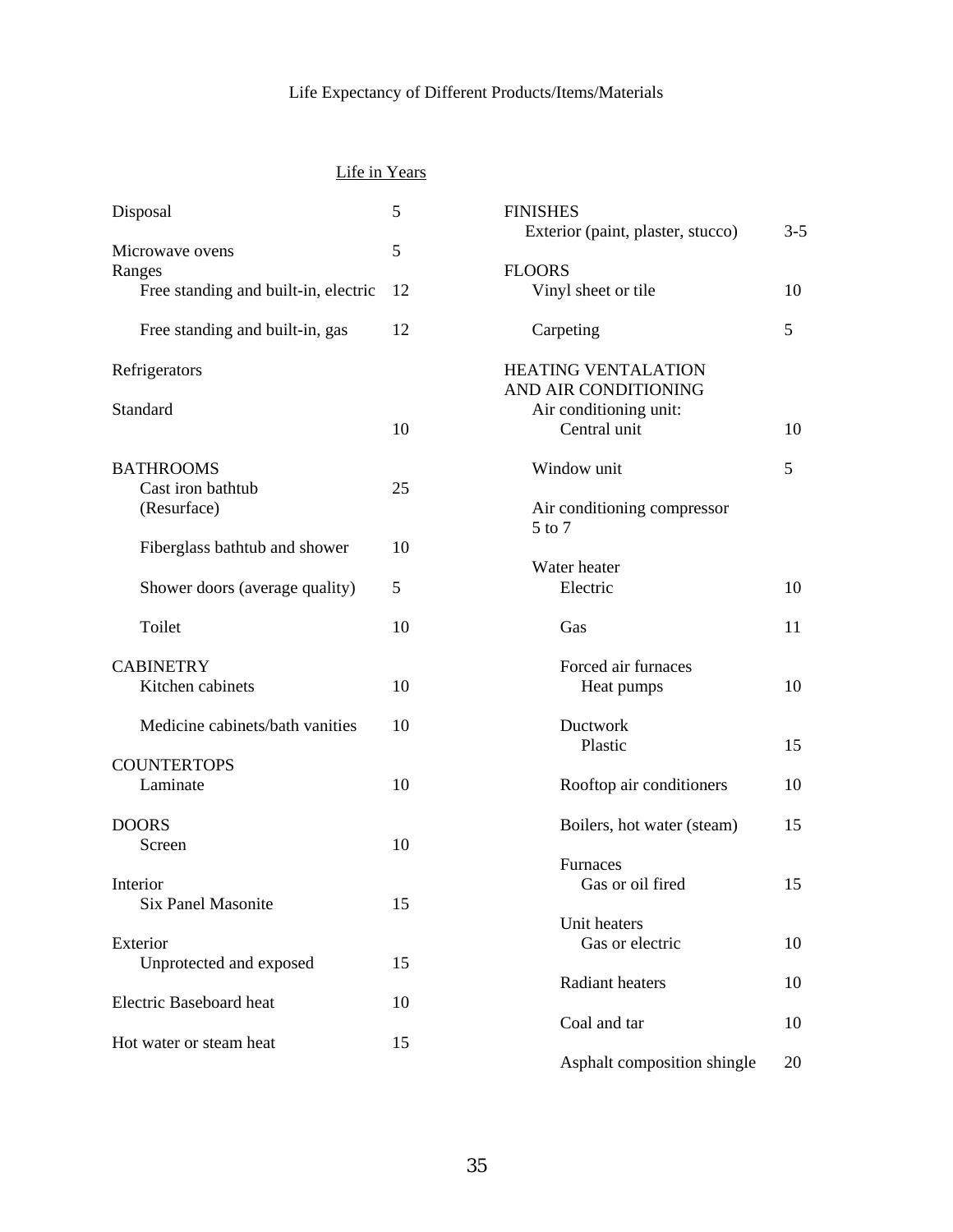# Life in Years

| Air terminals   |                                         |            | <b>SHUTTERS</b>                                                                         |    |
|-----------------|-----------------------------------------|------------|-----------------------------------------------------------------------------------------|----|
|                 | Diffusers, grilles,                     |            |                                                                                         |    |
|                 | And registers                           | 15         | Plastic (vinyl)<br>Exterior                                                             |    |
|                 | Pumps, sump and well                    | 10         | $7-8$                                                                                   |    |
|                 | Smoke detectors: Battery/<br>Hardwire   | 10         | <b>SIDING</b><br>Gutters and downspouts<br>Siding                                       | 20 |
|                 | Wooden decks                            | 15         | Wood $(T1-11)$                                                                          | 10 |
|                 | Brick and concrete patios               | 15         | Aluminum                                                                                | 20 |
|                 | Concrete walks                          | 15         |                                                                                         |    |
|                 | Sprinkler systems                       | 12         | Vinyl                                                                                   | 25 |
|                 |                                         |            | <b>WINDOWS</b>                                                                          |    |
| Fences          |                                         | 5          |                                                                                         |    |
| Interior        |                                         |            | Wood casement                                                                           | 20 |
|                 | Wall paint                              | $3$ to $5$ | Wood-Single/Double Hung                                                                 | 15 |
|                 | Trim and door                           | $5 - 10$   | Aluminum casement                                                                       | 10 |
| <b>PLUMBING</b> |                                         |            | Screen                                                                                  | 5  |
| <b>Sinks</b>    |                                         |            |                                                                                         |    |
|                 | Enamel steel sinks                      | $5-10$     | NOTE: Items that are beyond 50% of life                                                 |    |
|                 | <b>Stainless</b>                        | 10         | expectancy shall be replaced. Delaware State<br>Housing Authority reserves the right to |    |
|                 | Faucets (Low quality)                   | 5          | add/delete any item to the required<br>rehabilitation.                                  |    |
| <b>ROOFING</b>  |                                         |            |                                                                                         |    |
|                 | Asphalt and wood shingles<br>And shakes | 20         |                                                                                         |    |
|                 | Built-up roofing<br>10<br>Asphalt       |            |                                                                                         |    |

12/12/05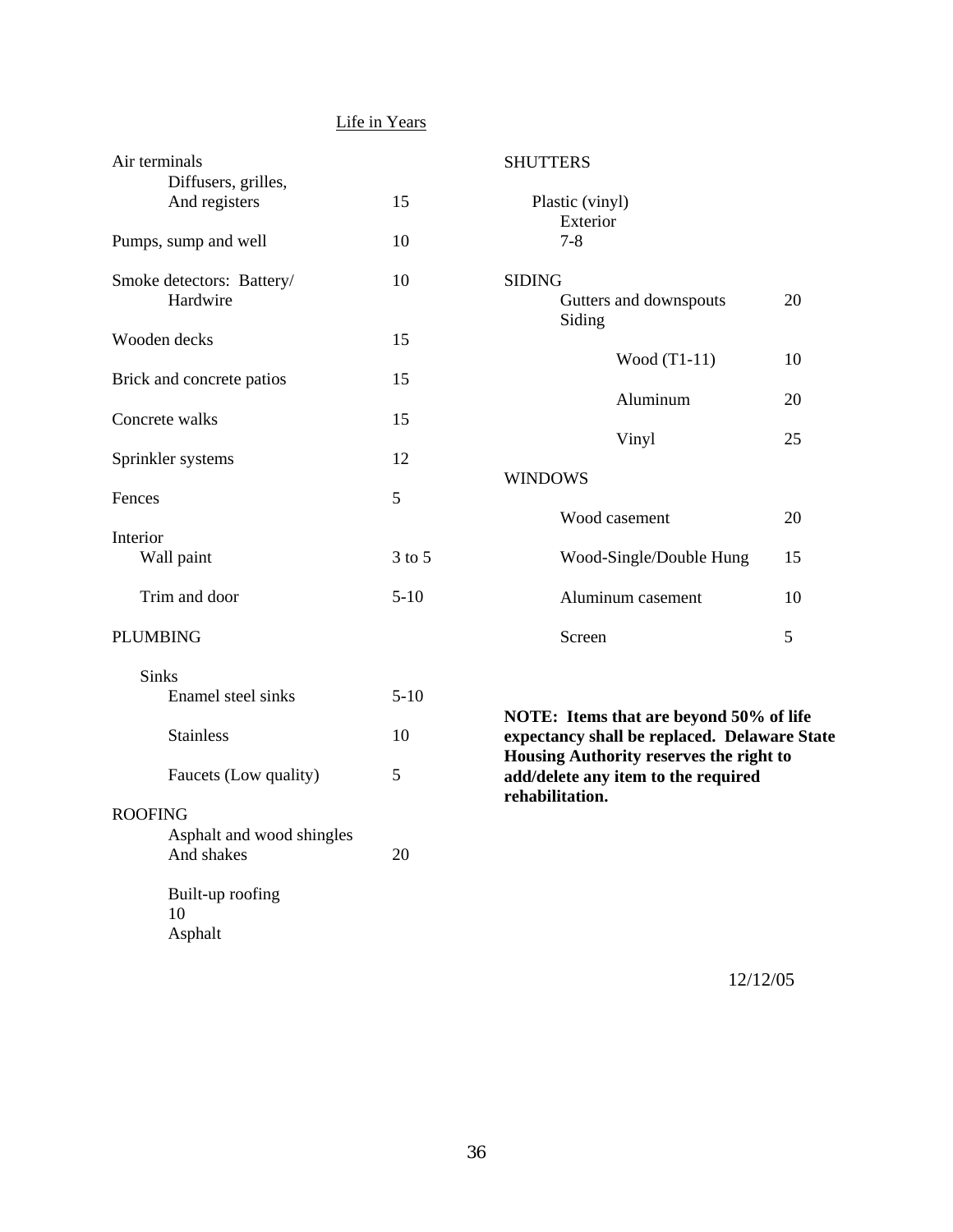# **PLANS/SPECIFICATIONS REVIEW CHECKLIST**

Upon a reservation of credits or funding, the following items should be completed as applicable: *DATE* 

| 1. |                 | Department of Natural Resources                                         |
|----|-----------------|-------------------------------------------------------------------------|
|    | A.              | Erosion and sedimentation if site disturbance is more than 25 acres     |
|    | <i>B</i> .      | On-site septic                                                          |
|    | $\mathcal{C}$ . | On-site public well                                                     |
|    | D.              | <b>NPDES</b> - NOI Permit for over 5 acres                              |
|    | E.              | NESHAP - Building older than 1980                                       |
|    | F.              | Lead Based Paint Assessment - Building older than 1978                  |
| 2. |                 | <b>Soil Conservation District</b>                                       |
|    | A.              | Sediment and Storm Water Management                                     |
|    |                 | Erosion and Sedimentation Control Plan and Narrative<br>$\mathcal{I}$ . |
|    | В.              | Wetlands survey, if applicable ________                                 |
|    |                 | Wetlands delineation<br>1.                                              |
|    | $\mathcal{C}$ . |                                                                         |
| 3. |                 | Utilities (approval documentation)                                      |
|    | A.              | DelDot - Entrance Permit                                                |
|    |                 | Contact Person                                                          |
|    | <i>B</i> .      | Sewer Line tie in                                                       |
|    |                 | 1. Location                                                             |
|    |                 | 2.<br>Capacity verification _______                                     |
|    | $\mathcal{C}$ . | Storm Line tie in                                                       |
|    |                 | $\mathfrak{1}.$                                                         |
|    |                 | 2.<br>Capacity verification ________                                    |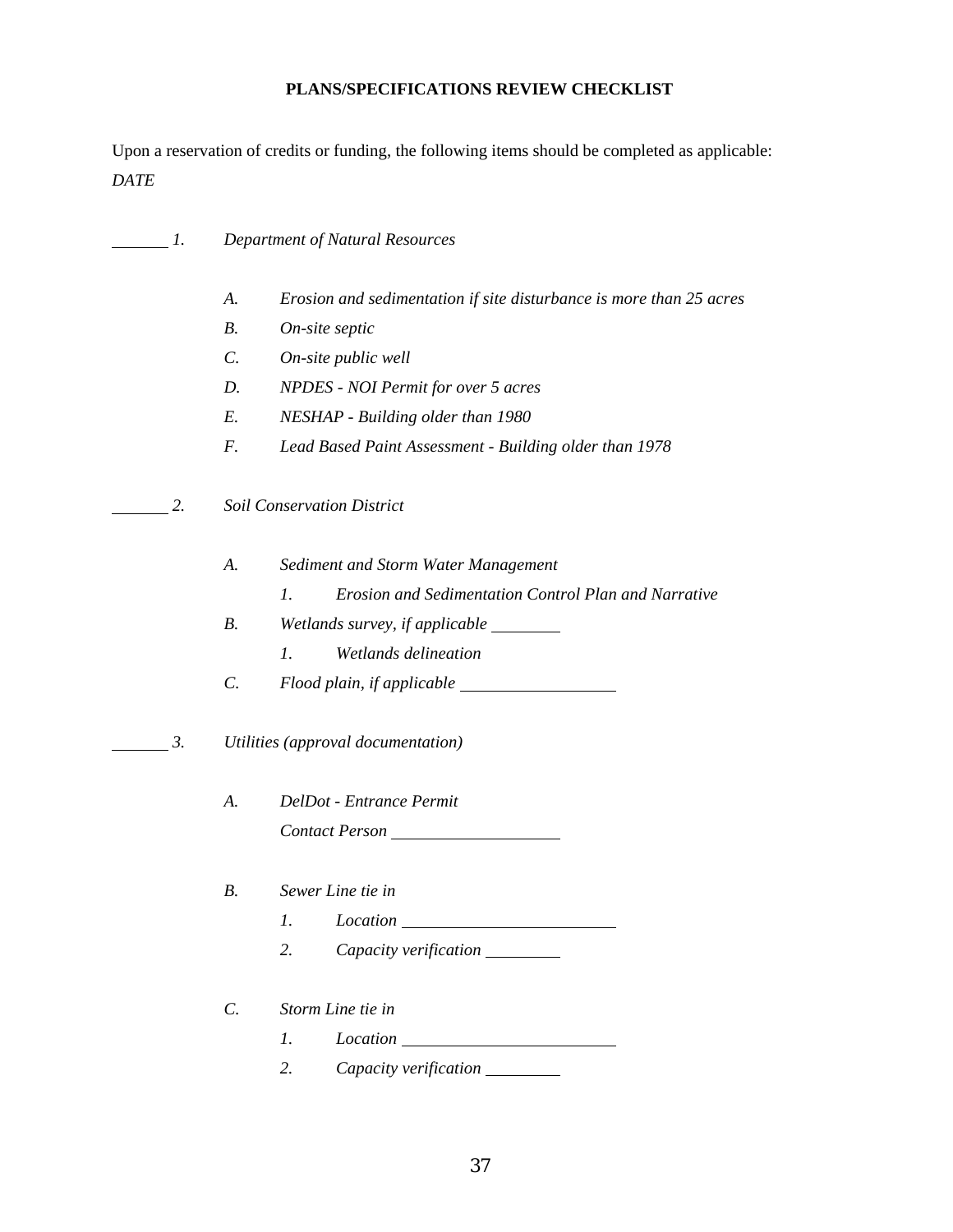# *Page Two*

|                  | D.<br>Electrical Contact Person                                                                                                                                                                                                                                                                                                                                           |
|------------------|---------------------------------------------------------------------------------------------------------------------------------------------------------------------------------------------------------------------------------------------------------------------------------------------------------------------------------------------------------------------------|
|                  | E.<br>Gas - natural or propane                                                                                                                                                                                                                                                                                                                                            |
|                  |                                                                                                                                                                                                                                                                                                                                                                           |
|                  | F.<br>Water                                                                                                                                                                                                                                                                                                                                                               |
|                  | Public Water tie in<br>$\mathcal{I}$ .                                                                                                                                                                                                                                                                                                                                    |
|                  | A.                                                                                                                                                                                                                                                                                                                                                                        |
|                  | Streets, sidewalks and curbing<br>G.                                                                                                                                                                                                                                                                                                                                      |
|                  | Underground/Aboveground Storage Tanks, Yes or No<br>Н.                                                                                                                                                                                                                                                                                                                    |
|                  | I.                                                                                                                                                                                                                                                                                                                                                                        |
| 4.               | Fire Marshal Approval (send letter to Fire Marshal to waive fee)                                                                                                                                                                                                                                                                                                          |
|                  | A.<br>$\begin{picture}(15,10) \put(0,0){\vector(1,0){100}} \put(15,0){\vector(1,0){100}} \put(15,0){\vector(1,0){100}} \put(15,0){\vector(1,0){100}} \put(15,0){\vector(1,0){100}} \put(15,0){\vector(1,0){100}} \put(15,0){\vector(1,0){100}} \put(15,0){\vector(1,0){100}} \put(15,0){\vector(1,0){100}} \put(15,0){\vector(1,0){100}} \put(15,0){\vector(1,0){100}} \$ |
|                  | <i>B</i> .                                                                                                                                                                                                                                                                                                                                                                |
| 5.               | Architectural Accessibility Board                                                                                                                                                                                                                                                                                                                                         |
|                  | A.<br><i>Conditional</i>                                                                                                                                                                                                                                                                                                                                                  |
|                  | $B$ .                                                                                                                                                                                                                                                                                                                                                                     |
| 6.               | City Requirements, if applicable                                                                                                                                                                                                                                                                                                                                          |
| $\overline{7}$ . | <b>Utility Easements, Agreements</b>                                                                                                                                                                                                                                                                                                                                      |
|                  | A.<br><i>Existing</i>                                                                                                                                                                                                                                                                                                                                                     |
|                  | <i>B</i> .<br>Proposed Learning Contract Contract Contract Contract Contract Contract Contract Contract Contract Contract Contract Contract Contract Contract Contract Contract Contract Contract Contract Contract Contract Contract Contra                                                                                                                              |
| $\delta$ .       | <b>Access Easements, Agreements</b>                                                                                                                                                                                                                                                                                                                                       |
|                  | A.                                                                                                                                                                                                                                                                                                                                                                        |
|                  | <b>B.</b>                                                                                                                                                                                                                                                                                                                                                                 |
| 9.               |                                                                                                                                                                                                                                                                                                                                                                           |
| 10.              | Environmental Audit, Test Borings, Engineering/Geotechnical Report                                                                                                                                                                                                                                                                                                        |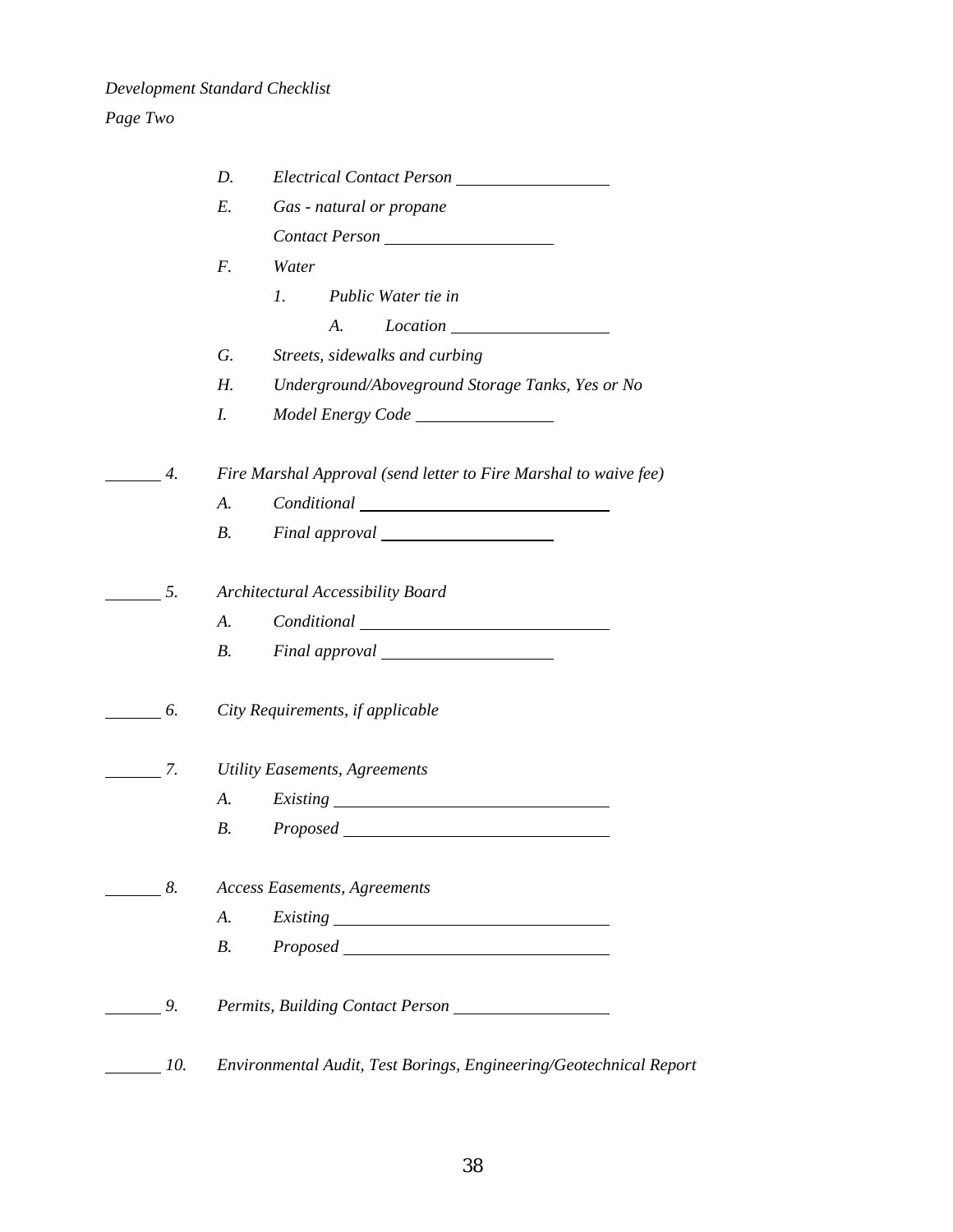# *Development Standard Checklist*

# *Page Three*

| II. | Survey, Property, Boundary                                  |  |
|-----|-------------------------------------------------------------|--|
|     | A.                                                          |  |
| 12. | Other State and Federal Requirements                        |  |
|     | 13. Zoning Verification                                     |  |
|     | A. Contact Person                                           |  |
|     | $\frac{1}{4}$ . Copy of Deed                                |  |
|     |                                                             |  |
|     | 15. Federal Fair Housing Amendment Act                      |  |
|     | Design Guideline Compliance yes ________ no ______          |  |
| 16. | American with Disabilities Act (ADA)                        |  |
|     | Design Guideline Compliance yes __________ no ________      |  |
| 17. | Noise Assessment Guidelines                                 |  |
|     | Federal Guideline Compliance yes ____________ no __________ |  |
|     |                                                             |  |

*esg:ltb* 

*Revised: 12/12/05*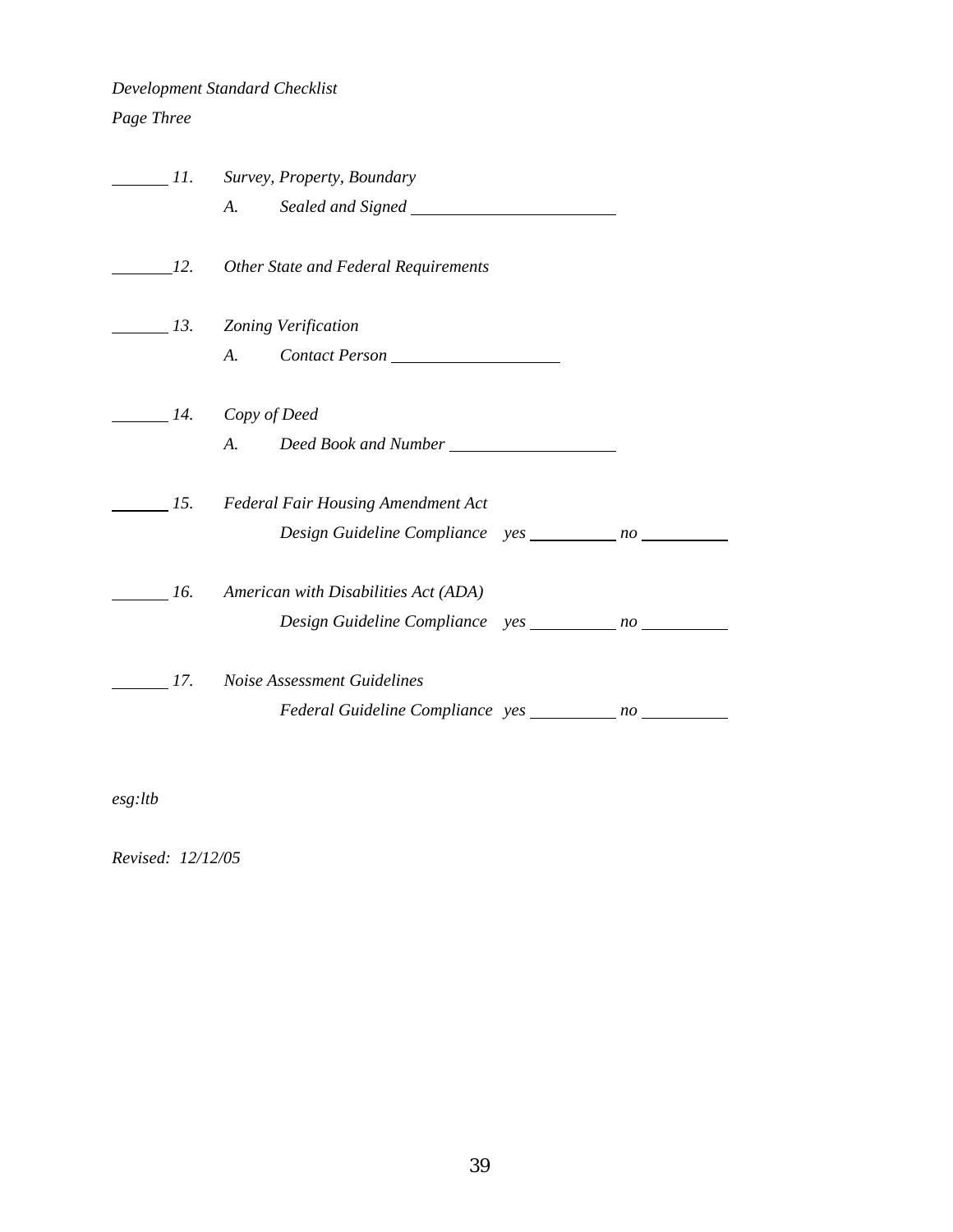# **Energy Efficiency Table**

**Insulation shall meet all applicable codes for new construction and rehabilitation.** 

**Windows shall be thermal insulated with a minimum "U" value of 0.35 or below.** 

**Entry doors shall have a minimum "U" value of 0.35 or below. Frame savers shall be used if jamb frame is wood, if available.** 

**2.0 g.p.m. Showerheads.** 

**0.5 g.p.m. Faucet aerators.** 

**All appliances will be Energy Star.** 

**High efficiency HVAC units. Furnace efficiency = 90% or better. Min. SEER = 13.0.** 

**Programmable Thermostats** 

**Hot water heater shall have integral R16 insulation. No insulation blankets will be allowed.** 

**Sealed combustion, direct vent furnace and water heater.** 

**Energy Star fluorescent interior lighting package.** 

**Energy Star fluorescent porch lights with photocell.** 

**High efficiency air filters for mechanical blower units.**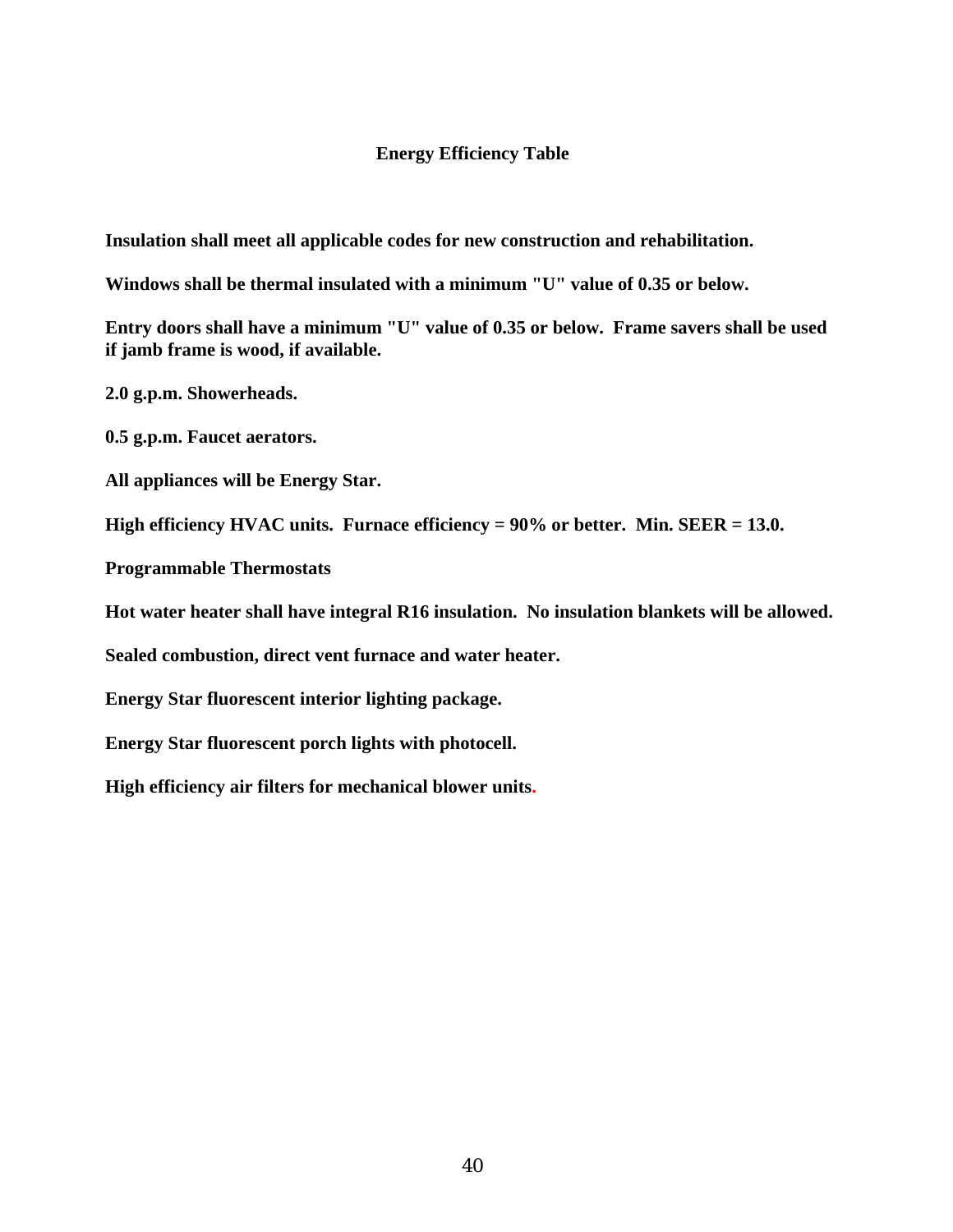# **FORM OF CERTIFICATION OF CONSISTENCY COMMUNITY REVITALIZATION PLAN**

# MUNICIPALITY STATIONERY

Date:

| Saundra R. Johnson, Director<br><b>Delaware State Housing Authority</b><br>18 The Green<br>Dover, DE 19901 |                                                                                                                                                                                                                               |
|------------------------------------------------------------------------------------------------------------|-------------------------------------------------------------------------------------------------------------------------------------------------------------------------------------------------------------------------------|
| Re: LIHTC Application for _______________________ (Development Name)                                       |                                                                                                                                                                                                                               |
| Dear Ms. Johnson:                                                                                          |                                                                                                                                                                                                                               |
| page ___________ of the most recently approved Community Revitalization Plan for                           |                                                                                                                                                                                                                               |
| ____________________(Municipality Name) dated ____________________.                                        |                                                                                                                                                                                                                               |
| Accordingly, said page ______________ is attached to this certification.                                   |                                                                                                                                                                                                                               |
| <b>Applicant Name:</b>                                                                                     |                                                                                                                                                                                                                               |
| Development Name:                                                                                          |                                                                                                                                                                                                                               |
| Location of Development:                                                                                   |                                                                                                                                                                                                                               |
| Name of Community Revitalization Plan:                                                                     |                                                                                                                                                                                                                               |
| Date of Community Revitalization Plan:                                                                     |                                                                                                                                                                                                                               |
| Name of Certifying Jurisdiction:                                                                           |                                                                                                                                                                                                                               |
| Name of Certifying Official:                                                                               | the control of the control of the control of the control of the control of the control of the control of the control of the control of the control of the control of the control of the control of the control of the control |
| Title of Certifying Official:                                                                              | <u> 1989 - Johann Barn, mars ann an t-Amhair an t-Amhair ann an t-Amhair an t-Amhair an t-Amhair an t-Amhair an t-</u>                                                                                                        |

Sincerely,

# Attachment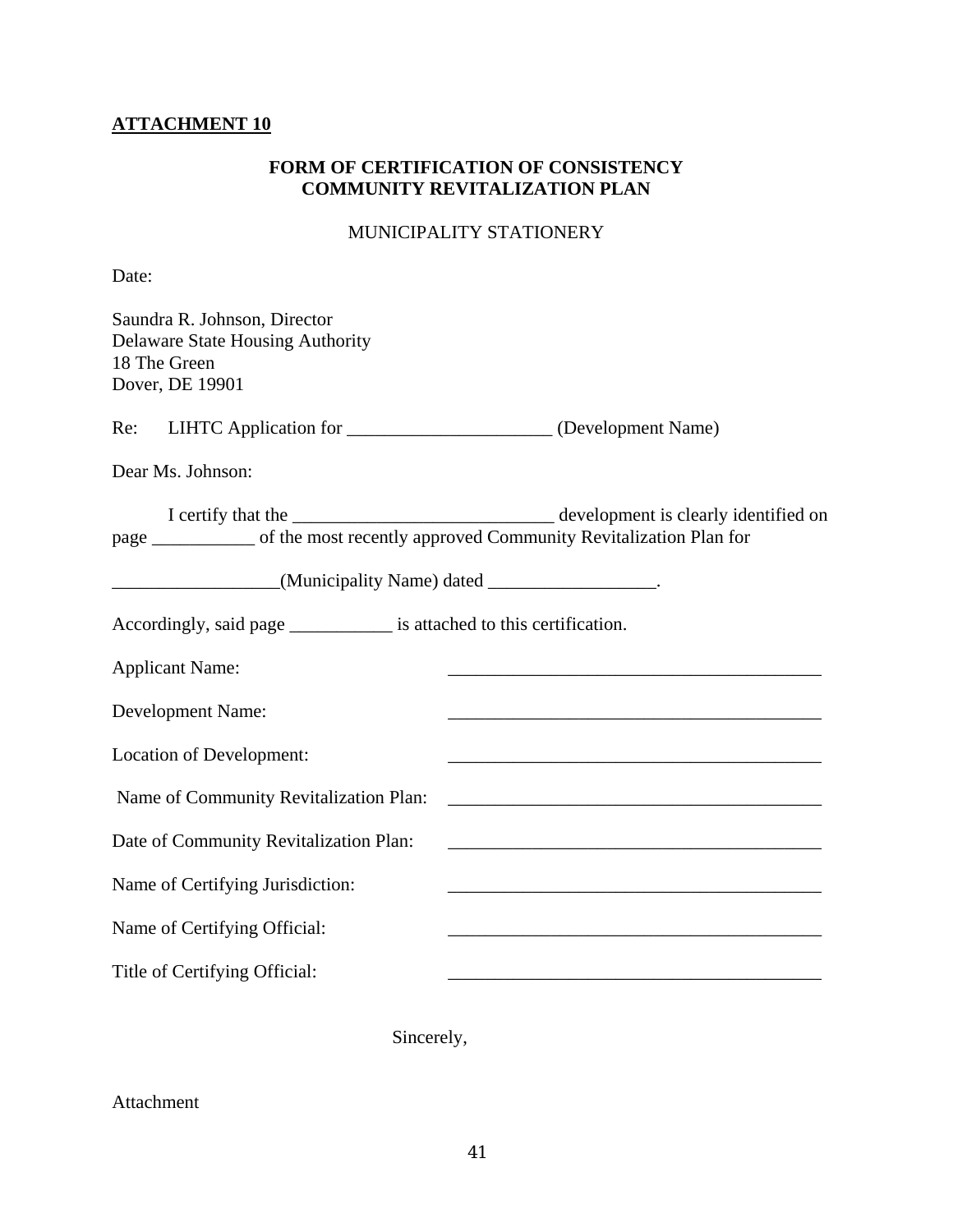# DELAWARE STATE HOUSING AUTHORITY **RELOCATION ASSISTANCE POLICY**

**For all Developments financed with Federal HOME, other Federal Funds, State Housing Development Funds (HDF) or Low Income Housing Tax Credits (LIHTC) that will result in displacement or temporary displacement, the Applicant/Developer must comply fully with all the requirements of the Uniform Relocation Assistance and Real Property Acquisition Policies Act of 1970 (URA). HUD Handbook 1378: Tenant Assistance Relocation and Real Property Acquisition is available through the HUD Website [http://www.hud.gov/relocation.](http://www.hud.gov/relocation) This handbook explains all of the requirements of the URA. Although the LIHTC program is not considered Federal financial assistance, DSHA has elected to adopt the URA as a relocation assistance policy for Tax Credit and/or DSHA financed properties that result in temporary or permanent displacement. The URA has recently been updated effective February 5, 2005, for a complete review of the final rule, please refer to the following:** 

*[http://a257.g.akamaitech.net/7/257/2422/01jan20051800/edocket.access.gpo.gov/2005/pdf/05-](http://a257.g.akamaitech.net/7/257/2422/01jan20051800/edocket.access.gpo.gov/2005/pdf/05-6.pdf) [6.pdf](http://a257.g.akamaitech.net/7/257/2422/01jan20051800/edocket.access.gpo.gov/2005/pdf/05-6.pdf))* 

In accordance with DSHA's QAP, Developers may not displace residents for over-income purposes and DSHA strongly discourages proposals that will result in permanent displacement.

If the URA regulations are not followed, DSHA reserves the right upon final allocation of credits to decrease the cost certified relocation line item. This may result in the following: a decrease in eligible basis, a decrease in the LIHTC award, and/or a decrease in other DSHA funding.

# **Notice Examples**

Attached are some examples of notice letters that must be sent for developments with existing residents that may have temporary or permanent displacement. The first letter (Attachment 1) must be sent when there is a contract of sale and the second letter (Attachment 2) must be sent after acquisition of the property. The third letter (Attachment 3) is for prospective residents that may move into the development before the property is acquired. **Note: Attachments 1 and 2 have letters applicable to Section 8 and Non-Section 8 residents.** 

#### Attachment 1 (**Notice—Residential Resident that they will not be Displaced)**

informs any current/potential resident of the fact that the property is under an option to a buyer who is applying for DSHA assistance and lets the resident know that if an application is approved the current/potential resident may be displaced. The notice also informs the current/potential resident that they may not qualify as a displaced person and therefore, is not eligible to receive any assistance or benefits described in the relocation policy. The Applicant/Developer must notify DSHA and send a copy of this letter and a listing of residents notified to DSHA when the letter is sent to current/potential residents.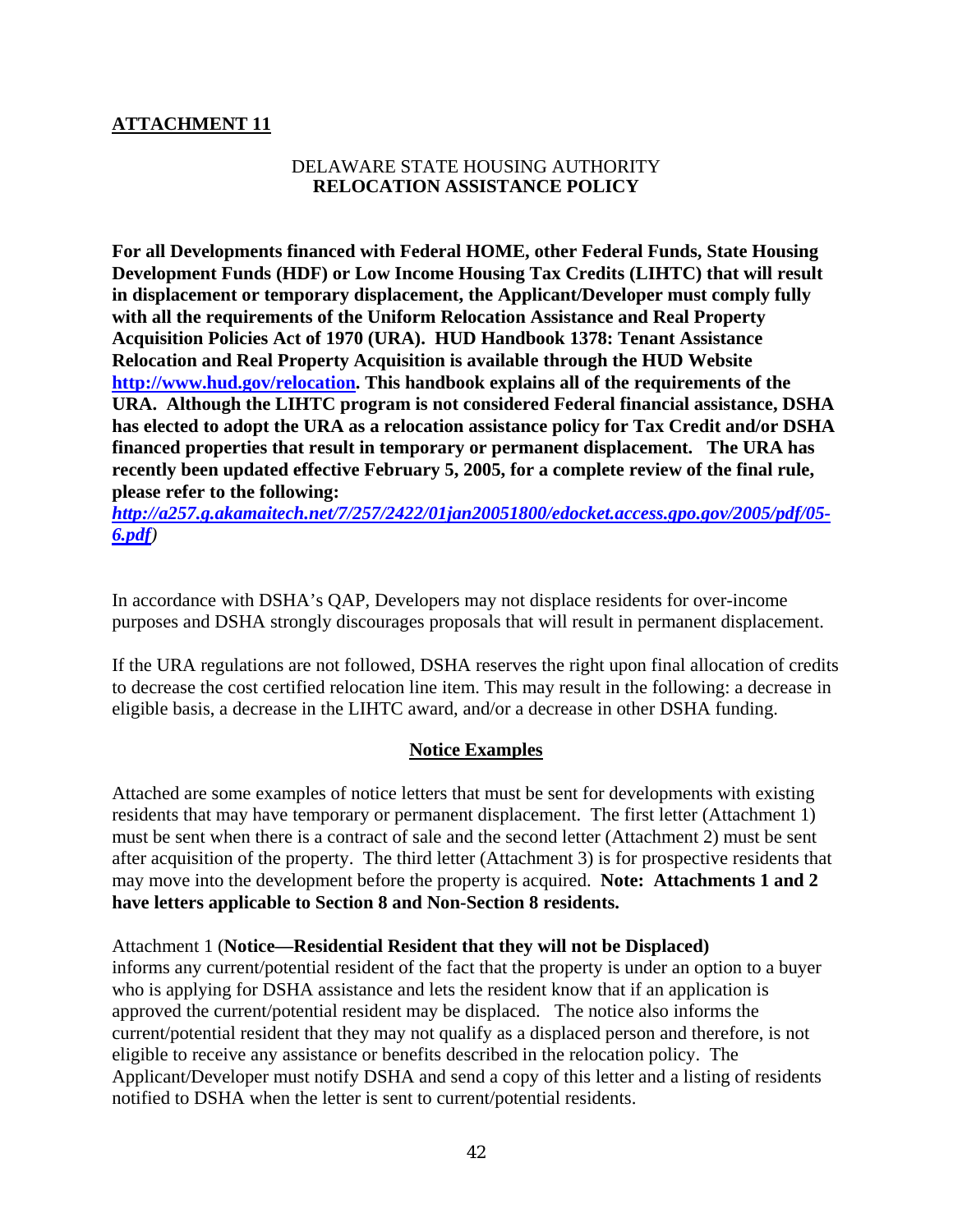Attachment 2 (**Notice of Eligibility for Relocation Assistance Residential Resident)** is to be sent when the property has been acquired. This letter (a) explains that the project was purchased and cautions the person not to move; (b) explains that the person will not be displaced; (c) explains what is to occur when the resident is temporarily displaced (i.e. approximately how long should they expect to be displaced from their current unit, how will the Applicant/Developer accommodate them with replacement housing while they are displaced, how will the Applicant assist them with any moving costs they incur from their temporary move); and, (d) explains that they will be able to move back into their unit. The Applicant/Developer must notify DSHA and send a copy of this letter, along with a list of notified residents, to DSHA when the letter is sent to current/potential residents.

Attachment 3 (**Notice To Prospective Residents)** informs prospective applicants that move into the development prior to the new acquisition that they may not be entitled to relocation assistance.

# **Temporary Relocation Plan and Budget**

- 1. The Applicant/Developer must submit a list of all current occupants including their name (for families, you need only list the name of the head of household and family size), address, and annual income after acquisition of the property.
- 2. A detailed relocation plan describing the manner in which the temporary displacement of residents will be handled must also be submitted prior to initial closing.
- 3. A comparison of the current rents being charged and the proposed rents for the project must be submitted to DSHA with the relocation plan. Also, for all relocation units, comparable rents must also be submitted. For comparables, the Applicant/Developer is required to assist the occupant in locating **decent, safe and sanitary housing,** (hereafter referred to as DSS, as determined by local housing codes) and must use *at least three*  **suitable, DSS replacement units as comparables**. For Section 8 developments, please note, residents cannot be relocated to units that are smaller than the units on the Housing Assistance Payment contract. For example, a single person in a three-bedroom unit at a development with only three and four bedroom units must be relocated to a unit with a comparable number of bedrooms.
- 4. Applicants/Developers should include relocation expenses in their project cost budget. As part of DSHA's mortgagor's draw process, a monthly **RELOCATION REIMBURSMENT FORM** must be completed with each draw (Attachment 4). Relocation costs must be drawn on a monthly basis and must include all back-up documentation. If funds are available in operations, start-up relocation costs can be paid from operations and then reimbursed from construction proceeds, however, relocation is

not an operational expense unless otherwise approved in writing by DSHA.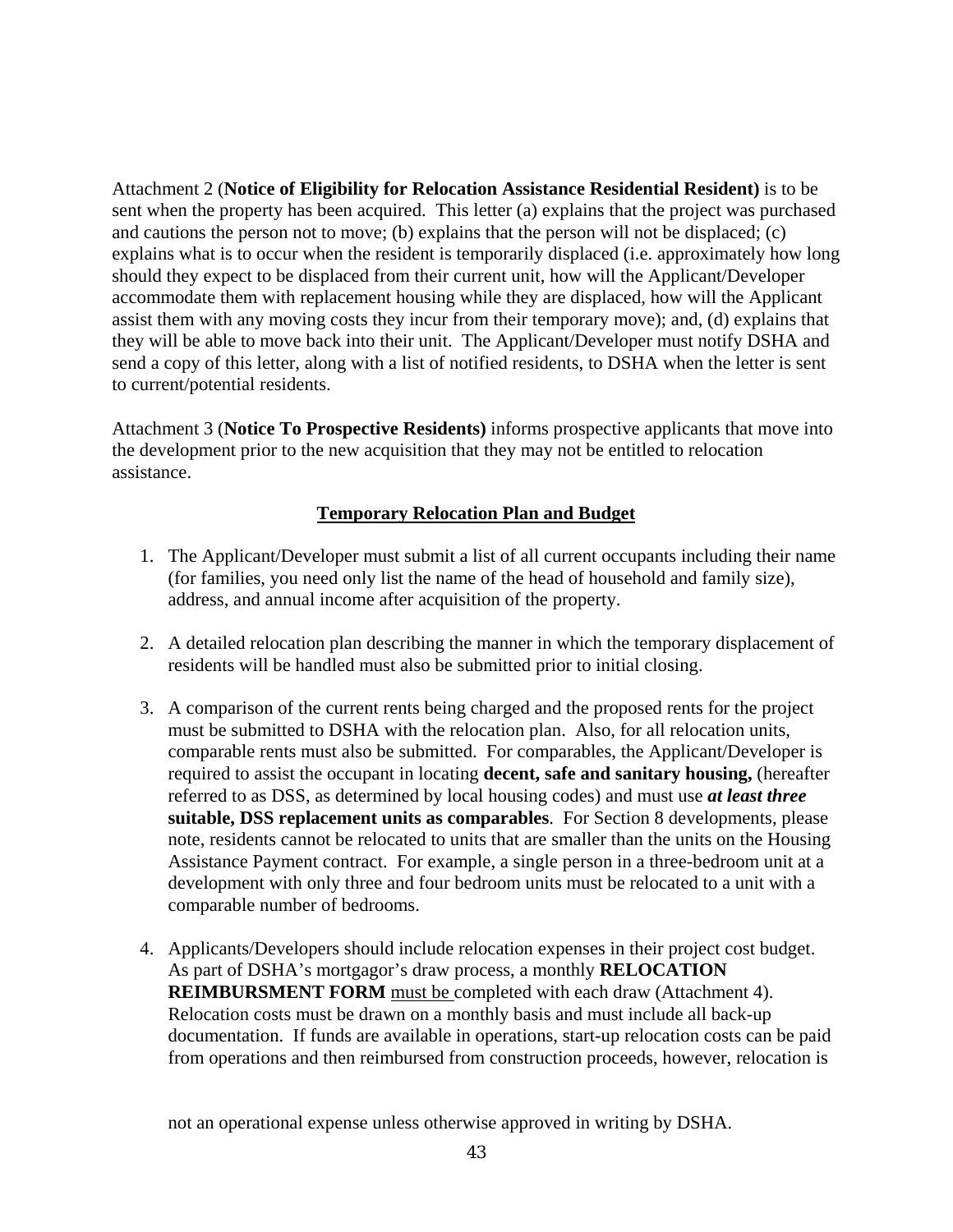No advance payment of rents for relocation units will be allowed. All relocation units must be occupied within 90 days of draw request. Payments for holding unoccupied relocation units for more than 90 days will not be recognized as an eligible project cost by DSHA. Applicants may not receive reimbursement of relocation costs from more than two sources (i.e., construction funds and/or Housing Assistance Payments). Any subsidized properties that require relocations can only request the difference between the subsidy rent and the off-site's rent (which may be positive or negative) and other relocation costs. A relocation fee up to a maximum of \$200 per unit may be charged by the management agent or other approved entity for developments that require off-site relocation. This fee can not be charged to the development's operating funds. No additional fees are allowable for on-site relocation.

5. Upon permanent closing, the Applicant/Developer must provide DSHA with a final list of all residents occupying the property (due within 30 days after closing). If this list differs from the list that was originally submitted after acquisition (See number 1 above), the Applicant/Developer must explain why the resident is no longer an occupant. Please be prepared to submit evidence that the resident(s) moved on their own accord and not for reasons related to DSHA program rules (i.e. income limitations).

As a useful guide, DSHA recommends that the Applicant/Developer follow DSHA's recommended relocation process found in Attachment 5.

# **PERMANENT RELOCATION**

Developments that experience permanent displacements for any reason must follow all URA requirements.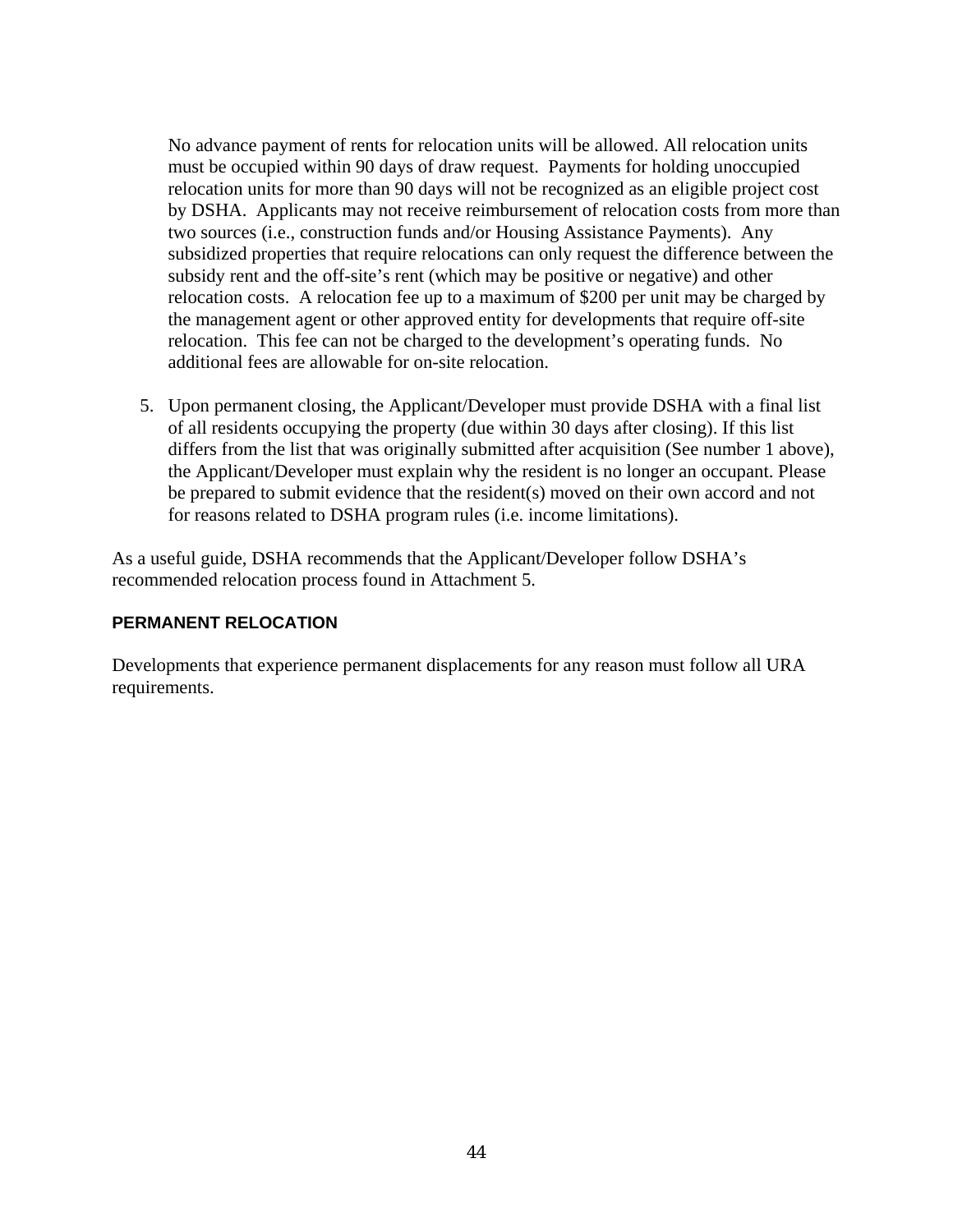# Attachment 1 (Non-Section 8) **NOTICE—RESIDENTIAL RESIDENT THAT THEY WILL NOT BE DISPLACED**.

(Applicant Letterhead)

Date

Dear Resident:

\_\_\_\_\_\_\_\_\_\_\_\_\_\_\_\_\_\_\_ has submitted an application to Delaware State Housing Authority to rehabilitate the building which you occupy at  $\frac{1}{\sqrt{2\pi}}$ .

This notice is to inform you that, if the assistance is provided and the building is rehabilitated, you may be displaced. We urge you **not to move** anywhere at this time. This is **not** a notice to vacate the premises. We will be meeting with you at a later date to determine whether you will qualify for a rehabilitated unit. If you do elect to move for reasons of your choice, you will not be provided relocation assistance.

If you meet the criteria to continue to qualify for a unit, you will be able to lease and occupy your present apartment (or another suitable, decent, safe and sanitary apartment in the same building) upon completion of the rehabilitation. The criteria to qualify for a unit may include background checks on all adult household members. Of course, you must comply with standard lease terms and conditions.

If you meet the qualifications, after the rehabilitation, your initial rent, including the estimated average utility costs, will not exceed the greater of (a) your current rent/average utility costs, or (b) 30% of your average monthly gross household income. If you must move temporarily so that the rehabilitation can be completed, suitable housing will be made available to you for the temporary period, and you will be reimbursed all reasonable extra expenses, including all moving costs and any increase in housing costs. You can be assured that we will make every effort to accommodate your needs because a portion of the financing is from state or federal funding sources, you would be protected by the Uniform Relocation Assistance and Real Property Acquisition Policies Act of 1970, as amended.

If you do not meet the qualifications to remain as a tenant you should continue to pay your rent because a failure to pay rent or meet your other obligations as a tenant may be cause for eviction and loss of relocation assistance. You are urged not to move or sign an agreement to purchase or lease a new unit before receiving formal notice of your eligibility for relocation assistance. If you move or are evicted before receiving such notice, you may not receive any assistance. Please contact us before making any moving plans.

If you are eligible for relocation assistance, you will be given advisory services, including referrals to replacement housing, and at least 90 days advance written notice of the date you will be required to move. You would also receive a payment for moving expenses and may be eligible for financial assistance to help you rent or buy a replacement house.

No current resident or residents of \_\_\_\_\_\_\_\_\_\_\_\_\_\_\_\_\_\_\_\_\_\_\_ will be permanently displaced on the basis of failing to meet income eligibility requirements unless the resident(s) consents to permanent displacement. The resident(s) may consent to permanent displacement contingent upon receiving relocation assistance approved by the Delaware State Housing Authority.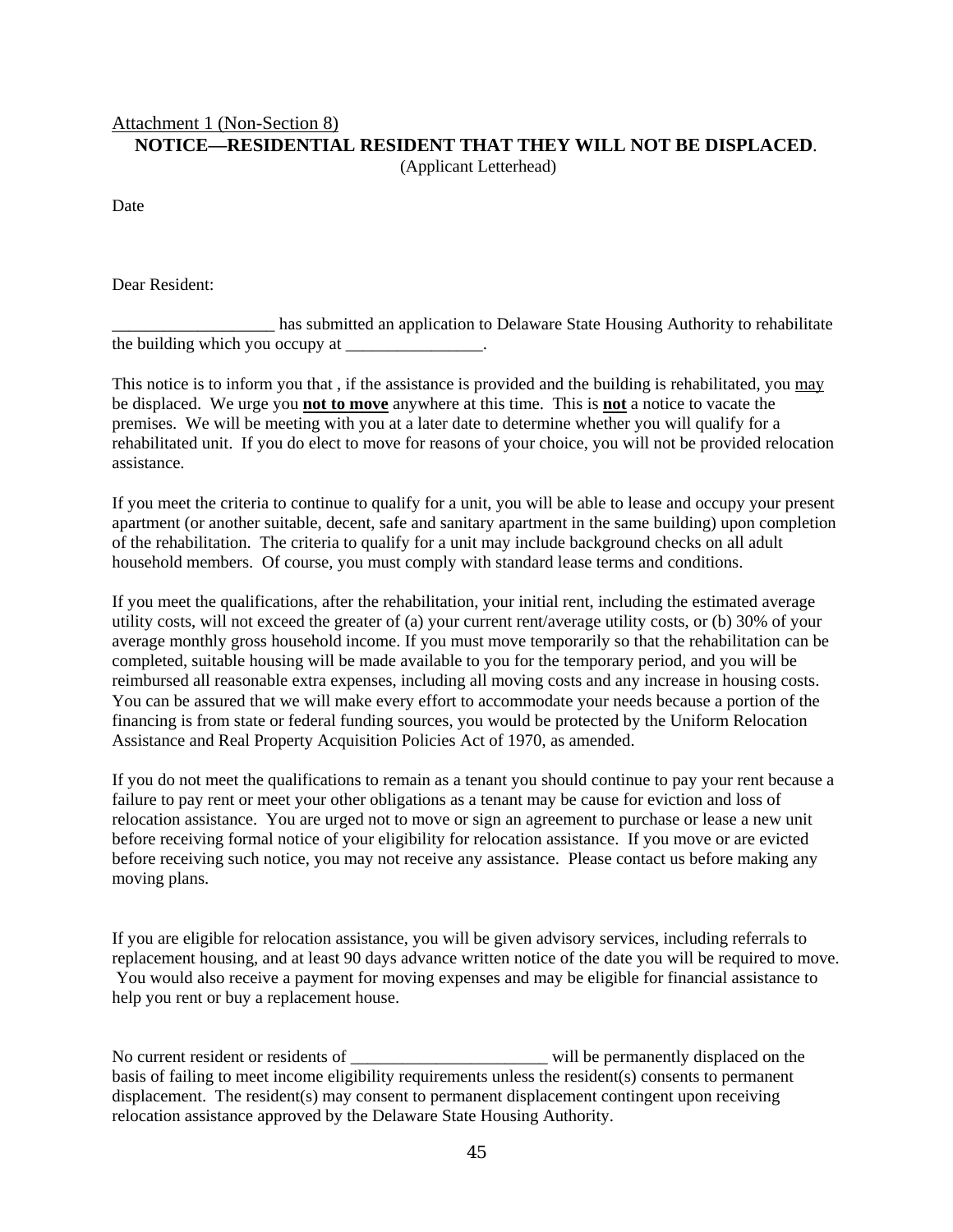Again, this is not a notice to vacate and does not establish eligibility for relocation payments or other relocation assistance. This letter is important and should be retained. You will be contacted soon. In the meantime, if you should have any questions about our plans, please contact\_

Sincerely,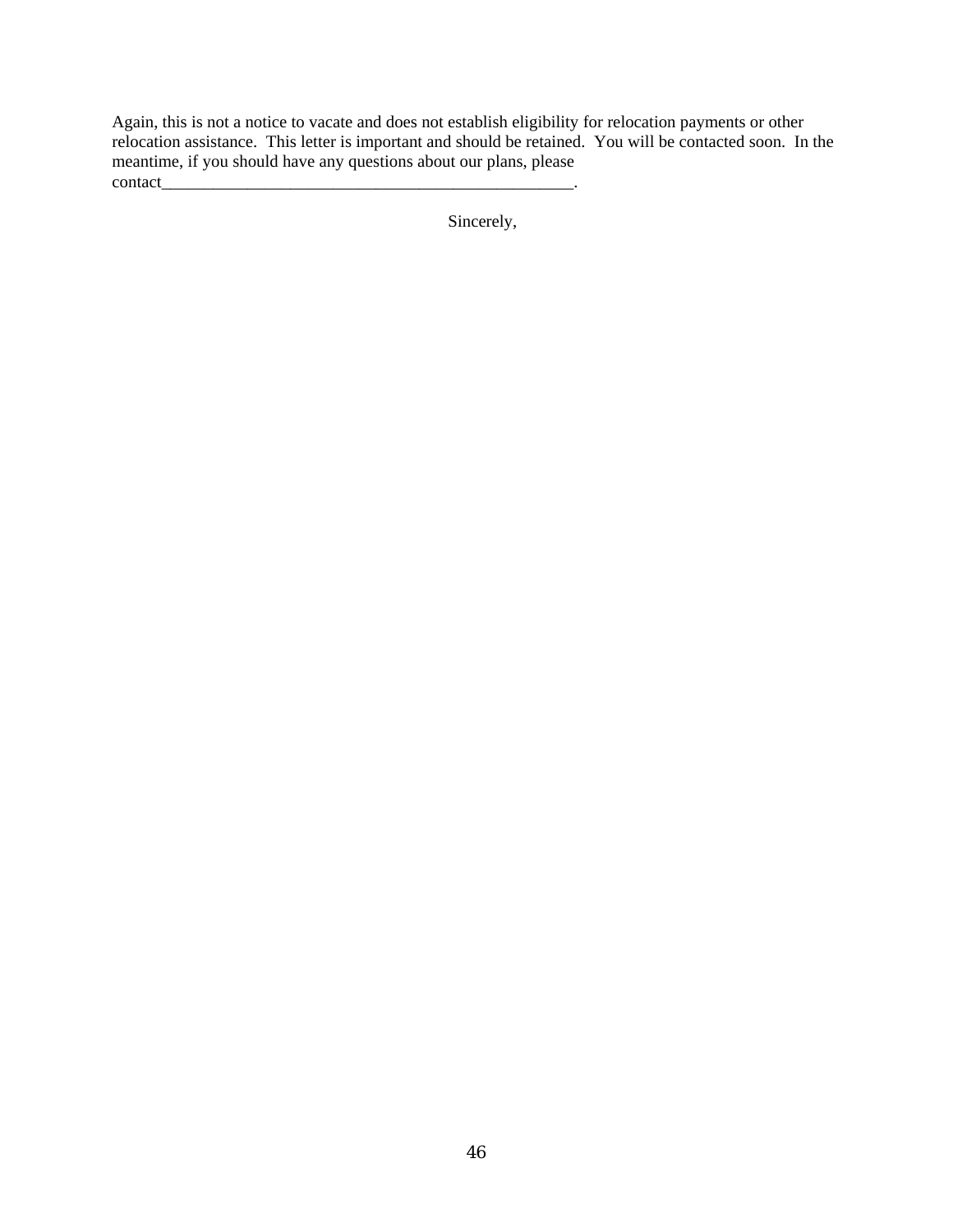#### Attachment 1 – (SECTION 8 MULTIFAMILY) **NOTICE—RESIDENTIAL RESIDENT THAT THEY WILL NOT BE DISPLACED**. (Applicant Letterhead)

Dear Resident,

 $\overline{a}$ 

\_\_\_\_\_\_\_\_\_\_\_\_\_ \_\_\_\_\_\_\_\_\_\_\_\_\_\_\_\_\_\_\_\_\_\_\_\_\_\_\_\_\_\_\_ has submitted an application to the Delaware State Housing Authority to rehabilitate the building, which you occupy. If the application is approved, you will benefit from the substantial renovations that will take place. You may be relocated during these renovations. We urge you not to move anywhere at this time. This is not a notice to vacate the premises.

This is a Notice of Non-Displacement. You will not be required to move permanently as a result of the rehabilitation. This Notice guarantees you the following:

- 1. You will be able to lease and occupy your present apartment or another suitable, decent, safe and sanitary apartment in the same building/complex upon completion of the rehabilitation. Your monthly rent will remain the same or, if increased, your new rent and estimated average utility costs will not exceed 30% of the gross income of all adult members of your household. Of course, you must comply with the reasonable terms and conditions of your lease.
- 2. If you must move temporarily so that the repairs/rehabilitation can be completed, you will be reimbursed for all of your extra expenses, including the cost of moving to and from the temporarily occupied unit and any additional housing costs. The temporary unit will be decent, safe and sanitary, and all other conditions of the temporary move will be reasonable.

**Since you will have the opportunity to occupy a newly rehabilitated apartment, I urge you not to move.** (If you do elect to move for your own reasons, you will not receive any relocation assistance.) We will make every effort to accommodate your needs. Because Federal and/or State assistance is involved, the Uniform Relocation Assistance and Real Property Acquisition Policies Act of 1970, as amended, protects you.

If you have any questions, please contact \_ at\_\_\_\_\_\_\_\_\_\_\_\_\_\_\_. Remember do not move before we have a chance to discuss your eligibility for assistance. This letter is important to you and should be retained.

Sincerely,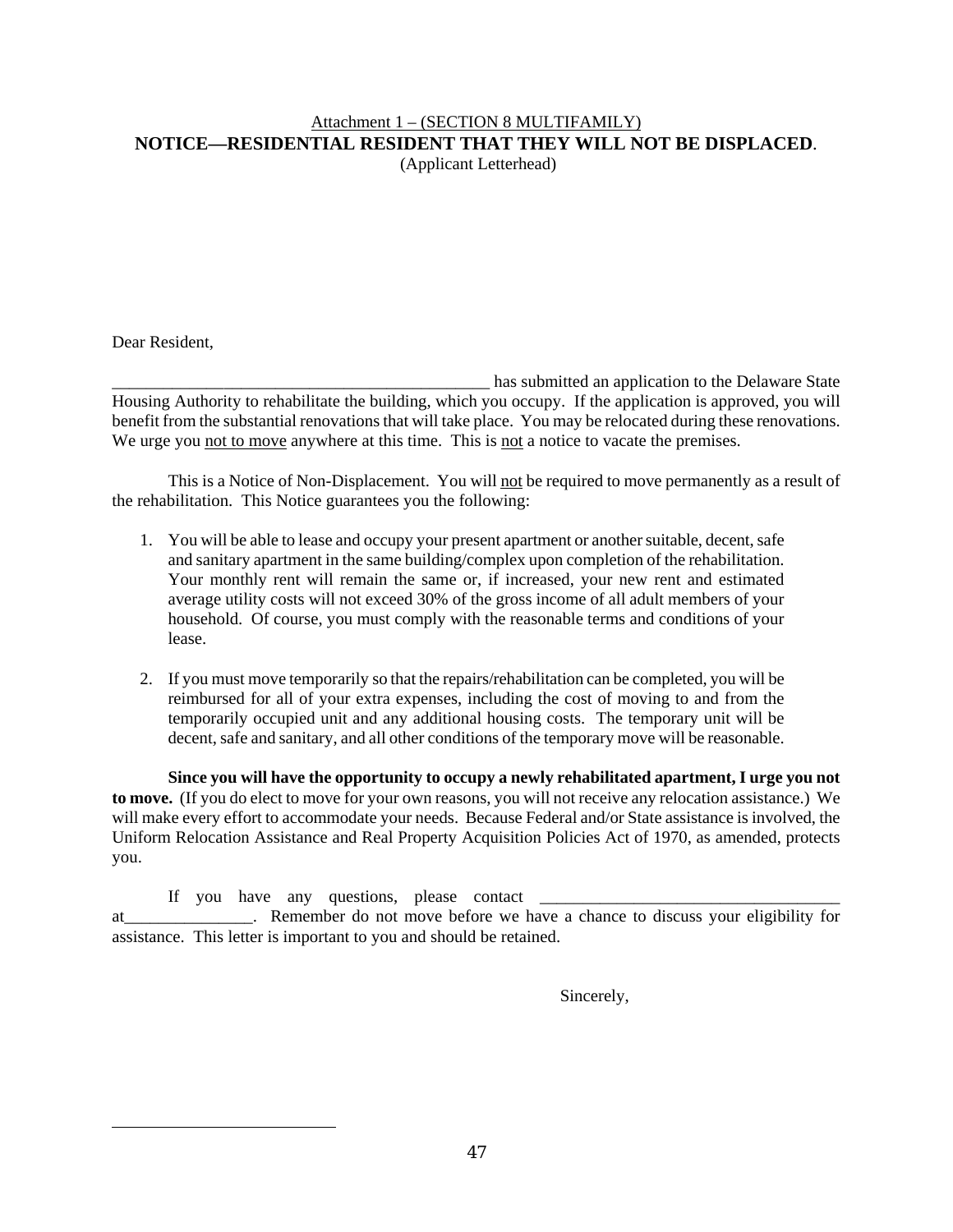#### Attachment 2 - (Non-Section 8) **NOTICE OF ELIGIBILITY FOR RELOCATION ASSISTANCE RESIDENTIAL RESIDENT**  (Applicant Letterhead)

Date

Dear Resident:

has been approved to rehabilitate the building which you occupy at \_\_\_\_\_\_\_\_\_\_\_\_\_

This notice is to inform you that while the building is rehabilitated, you may be displaced. We urge you **not to move** anywhere at this time. This is **not** a notice to vacate the premises. We will be setting up interviews to start the qualification process beginning \_\_\_\_\_\_\_\_\_\_\_\_\_\_\_\_\_\_. You will be contacted either by phone or by mail to schedule your interview.

If you meet the criteria to qualify for a unit, you will be able to lease and occupy your present apartment or one comparable upon completion of the rehabilitation. The criteria to qualify for a unit includes background checks on all adult household members. Of course, you must comply with standard lease terms and conditions.

If you meet the qualifications, after the rehabilitation, your initial rent, including the estimated average utility costs, will not exceed the greater of (a) your current rent/average utility costs, or (b) 30% of your average monthly gross household income. If you must move temporarily so that the rehabilitation can be completed, suitable housing will be made available to your for the temporary period, and you will be reimbursed for all reasonable extra expenses, including all moving costs and any increase in housing costs. You can be assured that we will make every effort to accommodate your needs. Because a portion of the financing is from state or federal and/or state funding sources, you would be protected by the Uniform Relocation Assistance and Real Property Acquisition Policies Act of 1970, as amended.

If you do not meet the qualifications to remain as a tenant you should continue to pay your rent because a failure to pay rent or meet your other obligations as a tenant may be cause for eviction and loss of relocation assistance. You are urged not to move or sign any agreement to purchase or lease a new unit before receiving formal notice of your eligibility for relocation assistance. If you move or are evicted before receiving such notice, you may not receive any assistance. Please contact us before making any moving plans.

If you are eligible for relocation assistance, you will be given advisory services, including referrals to replacement housing, and at least 90 days advance written notice of the date you will be required to move. You would also receive a payment for moving expenses and may be eligible for financial assistance to help you rent or buy a replacement house.

No current resident or residents of \_\_\_\_\_\_\_\_\_\_\_\_ will be permanently displaced on the basis of failing to meet income eligibility requirements unless the resident(s) consents to permanent displacement. The resident(s) may consent to permanent displacement contingent upon receiving relocation assistance

approved by the Delaware State Housing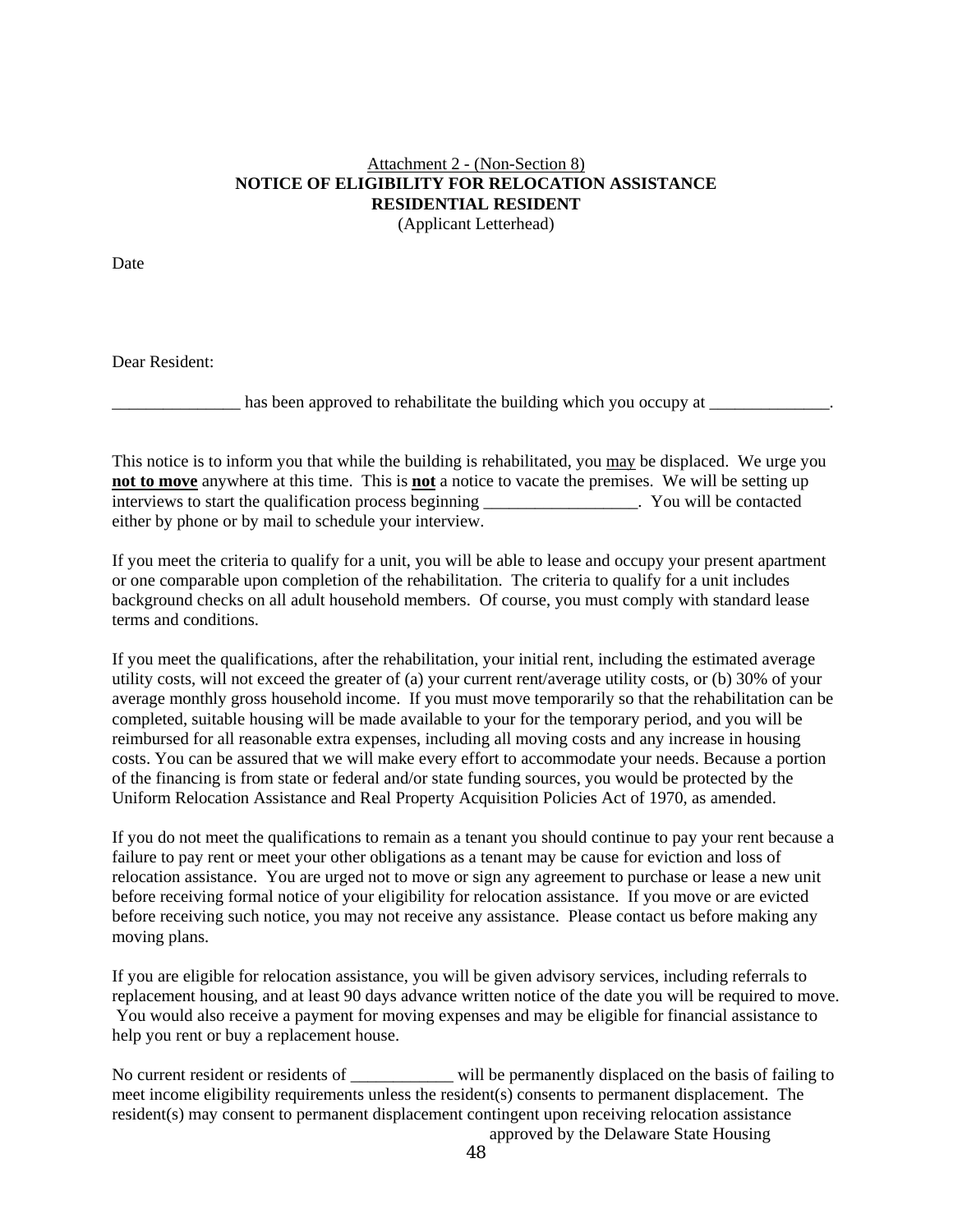Authority.

Enclosed with this letter is what you will need to bring with you to your interview. If you should have any questions about our plans, please contact\_\_\_\_\_\_\_\_\_\_\_\_\_\_\_\_\_\_\_\_\_\_\_\_\_\_\_\_\_\_\_\_\_\_\_\_.

 $\overline{\phantom{a}}$  , and the contract of the contract of the contract of the contract of the contract of the contract of the contract of the contract of the contract of the contract of the contract of the contract of the contrac

Sincerely,

49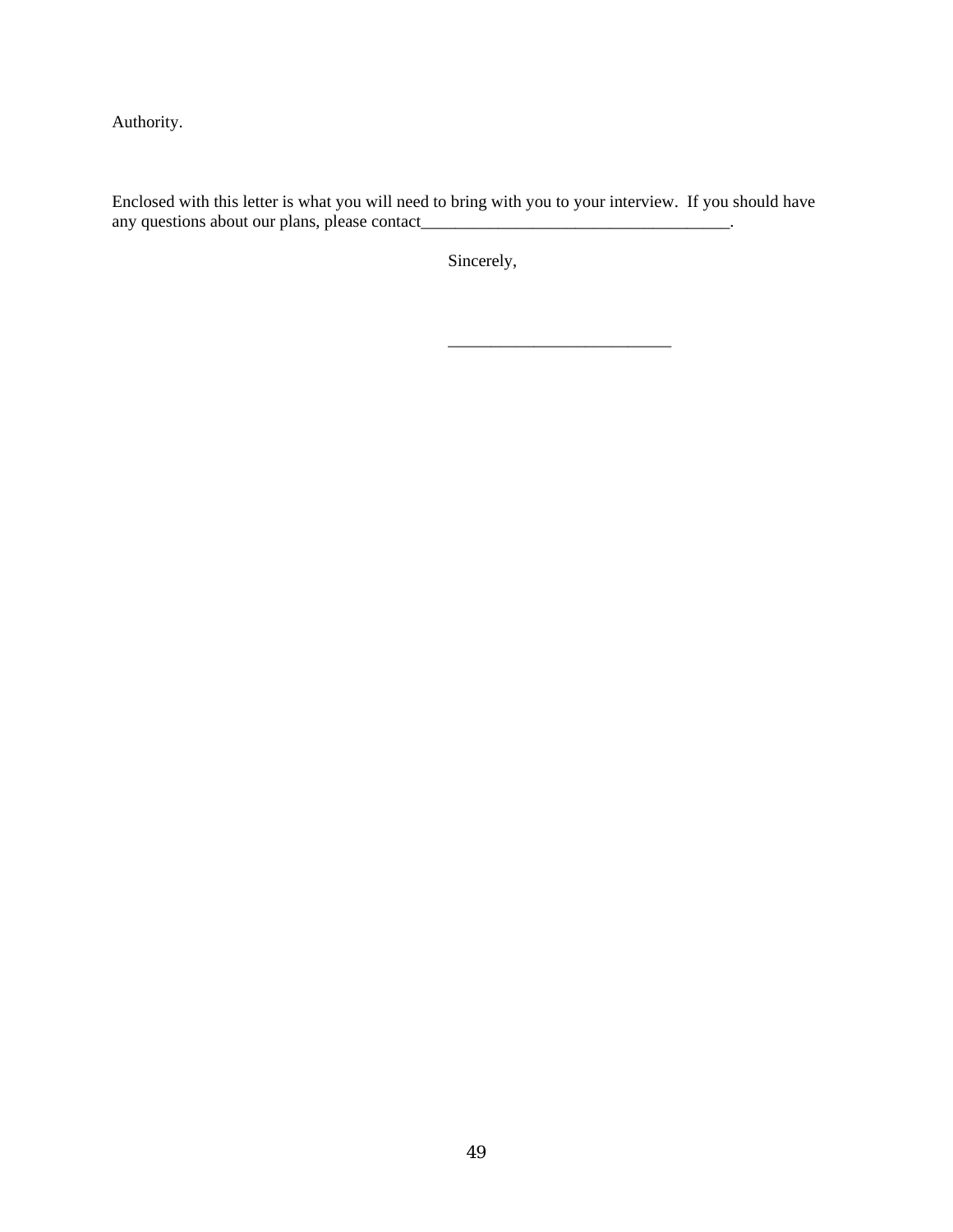## Attachment 2 - (SECTION 8 MULTIFAMILY) **NOTICE OF ELIGIBILITY FOR RELOCATION ASSISTANCE RESIDENTIAL RESIDENT**

Dear Resident,

On \_\_\_\_\_\_\_\_\_\_\_\_\_\_\_\_ we notified you that the owner of your building had applied for assistance to make extensive repairs to the building. On \_\_\_\_\_\_\_\_\_\_\_\_, the owner's request was approved and the repairs will begin soon.

This is a Notice of Non-Displacement. You will not be required to move permanently as a result of the rehabilitation. This Notice guarantees you the following:

- 1. You will be able to lease and occupy your present apartment or another suitable, decent, safe and sanitary apartment in the same building/complex upon completion of the rehabilitation. Your monthly rent will remain the same or, if increased, your new rent and estimated average utility costs will not exceed 30% of the gross income of all adult members of your household. Of course, you must comply with the reasonable terms and conditions of your lease.
- 2. If you must move temporarily so that the repairs/rehabilitation can be completed, you will be reimbursed for all of your extra expenses, including the cost of moving to and from the temporarily occupied unit and any additional housing costs. The temporary unit will be decent, safe and sanitary, and all other conditions of the temporary move will be reasonable.

Since you will have the opportunity to occupy a newly rehabilitated apartment, I urge you not to move. (If you do elect to move for your own reasons, you will not receive any relocation assistance.) We will make every effort to accommodate your needs. Because Federal and/or State assistance is involved, the Uniform Relocation Assistance and Real Property Acquisition Policies Act of 1970, as amended, protects you.

If you have any questions, please contact  $\qquad \qquad$ ,  $\qquad \qquad$ , at \_\_\_\_\_\_\_\_\_\_\_\_\_\_\_\_\_\_\_\_\_\_\_\_\_\_\_\_\_\_\_\_\_\_\_\_\_\_\_\_\_. Remember do not move before we have a chance to discuss your eligibility for assistance. This letter is important to you and should be retained.

Sincerely,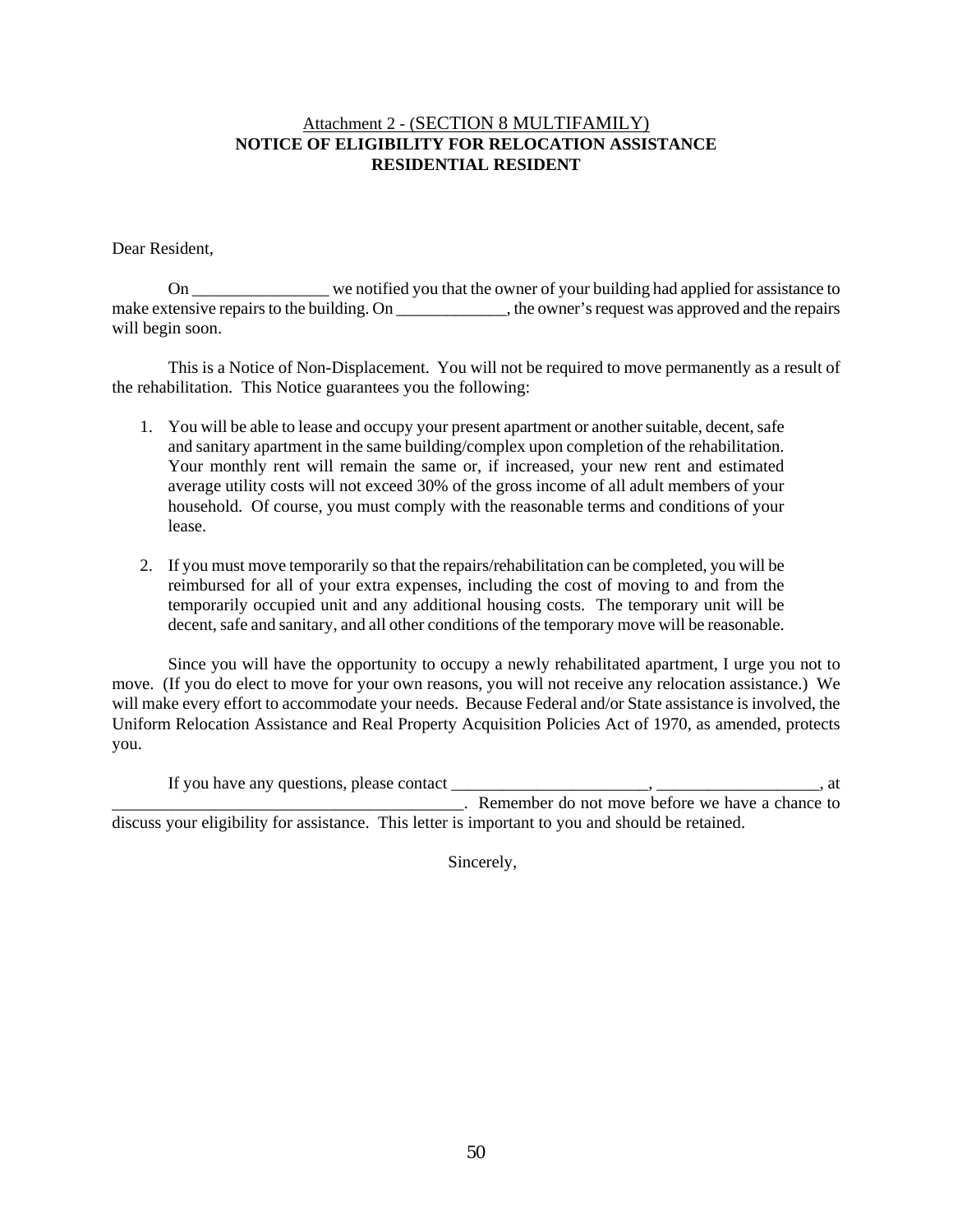#### Attachment 3 **NOTICE TO PROSPECTIVE RESIDENTS**  (Applicant Letterhead)

Dear \_\_\_\_\_\_\_\_\_\_\_\_\_\_\_:

On (date), I (property owner or buyer). entered into an option to sell/acquire the property/unit you now propose to occupy. As part of my agreement to sell/acquire, I am to advise you of the following:

An application has been or will be submitted to Delaware State Housing Authority (DSHA) for Low-Income Housing Tax Credits to be used on the property you now propose to occupy. This notice is to advise that financial assistance available under a Relocation Assistance Policy is only for tenants that occupy units at this site at the time of the option to sell and **will not** be made available to you.

This notice is to inform you of the following information **before you enter into any lease agreement and occupy a unit at the above address:**

- You may be displaced from the property.
- You may be required to relocate temporarily.
- You may be subject to a rent increase.
- You will not be entitled to any relocation benefits provided under DSHA's Relocation Assistance Policy. If you have to move, or your rent is increased as a result of the above option/agreement, you will not be reimbursed for any such rent increase or for any costs or expenses incurred by you in connection with the move.

Please read this notice carefully prior to signing a lease agreement and moving into this property. If you should have any questions about this notice, please contact:

(Seller/Buyer) at (address and telephone number)

Once you have read and have understood this notice, please sign the statement below if you still desire to lease the unit.

Sincerely,

**Owner** 

I have read the Notice to Prospective Residents and understand the conditions under which I am moving into this property.

Print Name:

Date:  $\Box$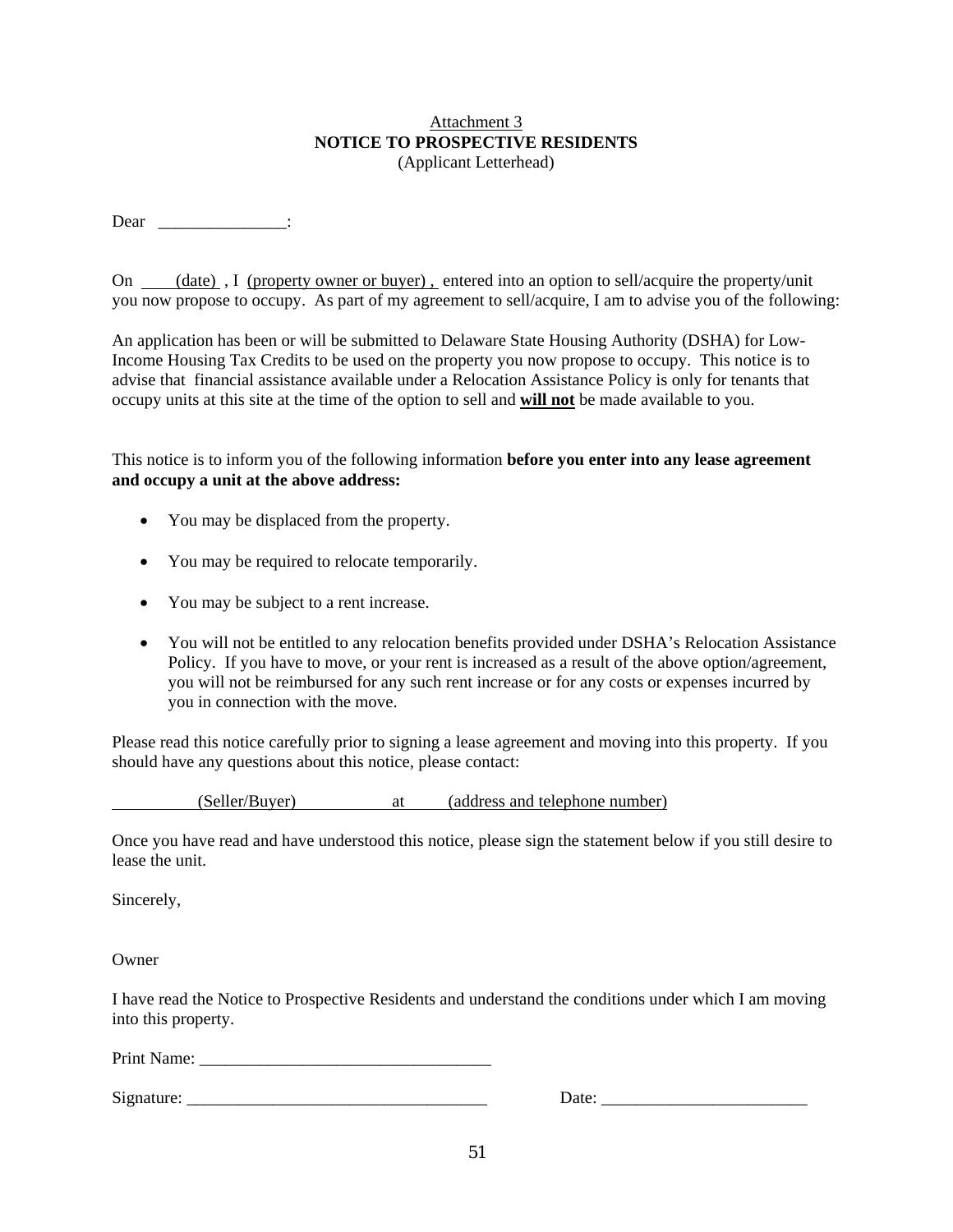#### Attachment 4

# **RELOCATION REIMBURSEMENT FORM**

**Property Name**: \_\_\_\_\_\_\_\_\_\_\_\_\_\_\_\_\_\_\_\_\_\_\_\_\_\_\_\_\_\_\_\_\_\_\_\_\_\_

**Original Unit# Address Temporary Relocation Unit** Address **PermanentReturn Unit # Address Resident Name Transfer Date**A **Moving Expenses\* HAP Amount (if applicable) Resident Rent or TTP Contract RentRelocatio n Rent**B **Misc. Expenses\***  C **Relocation Security Deposit\*** D **Difference (+/-)**  Totals\$ \$ \$ \$

**Total Relocation Expense Requested (Add Columns A,B,C, & D) \$** 



Moving Expenses include packing and moving company costs.

Miscellaneous include, cable/satellite costs, utilities, telephone etc.

\*Attach all back-up documentation for these costs.

\*\*Column D – Difference calculation is the difference between the original resident rent and HAP amount, if applicable, and the relocation rent.

This amount could be negative if resident is a Section 8 recipient.

\*\*\*The total should equal monthly draw request.

*Report Completed By: \_\_\_\_\_\_\_\_\_\_\_\_\_\_\_\_\_\_\_\_\_\_\_\_\_\_\_\_\_\_\_\_\_\_\_\_\_\_\_\_\_* 

**Date: \_\_\_\_\_\_\_\_\_\_\_\_\_\_\_\_\_\_\_\_\_\_\_\_\_\_\_\_\_\_\_\_\_\_\_\_\_\_\_\_\_\_\_\_\_\_\_\_\_\_\_\_\_\_\_\_**

**Month/Year**: \_\_\_\_\_\_\_\_\_\_\_\_\_\_\_\_\_\_\_\_\_\_\_\_\_\_\_\_\_\_\_\_\_\_\_\_\_\_\_\_ DRAW#: \_\_\_\_\_\_\_\_\_\_\_\_\_\_\_\_\_\_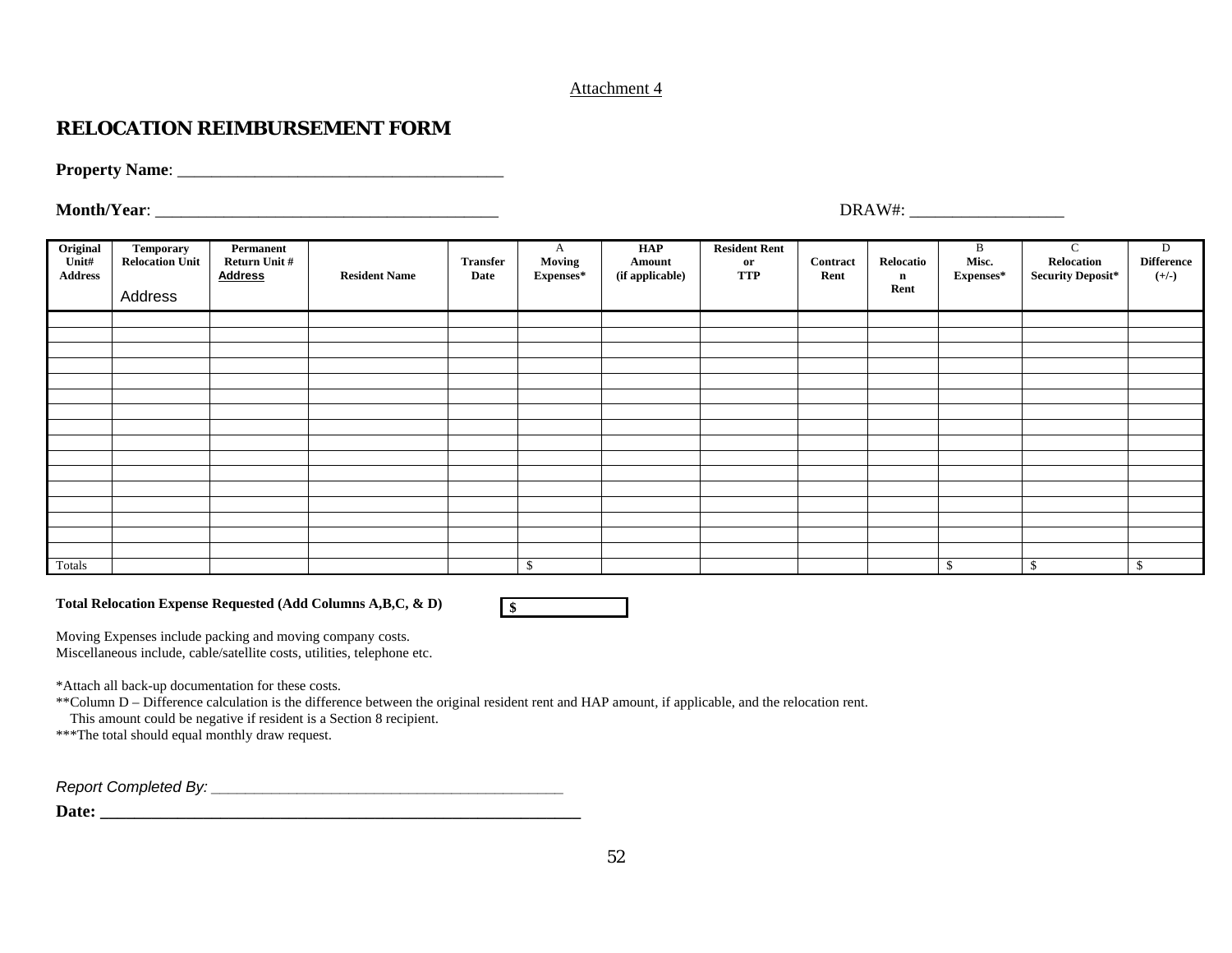# Attachment 5 **RELOCATION PROCEDURES**

# **Preliminary**:

- 1. A rent roll should be obtained to locate vacancies.
- 2. Draft first notice of displacement letter informing residents of the potential acquisition and relocation assistance and send to DSHA for approval. (URA Handbook, Pgs. 2-3, 2- 4, & 2-5)
- 3. Send residents the displacement notice letter by **certified mailing**. Copy all certified mailings for reimbursement.
- 4. Organize resident meeting to introduce new management company and explain relocation and answer questions.
- 5. Obtain bids from moving companies.
- 6. Locate available units off-site to use for the duration of the relocation (for those residents that will be moved off-site). The lease and security deposits should be in management's name/limited partner's name.
- 7. Draft second notice of displacement letter after the acquisition is complete. The letter may also inform residents of a date new management will be on site and informing them of an interview that will be scheduled. Also, mention the relocation assistance available and send to DSHA for approval.
- 8. Send residents second notice of displacement letter by **certified mailing**. Copy all certified mailings for reimbursement.
- 9. Set up vendor accounts (bank, post office, office supply, etc).
- 10. Locate "comparable replacement dwellings" for residents who do not want to stay or volunteer to move off-site during the relocation. A comparable replacement dwelling performs the same function, provides the same utility, and has a comparable style of living. (URA Handbook, Pg. 1-7, 2-7 & 2-8)
- 11. Create a relocation folder for each resident keeping all relocation correspondence including a "Site Occupant Record" in file. (URA Handbook, Appendix 8)
- 12. Prior to relocating the resident, all relocation units, for developments that are receiving Housing Assistance Payments (HAP), must be inspected by DSHA Contract Administrator.

# **Once on Site**:

- 1. Set up interviews with all residents for eligibility, have vendor accounts in place. File in JP Court on any delinquent residents. Any evicted residents are not entitled to relocation assistance. (URA Handbook, Pg. 1-14)
- 2. Upon interviews, residents should complete a new application and be explained relocation process again. All tenant screening must be completed. When applicable, criminal background checks should be completed on all adult residents and if denied, the resident **is** entitled to relocation assistance.

(URA Handbook Pg. 1-12) (Note: criminal background checks should not be completed for existing Section 8 project based residents).